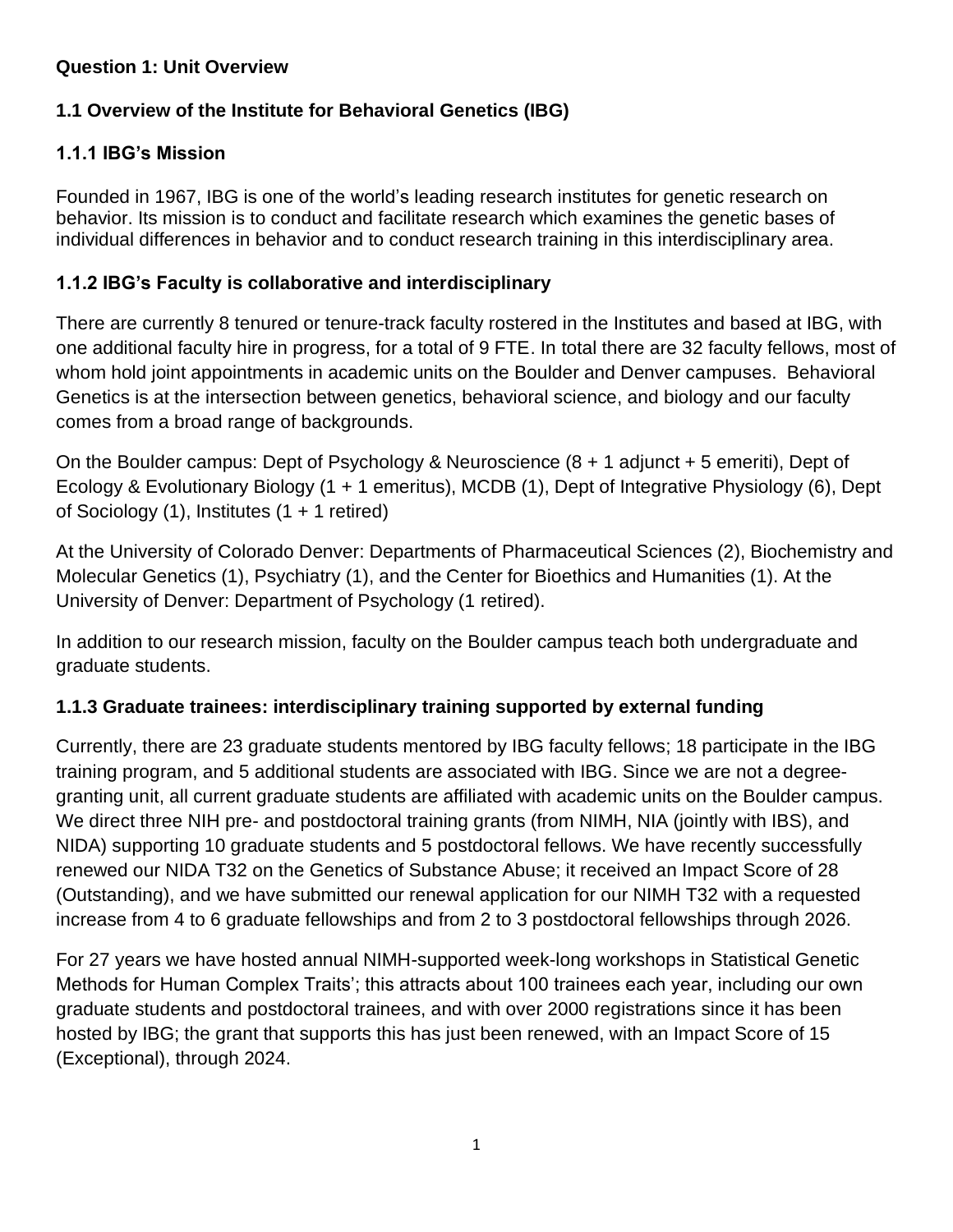Although not a degree-granting unit, the Institute has its own University of Colorado `Graduate Interdisciplinary Certificate Program In Behavioral Genetics' Program (referred to hereafter as the IBG Interdisciplinary Certificate) so that graduate trainees who meet the Institute's requirements for training in behavior genetics can be awarded an IBG Interdisciplinary Certificate in addition to their graduate degrees. The requirements of the Certificate are summarized at

## [https://www.colorado.edu/ibg/sites/default/files/attached-files/interdisciplinary\\_certificate\\_2018.pdf](https://www.colorado.edu/ibg/sites/default/files/attached-files/interdisciplinary_certificate_2018.pdf)

Over 170 trainees have graduated from the IBG training program. At our 50<sup>th</sup> Anniversary jubilee celebration in 2017, we were joined by three notable alumni from three periods of our program, roughly twenty years apart, and who illustrate the successful and diverse careers that have been launched from IBG: Prof. John Crabbe, PhD (University of Colorado, 1973), Professor of Behavioral Neuroscience, Oregon Health Sciences University who is a leader in research in the genetics of alcoholism using animal models; Lon Cardon, PhD (University of Colorado, 1994), Senior Vice President & Chief Scientific Officer at BioMarin Pharmaceutical Inc and formerly Senior Vice President of Alternative Discovery and Development at GlaxoSmithKline plc, an expert in human pharmacogenomics; and Prof. Valerie Knopik, PhD (University of Colorado, 2000) Ben and Maxine Miller Professor of Human Development and Family Studies, Purdue University, a leader in research on the influence of pre-natal substance exposure on human behavioral development. Based on our tracking surveys, over 90% of our alumni work in research-related careers in academia, government, or private industry.

## **1.1.4 Postdoctoral Fellows and Researchers**

IBG currently supports 16 postdoctoral fellows, research associates, and senior research associates.

## **1.1.5 Other Researchers, Administrative, and Student Hourly Employees**

There are currently 28 Professional Research Assistants, 5 administrative staff members, and 11 undergraduate student or temporary employees.

## **1.1.6 Research Funding**

IBG administers about 45-50 grants (including Center components and subcontracts), with external support of \$6-8 million per fiscal year currently, and expenditures ranging from \$6-14 million annually over the past decade. We direct two NIH pre- and postdoctoral training grants (from NIMH (Mental Health) and NIDA (Drug Abuse)) supporting 8 graduate students and 3 postdoctoral fellows, and we provide NIMH-supported methodology workshops for about 100 scientists annually. An NIA (Aging) training grant, in collaboration with IBS, has recently been funded, supporting 2 pre- and 2 postdoc trainees.

Our faculty have directed two major NIH supported research centers: The Learning Disabilities Research Center (LDRC; P50HD027802) and the Center on Antisocial Drug Dependence (CADD; P60DA011015). The LDRC has recently been renewed, while the CADD has now ended but will, hopefully, be replaced by a new P50 Translational Research Center on the Genetics of Nicotine Dependence that is being developed to take advantage of our historical strength in animal models of nicotine-related behaviors and our growing strength in human statistical and computational genetics; the proposal for this new Center is being submitted in September, 2019.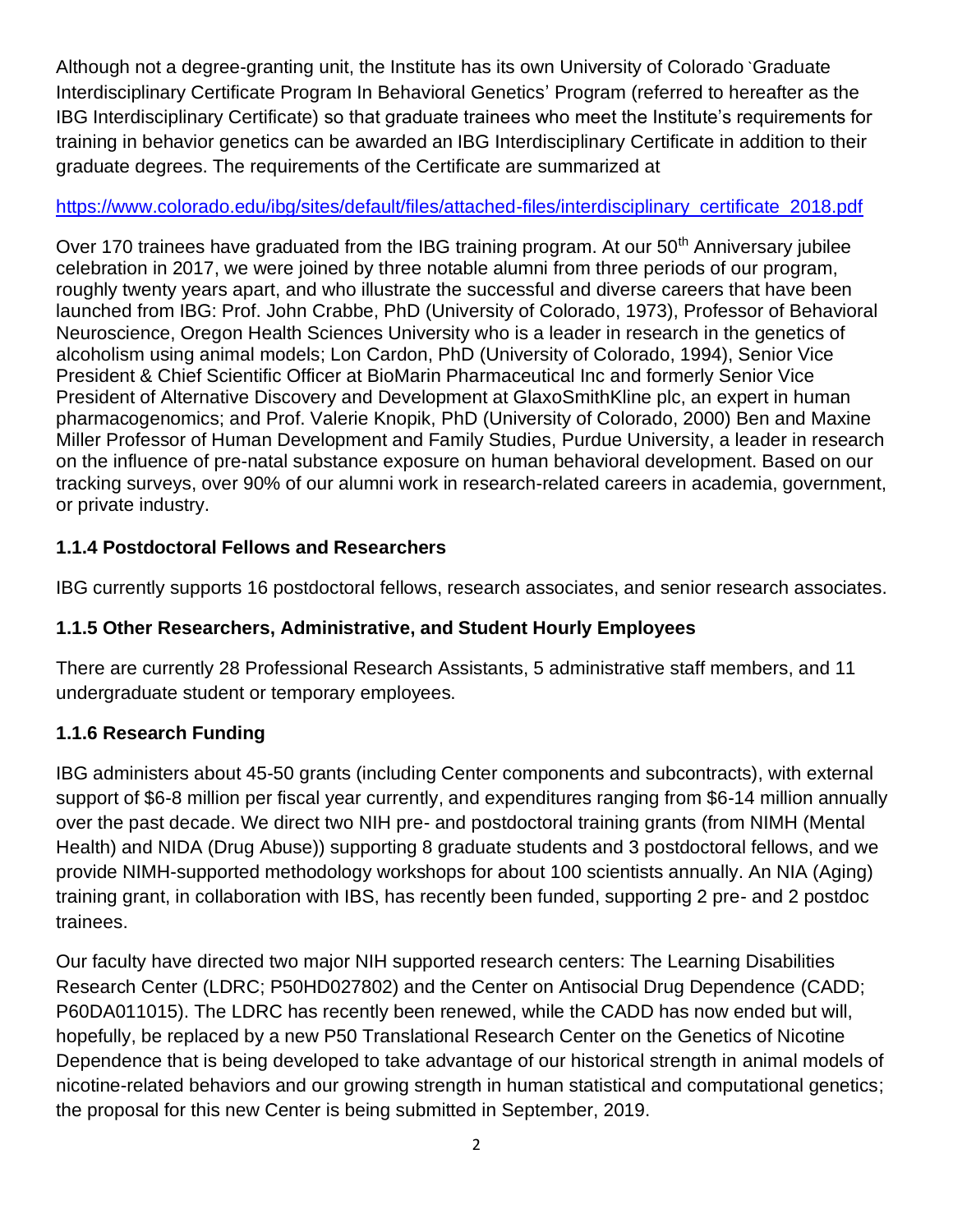## **1.1.7 Physical Infrastructure**

IBG occupies 33,400 sf in three buildings on the East Campus of CU Boulder: the IBG building (17,200sf), RL4 (7,700sf), ARCE (8,490sf). Our goal is a new IBG building consolidating our operations, enhancing collaborations, facilitating faculty recruitment and retention, and providing an appropriate world class physical profile for the Institute.

## **1.1.8 Research overview**



Internationally renowned research projects include the Colorado Adoption Project, the Colorado Twin Study and Longitudinal Twin Study, the Colorado Learning Disabilities Research Center, the Colorado Drug Research Center, and the Adolescent Brain and Cognitive Development (ABCD) Study. IBG is home to a DNA repository (about 40K samples) for research on human behavior, as well as studying behaviorally and genetically defined lines of selected, recombinant inbred, and other various genetically modified mice. Current research areas include aging, alcohol, behavioral development, brain structure and function, cognitive abilities and executive functions, drug abuse, evolution, neurodegenerative disease, nicotinic receptors, personality, psychopathology, reading and learning disabilities, and synaptic plasticity.

## **1.2 Overview of accomplishments of the Institute**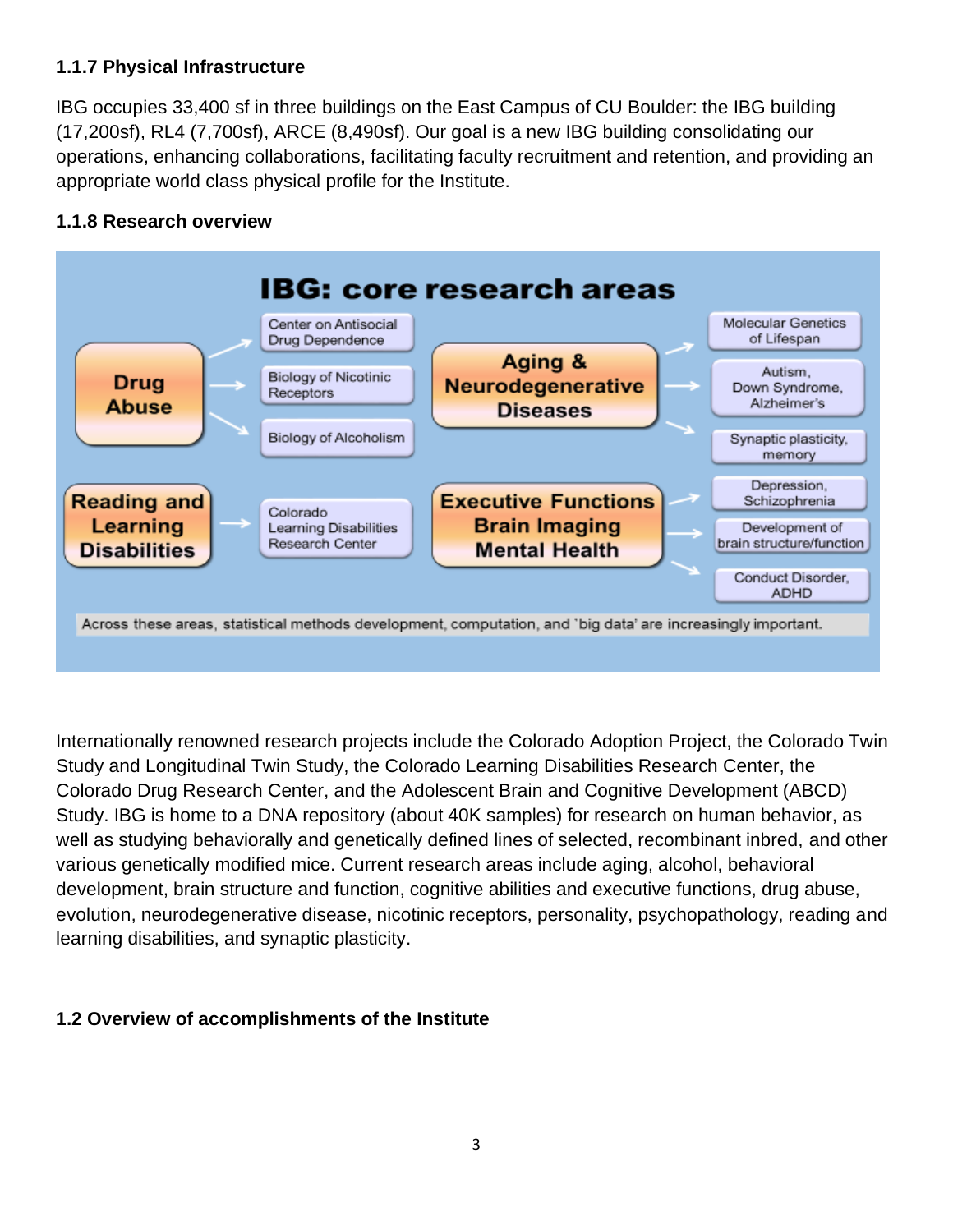

Since the last Program Review (2011-12), the Institute has continued to build on its accomplishments, made possible by outstanding faculty, researchers, support staff, and students. Here we summarize some of the highlights, and then look towards the future.

## **1.2.1 Program review**

Our last program review was conducted during 2011-12. In its summary findings, the Program Review Panel stated that `` The [External Review Committee] describes the Institute for Behavioral Genetics as 'a world-leader that is unique in its extensive combination of human and animal model research studies of human behavioral variation.' Throughout its […] history, IBG has been characterized by its high-caliber interdisciplinary research and the strength of its pre- and postdoctoral research training. By any measure, this institute is an outstanding asset for the University. IBG Faculty members are strong and productive, the environment supportive of research and administrative staff, and the training programs highly competitive.'' (ARPAC. Final Report, February 2013, Page 1)

#### **1.2.2 External research funding**

IBG has, on average, 45-50 individual sponsored projects (including individual components of center grants, subcontracts to individual sponsored projects, and training awards) that contribute to our DA-ICR pool. Over the past seven years, the total expenditures for those projects have averaged \$7.0 million and netted an average of \$1.76 million in F&A to the university. Of that amount, approximately 29% is returned to IBG and forms our operating expense budget. Our updated grant revenues for FY13 through FY19 are as follows.

|          | FY <sub>13</sub> | FY <sub>14</sub> | FY <sub>15</sub>                                                                        | FY <sub>16</sub> | FY <sub>17</sub> | FY <sub>18</sub> | FY <sub>19</sub> |
|----------|------------------|------------------|-----------------------------------------------------------------------------------------|------------------|------------------|------------------|------------------|
| Direct   |                  |                  | 6,015,713 5,822,984 4,735,480 5,340,846 5,037,784 4,509,275 4,850,289                   |                  |                  |                  |                  |
| Indirect |                  |                  | 1,859,738    1,695,147    1,460,287    1,681,535    1,904,815    1,717,310    2,002,880 |                  |                  |                  |                  |
| Total    |                  |                  | 7,875,451 7,518,131 6,195,767 7,022,381 6,942,599 6,226,585 6,853,169                   |                  |                  |                  |                  |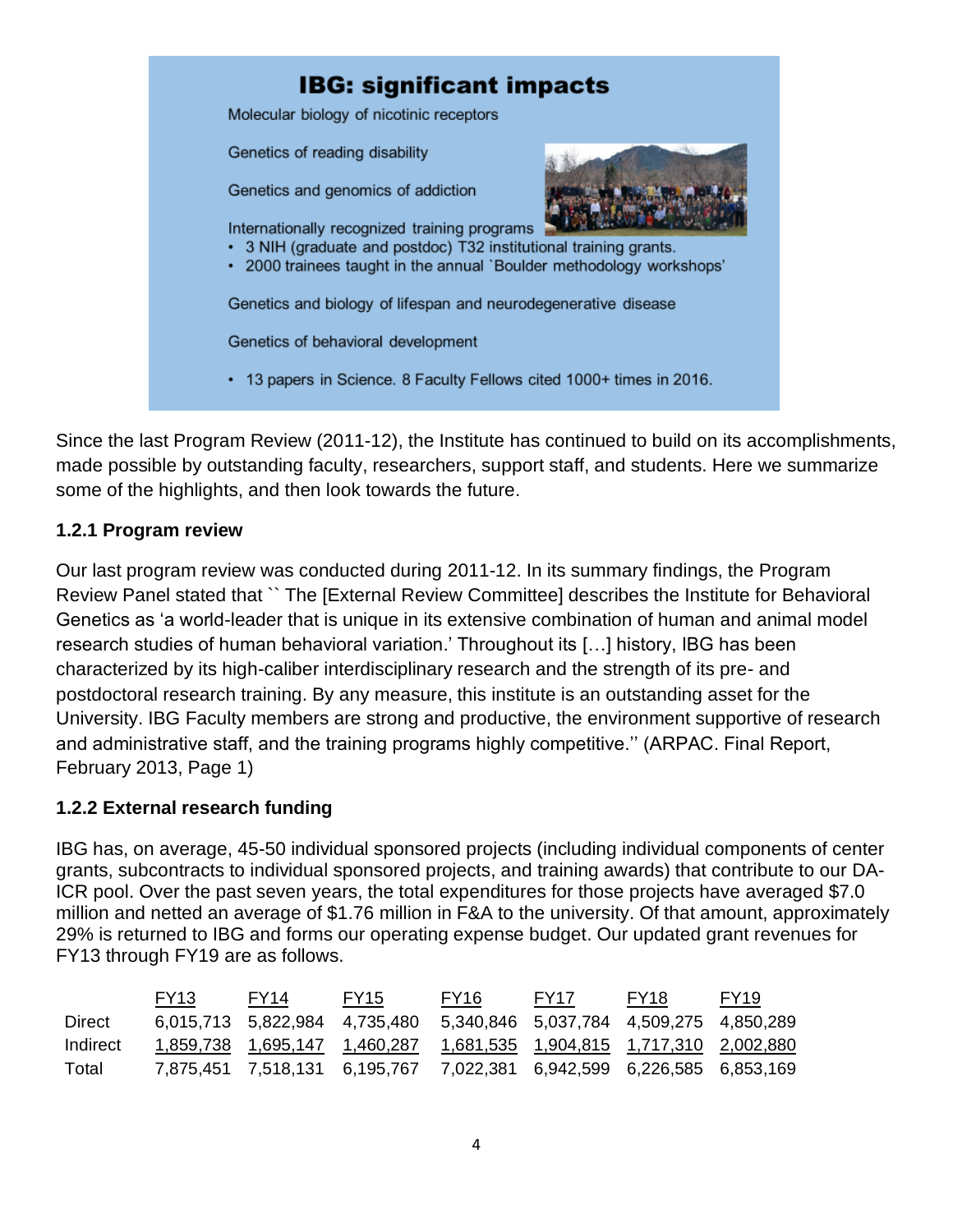## **1.2.3 Scholarship**

The productivity in scholarship approximately matches the productivity in funding. In the Office of Data Analytics unit profiles over the past five years, IBG ranks consistently in the top quartile or much better out of all 60+ units surveyed at CU Boulder for the average number of refereed publications per faculty member over the prior seven year period. Two major journals in our field have been edited in the Institute: *Behavior Genetics* (Editor-in-Chief: John Hewitt) and *Experimental Gerontology* (Editorin-Chief, Thomas Johnson).

Based on data and analyses from the Thomson-Reuters Web of Knowledge (rather than the higher Google scholar estimates), conservative estimates of the current h-indices for our tenure track faculty rostered in the graduate school are:

Full Professors: John Hewitt 59; Tom Johnson 57; Michael Stallings 30

Associate Professors: Marissa Ehringer 24; Jerry Stitzel 29

Assistant Professors: Naomi Friedman 23; Charles Hoeffer 21; Luke Evans 10

## **1.2.4 Faculty recruitment**

Since 2011, there have been four new IBG faculty hires rostered in the Institutes; two (Naomi Friedman and Scott Vrieze) with tenure homes in Psychology and Neuroscience, one (Charles Hoeffer) in Integrative Physiology, and one (Luke Evans) in Ecology and Evolutionary Biology. Of these, Scott Vrieze has relocated to Minnesota. Additionally, one faculty member (Cooper) resigned and one (DeFries) is retired though still active in research at IBG. We are in the process of recruiting one new faculty member. With the new appointment, we will have 4 Assistant Professors, 2 Associate Professors, and 3 Full Professors among the Graduate School rostered TTT faculty. This continuing process of renewal of faculty, with a predominance of junior faculty, is essential to the future of the Institute in a rapidly changing interdisciplinary field. It is a strategy with long term benefits but also has contributed to a short-term decline in grant funding, publications, and other metrics while more junior faculty establish themselves. It is also the case that while some highly productive senior faculty have retired, the remaining more senior faculty have not always been able to consistently maintain their previous levels of funding and scholarly productivity. Together these factors explain at least some of the moderation of our research and scholarly productivity. We fully expect a return to upward trajectories as our junior faculty become more established.

## **1.2.5 Faculty Fellows**

Part of the success of the Institute has been through expanding still further its interdisciplinary collaborations; this is reflected in the total number of Faculty Fellows being increased from 18 in 2001 to 32 currently (22 excluding emeriti, adjunct, and retirees) with a broad range of disciplines represented. IBG faculty currently or recently participate in externally funded research and training in collaboration with Psychology and Neuroscience, Integrative Physiology, Molecular Cellular and Developmental Biology, Ecology and Evolutionary Biology, Sociology, the Institute of Behavioral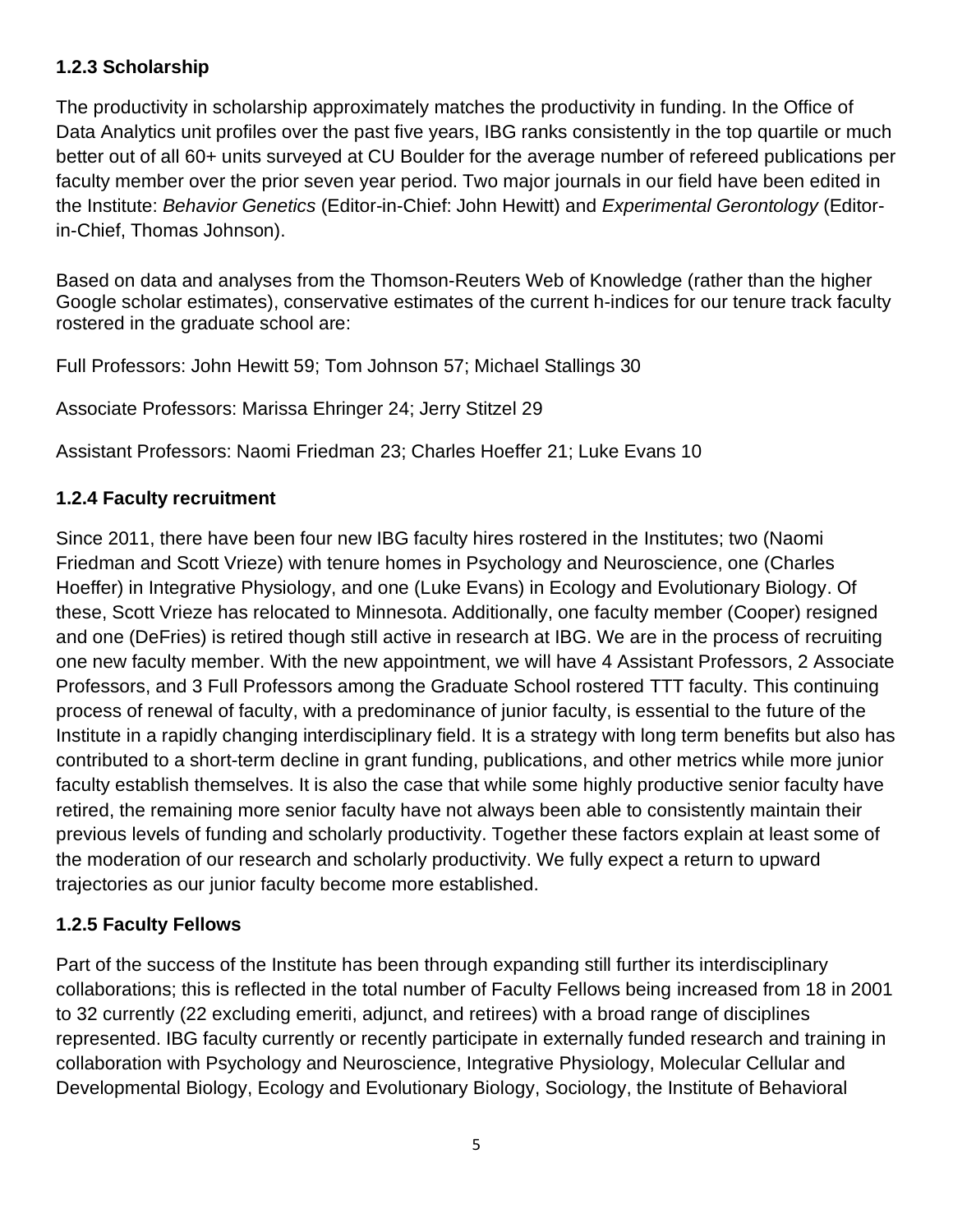Science, and the Institute of Cognitive Science, on the Boulder campus, and many departments and universities elsewhere.

# **1.2.6 Research infrastructure**

The construction of an addition of 5700 square feet of new animal testing, wet laboratory, and office space as a second floor above our SPF mouse colony was completed in 2006, and the Animal Colony facilities, no longer operational, were reconfigured for office and wet laboratory space in 2017. This coincided with the decommissioning of RL1, reducing our total space to 33,400sf (from 38,500sf), but increasing our usable office and laboratory space. IBG has continued to improve its laboratory space, investing in renovations and improvements for its wet laboratories and for the Information Technology infrastructure that underpins much of the work in biometrical and statistical genetics and `big data'.

However, much of our space is old and in need of further expensive repair and renovations, and the Institute is fragmented across three different buildings on the East Campus, with adverse consequences for our inherently interactive and collaborative research model. Thus, we urgently need a long-range plan to replace our existing space. This is addressed below under `Plans and future directions'.

# **1.2.7 Graduate education**

In graduate education, of the seven institutional training grants currently awarded by NIH to CU Boulder, three are held by IBG (from NIMH, NIDA, and NIA (jointly with IBS)) supporting a total of 10 graduate fellowships and 5 postdoctoral fellowships. IBG currently has 13 graduate students enrolled in its certificate program, 4 additional students affiliated with IBG, and 5 postdoctoral trainees.

## **1.2.8 Diversity**

Through new faculty recruitment, we have increased our faculty diversity in age, rank, and gender, making progress with junior faculty representation, ethnic diversity, and female representation. One of our three Assistant Professors hired since the last review is Hispanic (Hoeffer) and one is female (Friedman). Our currently pending hire is also female. The Department of Psychology and Neuroscience is hiring a new African American faculty member in the Behavioral, Psychiatric, and Statistical Genetics area; he will also be invited to become a Faculty Fellow of IBG.

## **1.2.9 Summary**

Since the last program review in 2011, IBG has maintained external funding at steady but lower levels, reflecting our continued transition from mostly senior to mostly junior faculty as we build new areas of expertise. We anticipate renewed growth of funded research activity in the next period as we take advantage of new opportunities for research in high priority areas (for funding) that match our expertise. IBG is ranked among the most productive units across all of CU Boulder in number of peer reviewed publications per faculty member, is a leader in its discipline's scholarship, has expanded its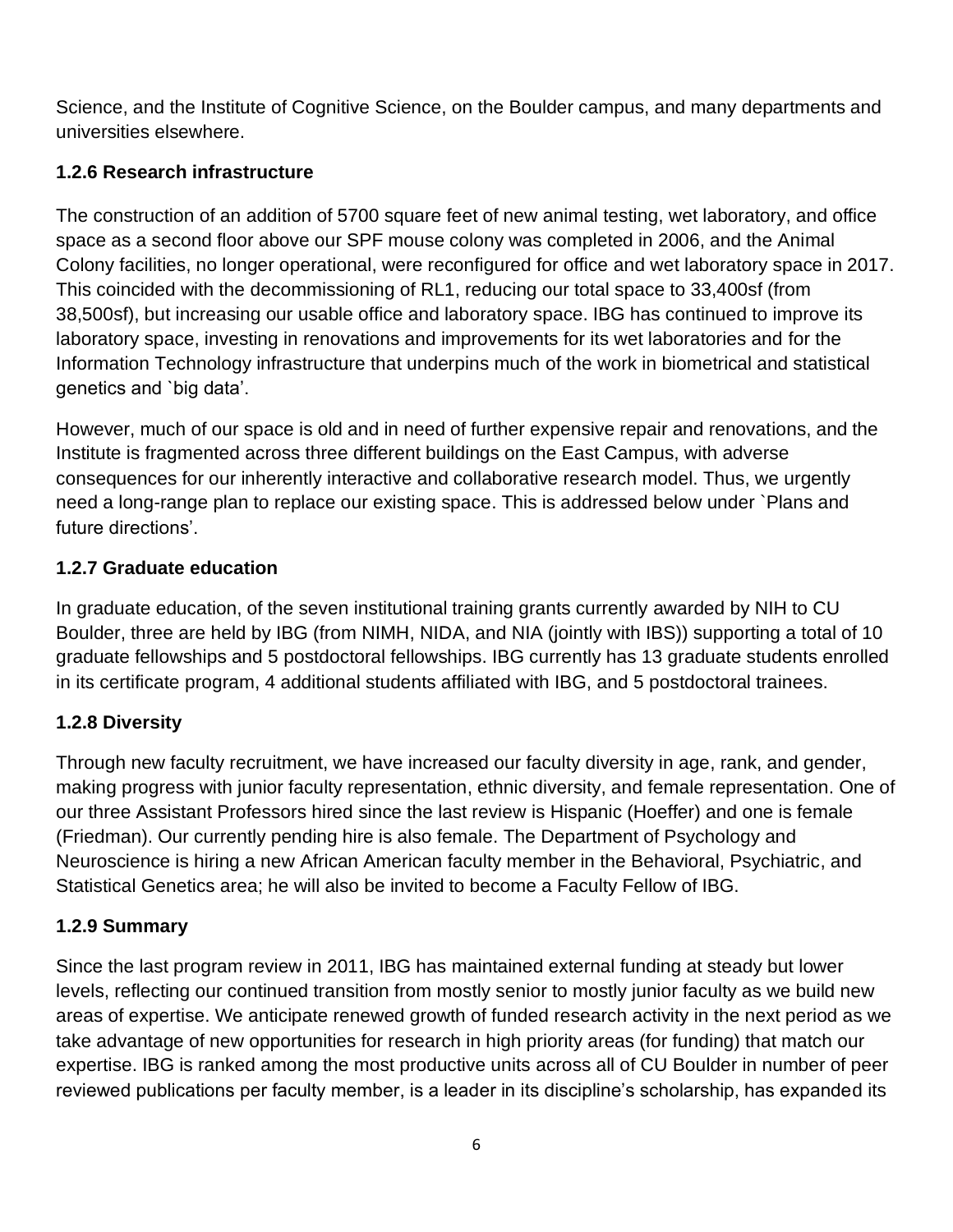faculty and developed new interdisciplinary collaborations, has sustained strong externally funded training programs in drug abuse, mental health, and aging, and has worked to increase its diversity.

## **1.3 Plans and future directions**

IBG is unique among its peers in its potential for integrating animal model and human research. During the past decade, there have been breathtaking advances in human genetics, with methods for the discovery of genes influencing complex traits moving from single candidate gene association studies, to genome-wide association studies, and now deep sequencing of individual genes or, indeed, whole genomes. Along with these advances has come an even greater need for a deep understanding of statistical and population genetics as well as an ever-increasing need for sophistication in computational biology. Accompanying these advances in human genetics has come a new era of neuroscience encompassing everything from single cell neurophysiology to human brain imaging. Exploring the functional implications of variation in individual genes using animal models has become a powerful tool for translating human statistical associations to real biological knowledge. Maintaining and enhancing a culture of translational research will ensure our continued leadership in research and training in the genetics of behavioral traits. To remain and expand its world class research and training, the Institute must continue its faculty recruitment, infrastructure development, and other activities that support the scientific and educational endeavor.

# **IBG: collaborative opportunities**

Statistical/computational/'big data' genetics of addiction and mental health (PSYC, EBIO, CSCI, ECON, MCDB, IPHY, IBS, BioF, Anschutz)

Genetics, brain development, structure, and function (ICS, PSYC, IPHY, Anschutz)



Translational/animal model research on addiction (IPHY, PSYC, Anschutz)

Learning disabilities and neuroscience (IPHY, PSYC, ICS, SLHS)

Genetics of healthy and unhealthy aging (IBS, IPHY, PSYC)

## **1.3.1 Faculty recruitment**

To participate in the next generation of human research the Institute should be looking to recruit additional expertise in behavioral genomics and computational biology. To develop our interface with brain science, we should recruit additional behavior geneticists with expertise in molecular biology, neurophysiology, imaging, and computational neuroscience.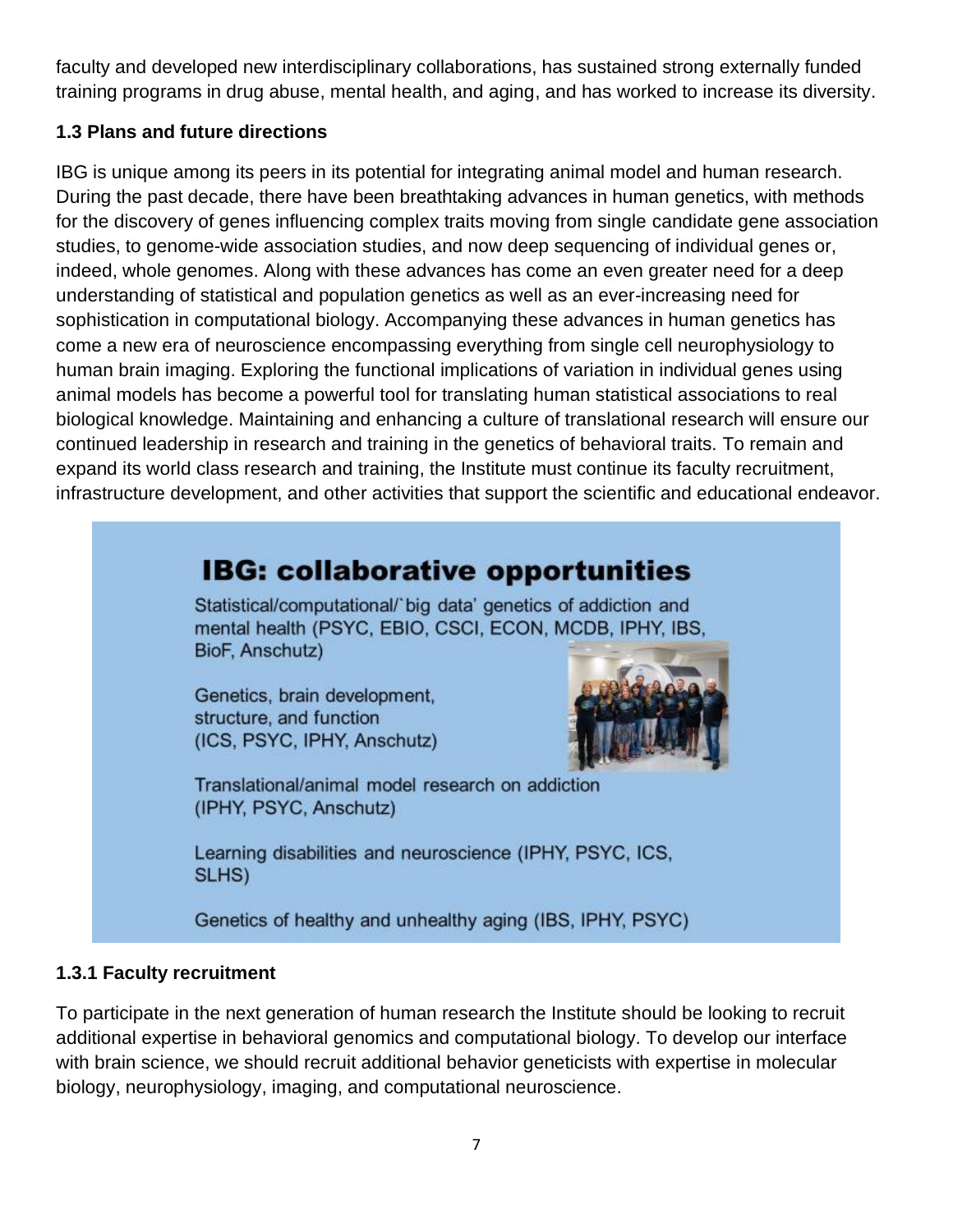More specifically, we predict that our animal model research will be of increasing importance as our field moves beyond statistical discovery of genetic variation through large scale Genome Wide Association Studies (GWAS) and back to the experimental revelation of the functional significance of this genetic variation.

We have identified pharmacogenomics (for mental health and drug abuse), and epigenetic mechanisms, as two important areas of growth for behavior genetics where we should invest in new faculty hiring. A third area of need is integrative genomics, supporting the translation between animal and human behavioral and genomics and other -omics. These new hires, inasmuch as they involve laboratory science, will only be possible if we can improve and expand our wet laboratory and animal behavioral testing facilities. A corollary of this is that such hires incur expensive start-up costs that will likely go beyond IBG's resources and will thus need a new model for funding these costs.

In addition to the new hiring targeted at animal model and translational research, we see an important opportunity for expansion of our focus on genetics and behavioral aging --- an area that is increasingly well funded at NIH as the nation focusses on its aging population.

Finally, we also face the need for a leadership succession plan when Dr. Hewitt comes to the end of his current Directorship appointment in 2021.

Therefore we are requesting five new lines --- three in specific areas of animal model and translational research, one in genetics and aging, and one that could be a senior hire to recruit a new Director if an external search is recommended.

## **1.3.2 Research infrastructure**

## **1.3.2.1 Space**

Although the Institute has adequate amounts of space for its existing programs, the space is aging and spread over three buildings on the old East Campus. Our goal is not to maintain an excellent steady state, but to expand our externally funded research and training enterprise, building on existing strengths and new technologies and methodologies, attracting world class faculty and researchers in a highly competitive environment, and fostering the interdisciplinary collaboration that underpins our unique contributions to science and our ability to increase our external funding, Achieving this will require, at the very least, realistic plans for a consolidated state-of-the-art building incorporating all aspects of the Institute's activities.

One vision for the future of the Institute is not so much as a stand-alone research unit (albeit spread over three different buildings), but as an Institute that brings its unique strengths to collaborations across the life sciences. To this end, the Director has in the past advocated for the development of a Life Sciences Research complex on the East Campus. Our ability to do cutting edge science and to attract funding --- especially for larger scale projects and Centers --- would be enhanced by such a Life Sciences Research Complex, and especially a Bio-Behavioral Research Cluster involving IBG,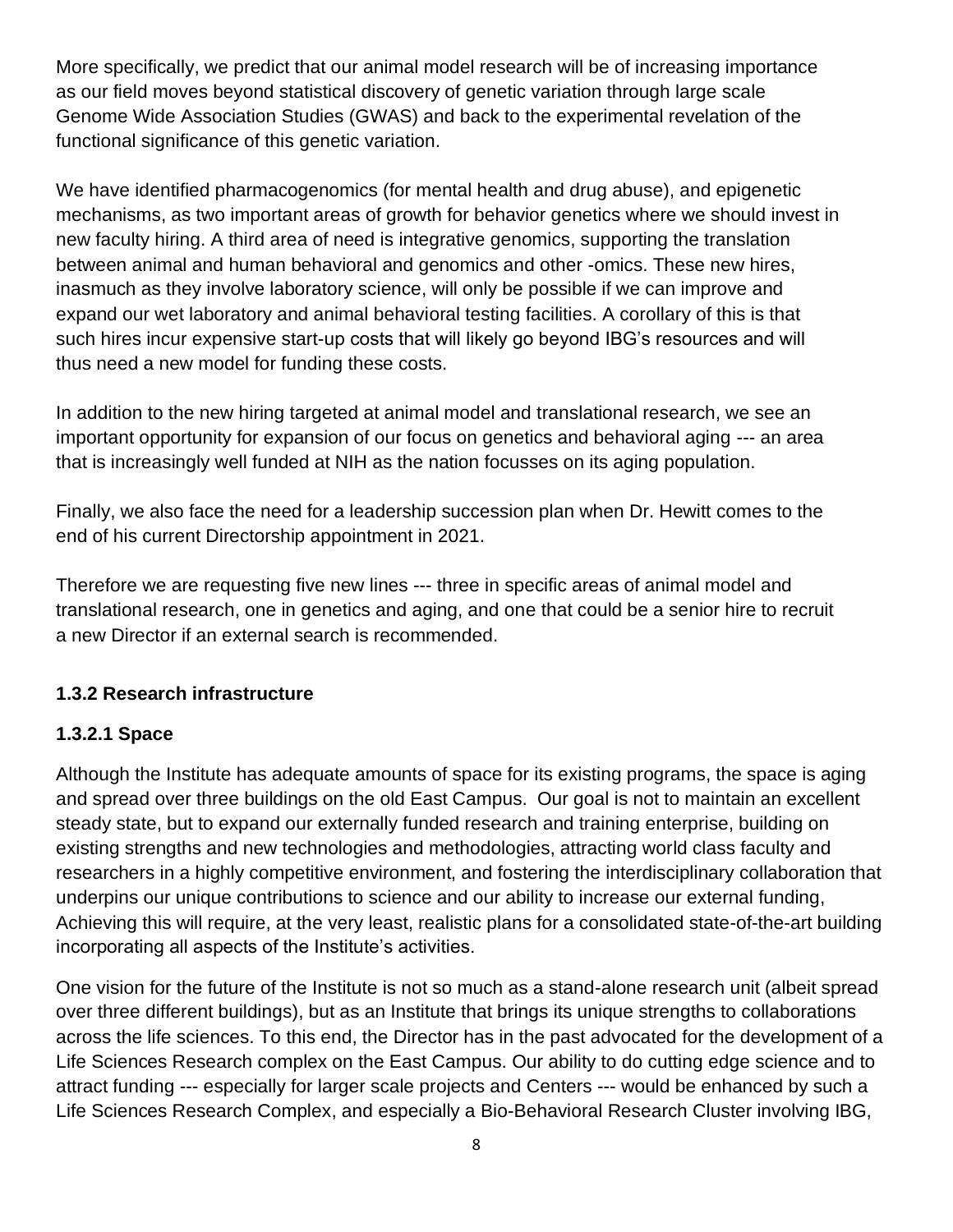ICS, Psychology and Neuroscience, and Integrative Physiology, that could support the full range of our research from genome sequencing to brain imaging, from molecular biology to physiology to neuroscience and behavior.

However, despite some support from the university's higher administration in the past, the goal of an integrated Bio-Behavioral Research Cluster is probably beyond our reach. Given this, we are now promoting the more modest goal of a consolidated state-of-the-art IBG building to replace our current aging and dispersed infrastructure.

# **1.3.2.2 Diversity**

The Institute continues to have as a priority the creation of additional age, gender, and ethnic diversity among faculty, researchers, staff, and graduate students. We strongly support employment practices that facilitate the career development of women, especially with regards to competing needs of family and career. We are actively recruiting more diverse faculty, and we appear to have achieved some recent success through the Department of Psychology and Neuroscience diversity hiring program.

| <b>Gender Diversity</b> |            |            |                    |                         |                |                |                 |                         |              |                |              |
|-------------------------|------------|------------|--------------------|-------------------------|----------------|----------------|-----------------|-------------------------|--------------|----------------|--------------|
|                         |            |            |                    |                         |                |                |                 |                         |              |                |              |
|                         |            |            |                    |                         |                |                | Graduate        |                         |              |                |              |
|                         | IBG / Grad |            |                    |                         |                |                | Students        |                         |              |                |              |
|                         | School     | <b>IBG</b> |                    |                         | Postdocs       |                | (break down)    | Professional Classified |              |                |              |
|                         | Rostered   | Other      | <b>IBG</b> Emeriti | Research                | &              | Graduate       | Trainee support | Research                | /Universi    | Student        |              |
| Category                | Faculty    | Faculty    | Faculty            | Associates              | Fellows        | Students       | Unpaid/TA/T32   | Assistants              | ty Staff     | Hourlies       | Totals       |
| Male                    | 6          | 17         | 3                  | 4                       | 5              | $\overline{7}$ | 0/1/6           | 5                       | $\mathbf{1}$ | 0              | 48           |
| Female                  | 2          | 3          | $\overline{2}$     | 5                       | $\overline{2}$ | 10             | 2/6/2           | 21                      | 4            | $\overline{7}$ | 56           |
| Total                   | 8          | 20         | 5                  | 9                       | $\overline{7}$ | 17             | 2/7/8           | 26                      | 5            | $\overline{7}$ | 104          |
| proportion female       | 0.25       | 0.15       | 0.4                | 0.56                    | 0.29           | 0.59           | 0.59            | 0.81                    | 0.8          | 1              | 0.54         |
|                         |            |            |                    |                         |                |                |                 |                         |              |                |              |
|                         |            |            |                    | <b>Ethnic Diversity</b> |                |                |                 |                         |              |                |              |
|                         |            |            |                    |                         |                |                |                 |                         |              |                |              |
|                         | IBG / Grad |            |                    |                         |                |                | Graduate        |                         |              |                |              |
|                         | School     | <b>IBG</b> |                    |                         | Postdocs       |                | Students        | Professional            |              |                |              |
|                         | Rostered   | Other      | <b>IBG</b> Emeriti | Research                | &              | Graduate       | Trainee support | Research                | Classified   | Student        |              |
| Category                | Faculty    | Faculty    | Faculty            | Associates              | Fellows        | Students       | Unpaid/TA/T32   | Assistants              | Staff        | Hourlies       | Totals       |
| Asian/Asian American    |            | 1          |                    | 1                       | $\mathbf{1}$   |                |                 | 1                       |              | $\mathbf{1}$   | 5            |
| Pacific Islander        |            |            |                    |                         |                |                |                 |                         |              |                | 0            |
| Native American         |            |            |                    |                         |                |                |                 |                         |              |                | 0            |
| African American        |            |            |                    |                         | $\mathbf{1}$   |                |                 |                         |              | $\overline{2}$ | 3            |
| Caucasian               | 7          | 19         | 5                  | 8                       | 4              | 16             | 2/6/8           | 23                      | 5            | 3              | 90           |
| Hispanic                | 1          |            |                    |                         |                | $\mathbf{1}$   | 0/1/0           | $\overline{2}$          |              | $\mathbf{1}$   | 5            |
| Foreign minority        |            |            |                    |                         | 1              |                |                 |                         |              |                | $\mathbf{1}$ |
| <b>Total</b>            | 8          | 20         | 5                  | 9                       | $\overline{7}$ | 17             | 17              | 26                      | 5            | $\overline{7}$ | 104          |
| proportion minority     | 0.125      | 0.05       | $\mathbf{0}$       | 0.11                    | 0.43           | 0.06           | 0.06            | 0.12                    | $\Omega$     | 0.57           | 0.13         |

# **1.3.2.3 Financial outlook.**

The success of the Institute has been predicated on its success in attracting external funding to support its research and training, and on the return of salary savings and a proportion of its earned ICR monies to support the infrastructure and administration that makes the educational and scientific mission of the Institute possible. We see great opportunities in the future to extend and expand on our past success, but we recognize the challenges of being almost completely dependent on external funding, and the need for a solution to the problem of funding the escalating start-up costs for new faculty, especially in the area of animal model research.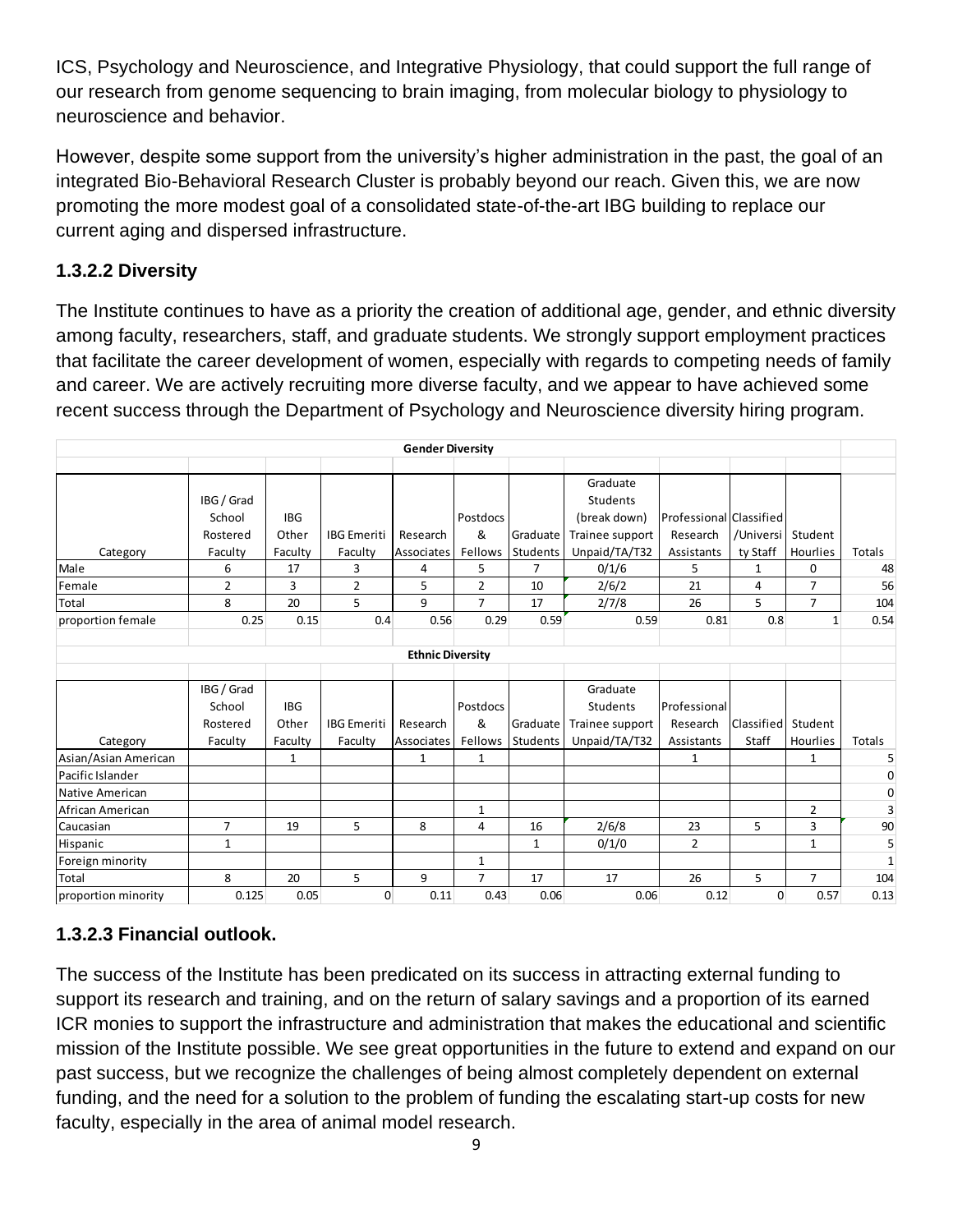## **1.4 Final word.**

IBG was founded in 1967 and so we celebrated our 50 year `golden jubilee' anniversary last year. To commemorate the event, we published our `50 years of excellence' report which can be found at:

## [https://www.colorado.edu/ibg/sites/default/files/attached-files/web\\_version\\_final\\_final.pdf](https://www.colorado.edu/ibg/sites/default/files/attached-files/web_version_final_final.pdf)

This is a celebratory report with vignettes, reminiscences, and highlights, rather than a more exhaustive historical document or comprehensive catalogue of accomplishments. Nevertheless, if you haven't seen this before, we hope you will enjoy reading it.

`Fifty years after its founding, the record of the institute continues to be outstanding. I must thank our faculty, staff and students of the institute, who have contributed to this superb professional and scientific performance and to the collegiality that remains a distinguishing and necessary characteristic of the institute.' John K. Hewitt, Director, `50 years of excellence', p2.

## **Question 2: Strategic Planning: Describe the unit's strategic goals and aspirations, linking them to the priorities set by the chancellor and the provost.**

## **2.1 Summary**

To maintain and expand its world class research and training, the Institute must renew its efforts in faculty recruitment, significantly improve its physical accommodation, and strengthen the infrastructure and activities that support its scientific and educational endeavors, and increase its diversity at all levels.

## **2.1.1 Faculty.**

We request that five new lines be created, including those needed to address replacing the current Director (see 2.1.2 below). These appointments will allow us to increase the diversity of our faculty, to extend our traditional research strengths and rebuild our increasingly important animal model translational research program, to ensure that our graduate training program remains at the forefront of new scientific developments, and to expand further the number of our trainees in what we envision as more flexible interdisciplinary degrees.

## **2.1.2 Directorship succession.**

John Hewitt has been the Director of IBG since 2001 and his four year current term ends in 2021. He has indicated that 20 years is long enough, it is time for new leadership with fresh ideas and energy, and he wishes to step down at that time. The faculty of IBG asks that the University works with the Institute to develop a plan for recruiting his successor, with adequate financial support and in a timely manner.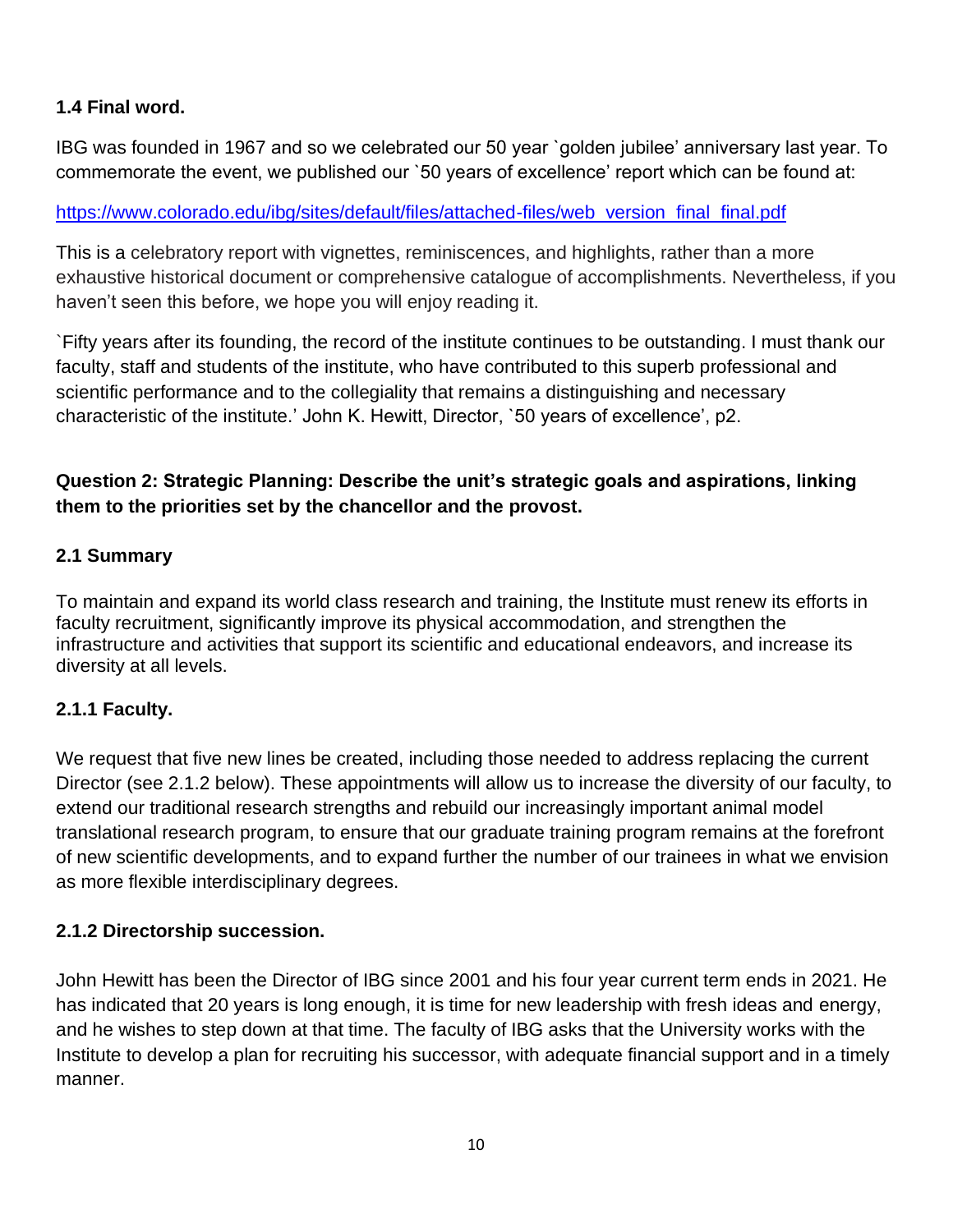## **2.1.3 Facilities.**

At the very least, IBG needs to begin realistic planning, in conjunction with the University, for a consolidated state-of-the-art building incorporating all aspects of the Institute's activities. Beyond this, we continue to advocate for the development of a Bio-behavioral Research Cluster, accommodating the highly collaborative research enterprises of IBG, ICS, Integrative Physiology, and Psychology and Neuroscience, but we recognize that this is a long term goal that should not impede achieving a building to house the Institute.

## **2.2 Background**



IBG is one of the top research facilities in the world for genetic research on behavior and training in this interdisciplinary field. Internationally renowned studies of the genetics of human behavior at IBG, include the [Colorado Adoption Project,](http://ibgwww.colorado.edu/research/cap.html) the Colorado Longitudinal Twin Study, the [Colorado Learning](http://ibgwww.colorado.edu/research/cldrc.html)  [Disabilities Research Center,](http://ibgwww.colorado.edu/research/cldrc.html) the Adolescent Brain and Cognitive Development (ABCD) study, and the Colorado Center on the Genetics of Antisocial Drug Dependence. IBG is also home to a large DNA repository for genetic research on deeply phenotyped human behavior. IBG's programs of animal model research on the molecular biology of addiction, and the genetics of aging and neurodegenerative disease are internationally acclaimed. Such research utilizes a wide array of behaviorally and genetically defined lines of selected and genetically modified mice.

IBG is unique among its peers in its potential for integrating animal model and human research. Historically, the major research foci of IBG have been quantitative behavioral genetics (e.g. twin, family, and adoption studies of human behavioral development, and, more recently, statistical genetics using genome wide `big data') and behavioral pharmacogenetics (e.g. animal model studies of components of the addiction process). During the past decade, we have seen real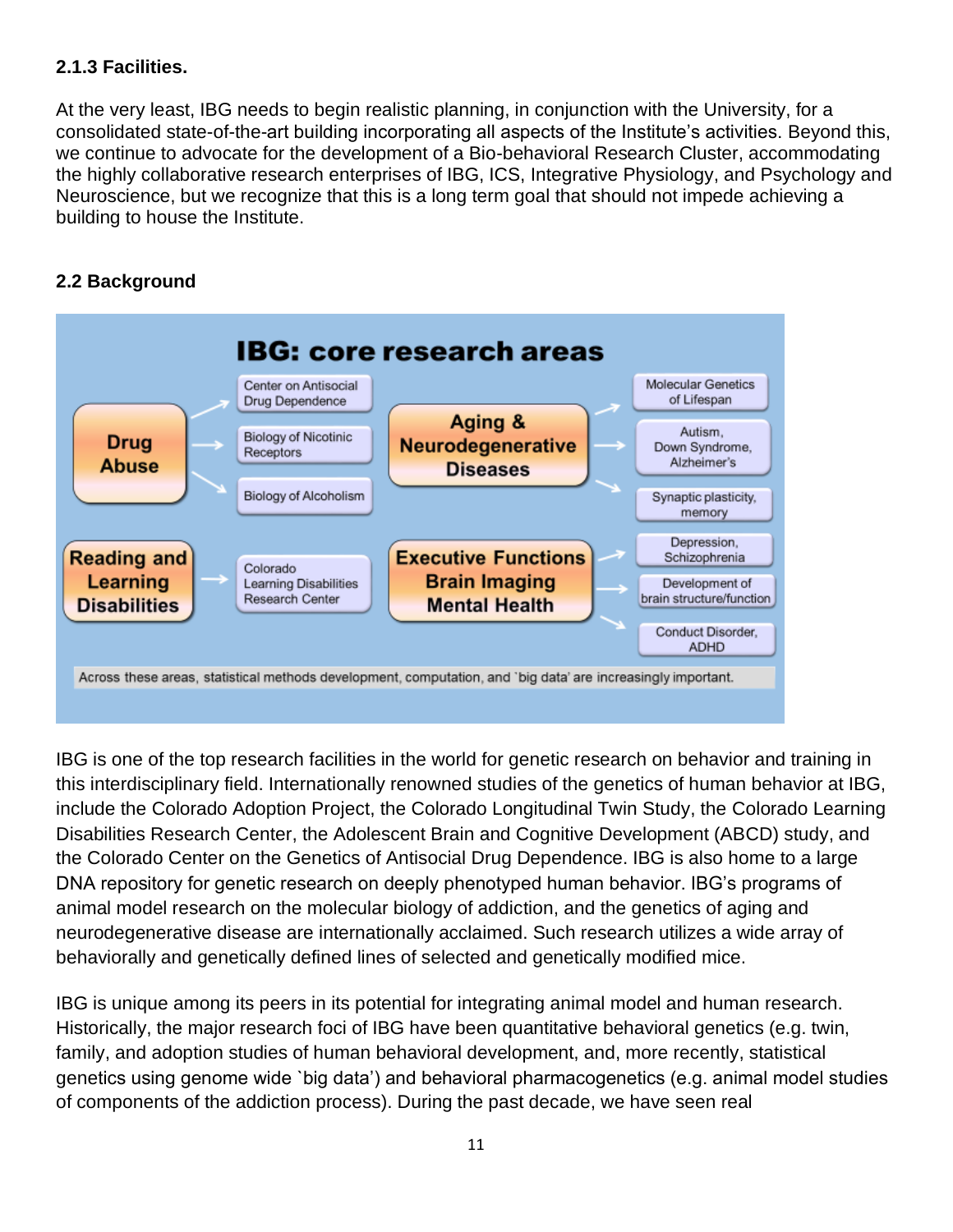accomplishments in the integration of these research foci by using animals to model human clinical problems and by examining the biological mechanisms of individual human genes in animal models. A conspicuously successful example of this is in the genetics of addiction where animal studies of nicotinic receptors at IBG motivated human genetic studies of these genes, which have now been widely replicated for their role in addiction. Using a "humanized" mouse containing a human genetic variant, IBG investigators and collaborators at other institutions have published papers that begin to identify molecular mechanisms, which may ultimately guide development of new treatments. Currently, another "humanized" mouse is in development, using CRISPR-Cas9 technology, to study a gene associated with alcohol use disorders in humans by IBG human geneticists and collaborators. A new proposal for a P50 Translational Research Center on the Genetics of Nicotine Dependence, to be funded by the National Institute on Drug Abuse, is currently in the review process. If funded, it would establish formal support for these kinds of interdisciplinary efforts.

These research successes have been made possible by our commitment to long-term focused research and training programs in human and animal behavior genetics, and a clear understanding of the importance of developing and maintaining our core scientific resources. These resources include longitudinal human adoption, twin and family studies, behaviorally and genetically defined mouse models, extensive data archives and electronic data bases, and computational, biochemical, and molecular genetics facilities. Almost in their entirety, these resources have been maintained through external grant funding, and we fully expect that this will continue.

The past decade has also brought us breathtaking advances in human genetics, with methods for the discovery of genes influencing complex traits moving from single candidate gene association studies, to genome-wide association studies, and now deep sequencing of individual genes or, indeed, whole genomes. Along with these advances has come an even greater need for a deep understanding of statistical and population genetics as well as an ever increasing need for sophistication in computational biology. Accompanying these advances in human genetics has come a new era of neuroscience encompassing everything from single cell neurophysiology to human brain imaging. Exploring the functional implications of variation in individual genes using animal models has become a powerful tool for translating human statistical associations to real biological knowledge. Maintaining and enhancing our culture of translational research will ensure our continued leadership in research and training in the genetics of behavioral traits.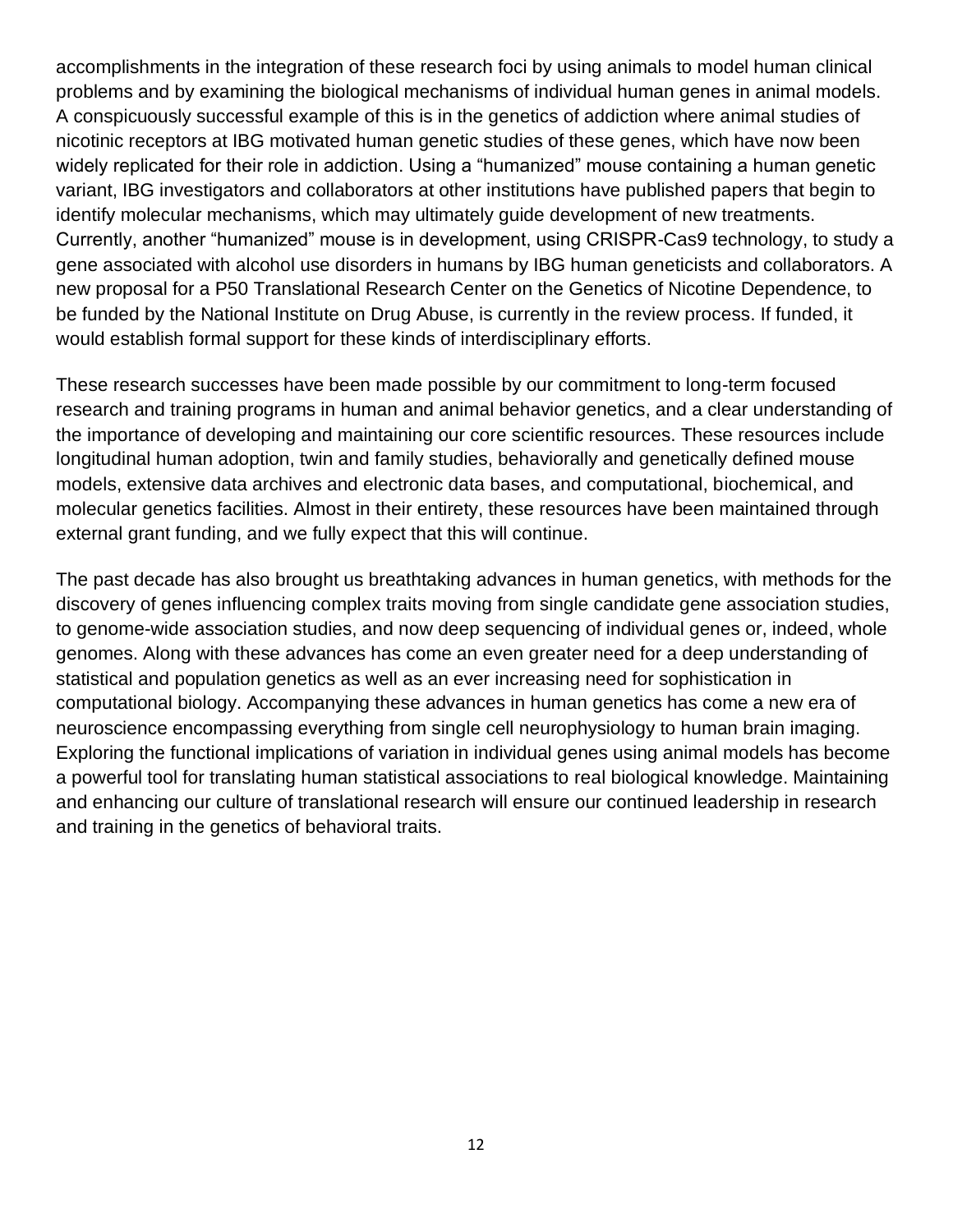The next decade will bring new opportunities and new challenges:

| <b>Opportunities:</b><br>• Statistical/computational/`big data' genomics and other -omics<br>• Genetics of brain development, structure, and function across life span<br>• Translational neuroscience: addiction, neurodegenerative disease |
|----------------------------------------------------------------------------------------------------------------------------------------------------------------------------------------------------------------------------------------------|
| • Twin and family registries (deep phenotyping, lifespan, co-twin control)<br><b>Realities:</b><br>• From R to U: collaborative large scale research projects (e.g. ABCD)                                                                    |
| <b>Challenges:</b><br>• Faculty recruitment                                                                                                                                                                                                  |
| • Infrastructure<br>• Training programs<br>• Diversity                                                                                                                                                                                       |

To maintain and expand its world class research and training, the Institute must renew its efforts in faculty recruitment, significantly improve its physical accommodation, strengthen the infrastructure and activities that support its scientific and educational endeavor, and increase its diversity at all levels of the Institute, These are all areas where strategic institutional investment would likely be repaid many times over.

**2.3 Faculty recruitment**. IBG tenure track faculty rostered in the Institutes are among the best investments at the University of Colorado. With seven such faculty rostered during 2017, IBG generated \$1,904,815 in indirect costs in FY2017. Given that 29% of ICR earned was returned to IBG to run the Institute, this still represents a net ICR of \$1,352,418, or an average of \$193,202 per faculty member. The General Fund salary support for those seven faculty, including the Director, totaled \$833,355 in salaries, or an average of \$119,050 (not including benefits paid by the University). But even with the most unfavorable assumptions, each IBG faculty member represents a net gain for the campus budget. We therefore urge the University to consider our plan to increase the number of IBG faculty as being in the best interests of the campus as a whole as well as those of the Institute and its educational and research mission.

The background to our hiring plan is that the field of behavioral genetics is rapidly evolving from its historical roots in the `nature nurture' debate in the pre-genomics era, to being a highly effective interdisciplinary contributor to understanding the relationship between brain and behavior from the perspective of the interaction of genetic and environmental inputs. The early history of IBG (1967 through about 1980) emphasized selection and crossbreeding experiments in mice, pharmacogenetics, twin and adoption studies of personality and cognition, structural equation modeling. The next two decades saw an increasing sophistication of genetic manipulation (Knock-out knock-in mice), and use of recombinant inbred lines in mice (and C. elegans). In human research, DNA collection became routine, and made possible linkage studies in human samples, to augment twin, family, and adoption studies of behavioral development. In the current century, genetic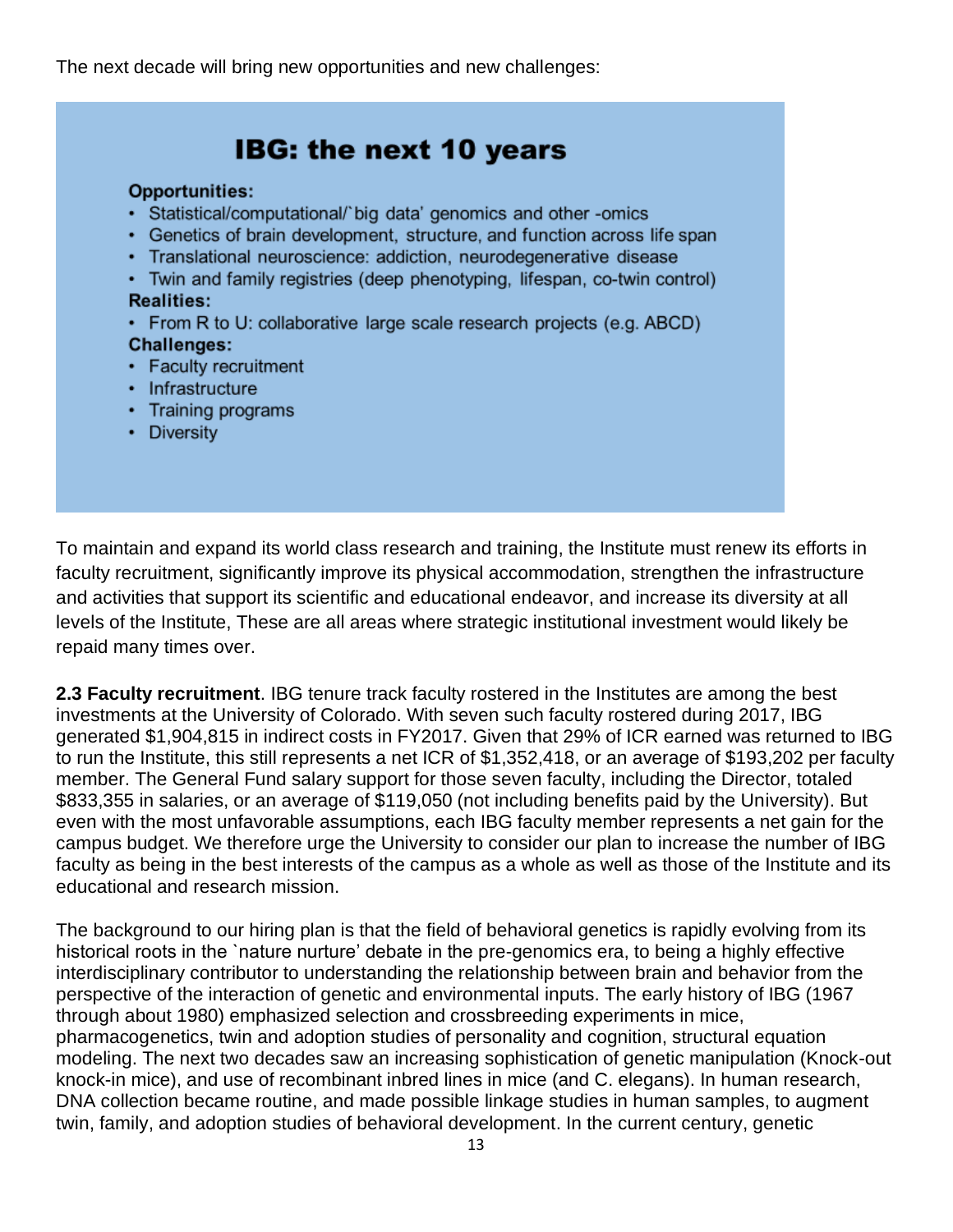manipulation to study the molecular biology of individual genes became possible in animal models, and in human research IBG participated in large scale national collaborations (e.g. AddHealth, National Youth Family Study, ABCD) the development of corresponding DNA repositories. The first successes in translational behavior genetic studies across animal models and humans led to an understanding of the molecular biology of the nicotinic receptors and their critical role in human addiction and its consequences. Building on this background, the field is now advancing to next generation genetic manipulation (e.g. CRISPR, optogenetics), genome-wide genotyping and targeted and whole-genome sequencing, computational biology, brain imaging, computational neuroscience, participation in and utilization of national and international collaborative databases (`big data'), new twin and family studies of brain and behavioral development, and a renewed emphasis on translational human - animal studies (e.g. gene pathways, stress responses, drug effects).

To participate in this next generation of human research the Institute has a continuing need to recruit additional expertise in behavioral genomics and computational biology. To develop our interface with brain science, we must recruit behavioral geneticists with expertise in molecular biology, neurophysiology, and imaging brain function and structure. The Institute also must plan to recruit faculty who can take leadership positions in IBG's traditional areas of strength as key faculty retire, and must also take advantage of the new opportunities afforded by the university's strategic investments in brain imaging and supercomputing.

We also predict that our animal model research will be of increasing importance as human behavioral genetics moves beyond statistical discovery of genetic variation through large scale GWAS (Genome Wide Association Studies) and back to the experimental revelation of the functional significance of this genetic variation. We have identified pharmacogenomics (for mental health and drug abuse), and epigenetic mechanisms as two important areas of growth for animal behavior genetics where we should invest in new faculty hiring. Pharmacogenomics is a longstanding strength of IBG animal research and this expertise is critical for translation of human GWAS results to biological mechanism. Current IBG faculty with pharmacogenomics expertise are mid to late career. Therefore, we seek to hire a junior faculty member in pharmacogenomics to not only maintain our expertise in this field, but also to bring new ideas and technologies to IBG. The interaction between environment and genome also has been a longstanding interest of IBG. However, until recently, this interaction could only be described by statistical analyses. Epigenetics/genomics is a quickly emerging field that addresses environment by genome interactions at the molecular level. Consequently, we plan to recruit a new faculty member in epigenomics to enhance our translational efforts towards understanding the interaction between the environment and genome.

A third area of need is integrative genomics, supporting the translation between animal and human behavioral and genomics and other -omics. The number of available -omic data sets from humans, mice, rats and other species seems to increase by the day. We envision this hire as an individual with the skillset to integrate these -omics data sets both within and between species to advance the translational mission of IBG.

We expect that these hires will boost the Institute, affiliated Departments, and the University in several ways. As mentioned above, we expect new hires to develop their own research support that is a net budgetary gain for the University. Further, the proposed hires would enhance the translational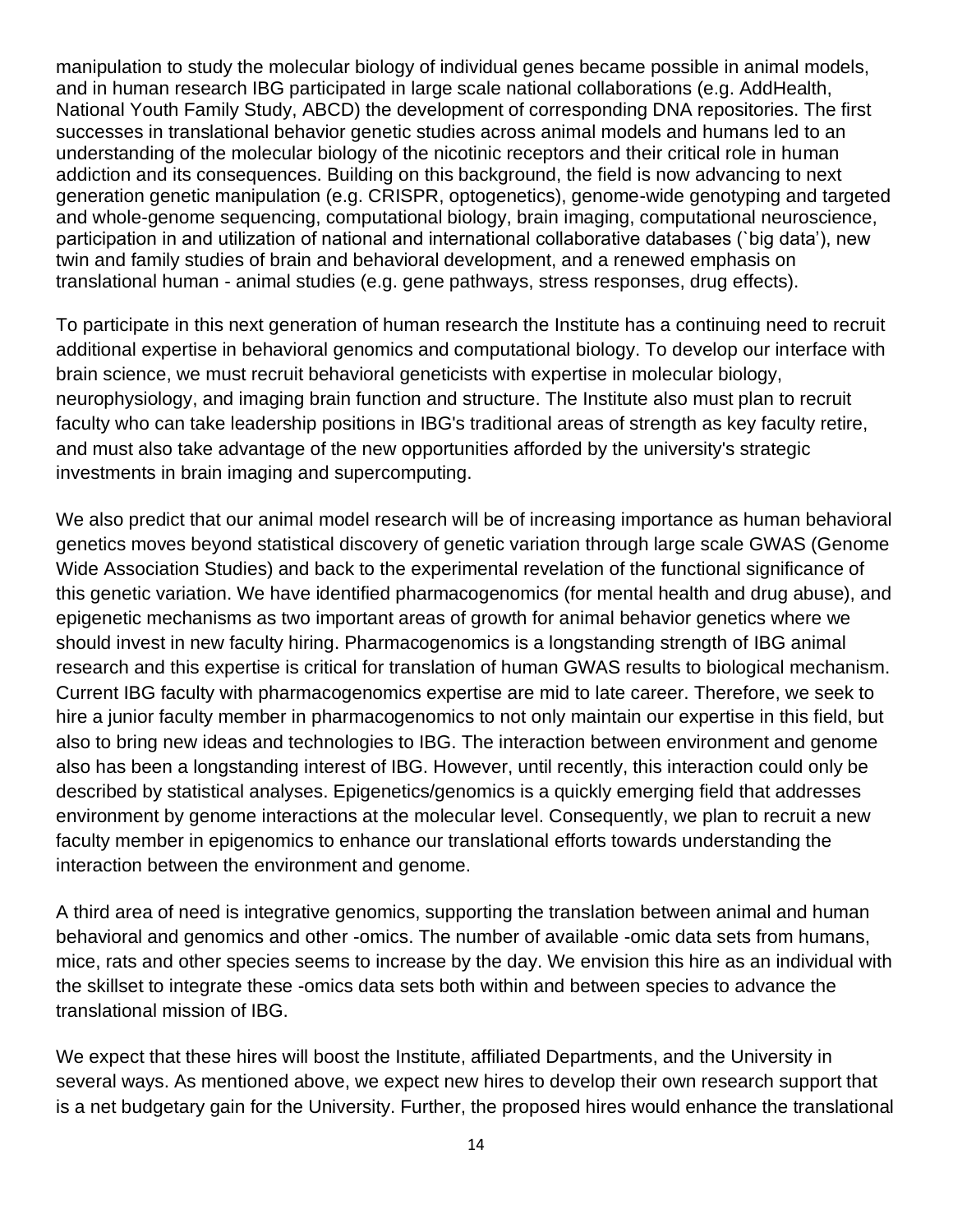mission of IBG and create more opportunities for large translational grants such as Center and U mechanism grants. This has the potential to substantially increase grant dollars to IBG and F & A to the University. The new hires also will contribute to the teaching mission of both IBG and the academic departments in which the faculty members are rostered. Some courses taught by the new faculty could be new courses that may draw significant interest. For example, there currently is not a single expert in epigenomics at CU Boulder (or any CU system affiliate). The epigenomics hire could develop new undergraduate and graduate courses in epigenomics. These classes would likely be of high interest. In addition, a recent survey of IBG graduate students indicated that students would like 1) IBG-relevant courses to be taught more frequently 2) more shared coursework between human and animal researchers and 3) more hands-on computational courses. With the three proposed hires, IBG could meet all of these requests.

These new hires, inasmuch as they involve laboratory science, will only be possible if we can improve and expand our wet laboratory and animal behavioral testing facilities. A corollary of this is that such hires incur expensive start-up costs that will likely go beyond IBG's resources, and will thus need a new model for funding these costs.

In addition to the new hiring targeted at animal model and translational research, we see an important opportunity for expansion of our focus on genetics and behavioral aging --- an area that is increasingly well funded at NIH as the nation focusses on its aging population.

Finally, we also face the need for a leadership succession plan when Dr. Hewitt comes to the end of his current Directorship appointment in 2021.

These appointments will ensure that our graduate training program remains at the forefront of new scientific developments and will permit us to expand further the number of our trainees.

**Thus we are requesting five new lines --- three in specific areas of animal model and translational research, one in genetics and aging, and one that could be a senior hire to succeed the current Director.** The timeline for these new lines will be bound up with the Directorship succession --- perhaps one senior and two junior hires at that time, retirements of other senior faculty leading to one or two junior hires, and, of course, the financial condition of the University.

All of these hires will be interdisciplinary, and so it is possible that some or all of these could be joint hires co-ordinated with Psychology and Neuroscience, Integrative Physiology, the Institute of Cognitive Sciences, the Institute of Behavioral Sciences, Ecology and Evolutionary Biology, Computer Science, or MCDB.

**2.4 Infrastructure/Space**. Although the Institute has adequate amounts of space for its existing programs, the space is aging and spread over three buildings on the old East Campus. Our goal is not to maintain an excellent steady state, but to expand our externally funded research and training enterprise, building on existing strengths and new technologies and methodologies, attracting world class faculty and researchers in a highly competitive environment, and fostering the interdisciplinary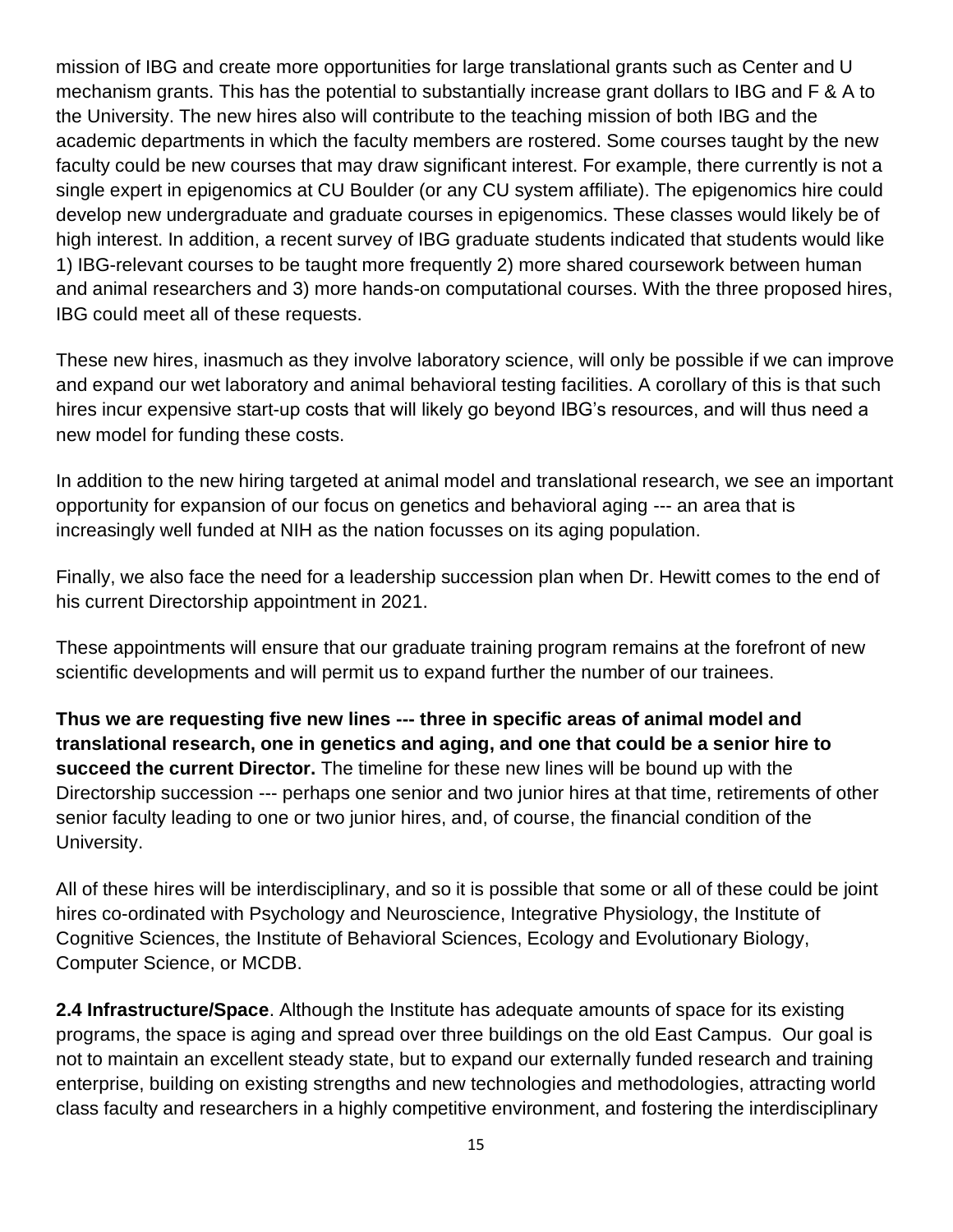collaboration that underpins our unique contributions to science and our ability to increase our external funding, Achieving this will require, at the very least, realistic plans for a consolidated stateof-the-art building incorporating all aspects of the Institute's activities.

One vision for the future of the Institute is not so much as a stand-alone research unit (albeit spread over three different buildings), but as an Institute that brings its unique strengths to collaborations across the life sciences. To this end, the Director has in the past advocated for the development of a Life Sciences Research complex on the East Campus. Our ability to do cutting edge science and to attract funding --- especially for larger scale projects and Centers --- would be enhanced by such a Life Sciences Research Complex, and especially a Bio-Behavioral Research Cluster involving IBG, ICS, Psychology and Neuroscience, and Integrative Physiology, that could support the full range of our research from genome sequencing to brain imaging, from molecular biology to physiology to neuroscience and behavior.

However, despite some support from the university's higher administration in the past, the goal of an integrated Bio-Behavioral Research Cluster is probably beyond our reach at this time. Given this, we are now setting our sights on the more modest goal of a consolidated state-of-the-art IBG building to replace our current aging and dispersed infrastructure.

## **2.5 Graduate Training**.

Our Graduate Training currently is driven by two major factors. First, as we are not a degree granting institute, our students must enroll in and meet the requirements of an academic department. This works fairly well, but as research, and hence the need for graduate training, becomes increasingly inter- or cross- disciplinary, the University should consider graduate degree models that are more flexible, that would more readily allow the course requirements to be tailored to the needs of the individual student. As just one example, a student training in computational and statistical human behavior genetics might take courses in Psychology and Neuroscience, Molecular Biology, Computer Science, and Applied Math in combinations that would not meet the requirements of any of those departmental doctoral degrees. We are aware that this issue is also one that has been raised by the Biofrontiers' IQ Biology program and so it may be that a common solution for theirs, ours, and other such programs could be found.

In the meantime, one way we have addressed this need is to create a formal Graduate Interdisciplinary Certificate Program in Behavioral Genetics (IBG Interdisciplinary Certificate) that has its own requirements that cut across traditional disciplinary boundaries and emphasizes participation in the Institute's research and training activities.

Secondly, support for graduate students is derived largely from our three NIH training grants (one jointly with IBS), together with IBG general funds. There is no certainty that this funding will continue indefinitely and so we must be prepared for the possibility of needing to rely on teaching assistantships to a greater extent. Currently, such teaching assistants are distributed by the College of Arts and Sciences to the academic departments, and so students affiliated with IBG are dependent on the largesse of the academic departments. However, an Institute could be awarded teaching assistantships to support graduate students mentored by its faculty, which could then be associated with the courses the faculty member teaches, or with other courses as determined by a student's Department. The difference is that the Institute would have some control over the number of students its faculty could mentor with TA support, rather than this being determined by the allocation to a specific Department. If we are to move towards increasingly inter- and cross- disciplinary training, the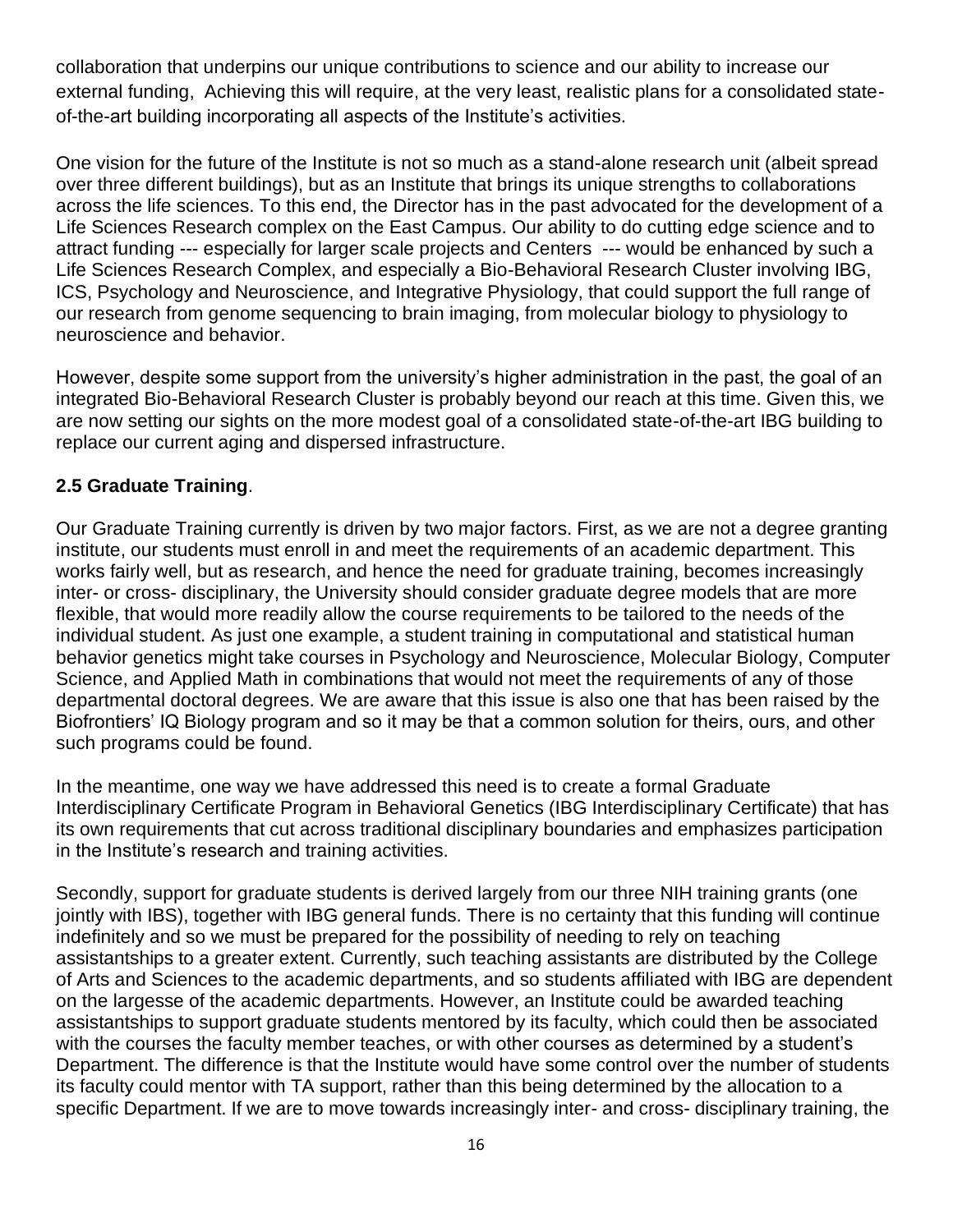University should consider ways to have some teaching assistantships distributed through the Institutes or directly to the individual student.

## **2.6 Diversity**

To help ensure that we are doing all we can to promote diversity at all levels of the Institute, we have established a Committee on Diversity and Engagement. The committee consists of five members including a faculty fellow, a post-doctoral/research associate, a PRA/SPRA, a staff member, and a graduate student representative. Based on our current self-study, IBG should strive to increase female and minority representation on the Faculty and enhance minority representation at all levels through recruitment and outreach. Although we believe that intercultural understanding at IBG already is strong, improving female and minority representation will serve to enhance this understanding.

## **2.7 Immediate collaborative opportunities and specific opportunities for growth.**

While we pursue the strategic goals outlined above, we will conclude this plan by highlighting collaborative growth opportunities, both in general terms, and quite specifically.

We see the areas outlined in the next figure as general opportunities.

# **IBG: collaborative growth opportunities**

Statistical/computational/`big\_data' genetics of addiction and mental health (PSYC, EBIO, CSCI, ECON, MCDB, IPHY, IBS, BioF, Anschutz)

Genetics, brain development, structure, and function (ICS, PSYC, IPHY, Anschutz)



Translational/animal model research on addiction (IPHY, PSYC, Anschutz)

Learning disabilities and neuroscience (IPHY, PSYC, ICS, SLHS)

Genetics of healthy and unhealthy aging (IBS, IPHY, PSYC)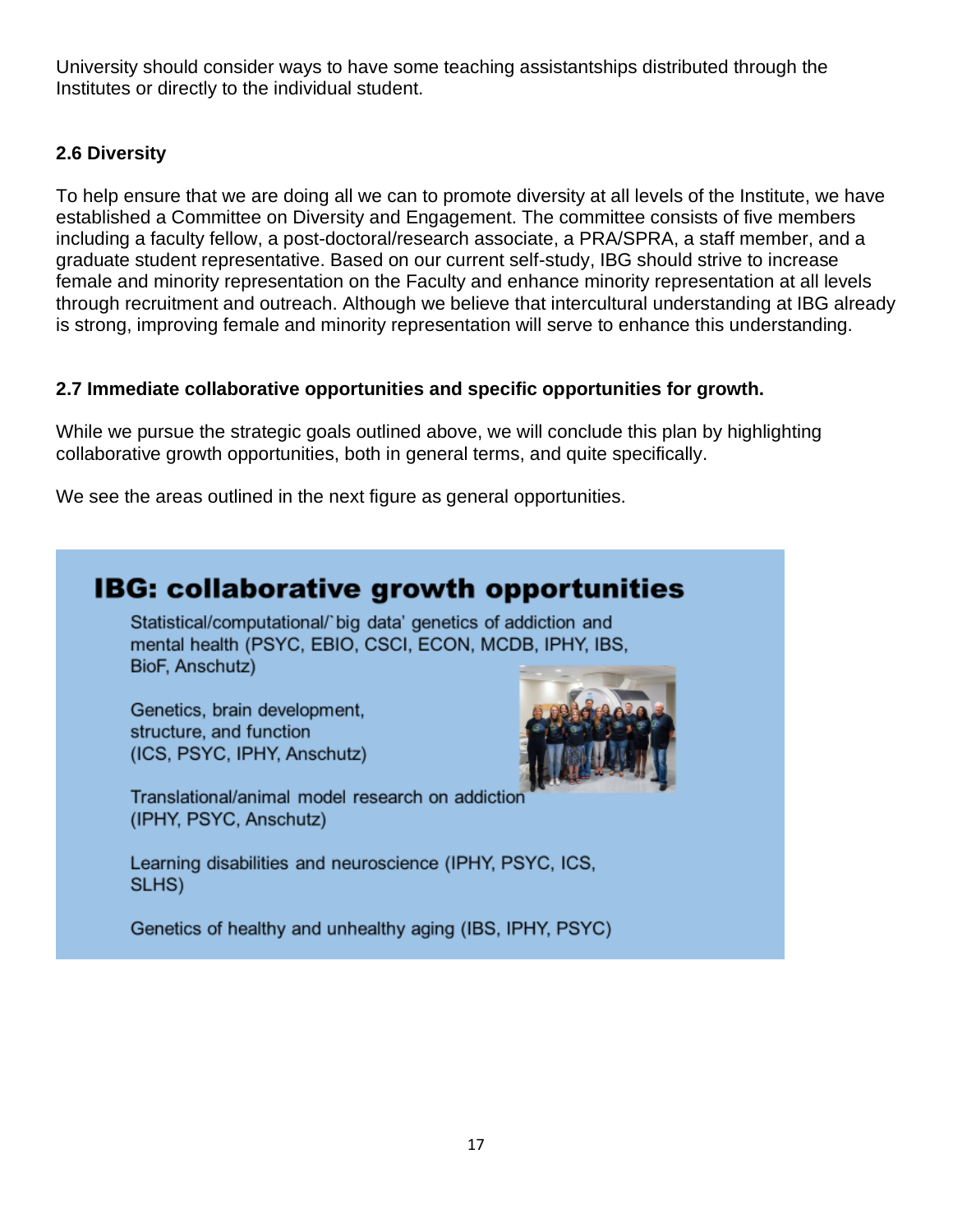We have identified three areas of IBG strength, in collaboration with other units, which offer immediate opportunities for growth.

| IBG: Three areas of collaborative growth in the next 5 years. |                                                                                                                                                                                                             |                                                                                                                                                                                                              |                                                                                                                                                                              |  |  |  |  |  |  |
|---------------------------------------------------------------|-------------------------------------------------------------------------------------------------------------------------------------------------------------------------------------------------------------|--------------------------------------------------------------------------------------------------------------------------------------------------------------------------------------------------------------|------------------------------------------------------------------------------------------------------------------------------------------------------------------------------|--|--|--|--|--|--|
|                                                               | <b>Genetic</b><br>vulnerability to<br>drug use/abuse                                                                                                                                                        | <b>Genetics of</b><br>cognitive decline/<br>Alzheimer's                                                                                                                                                      | <b>Genetics</b><br>& brain imaging                                                                                                                                           |  |  |  |  |  |  |
| <b>Current</b><br>activity/strength                           | <b>Translational genetics</b><br>Nicotinic receptors<br>Cannabis legalization<br><b>ABCD</b>                                                                                                                | Cognitive aging<br>Synaptic plasticity &<br>behavior<br>Neural cell death in<br>Alzheimer's                                                                                                                  | <b>ABCD</b><br>Twin studies of development,<br>structure, function                                                                                                           |  |  |  |  |  |  |
| <b>Current funding:</b>                                       | R01 (DA) \$2.5M<br>R01 (DA) \$2M)<br>U01 (DA) \$7.7M<br><b>UH (DA) \$1M</b><br>R21 (DA) \$.4M<br>U01 (AA) \$3M<br>T32 (DA)                                                                                  | R01 (AG) \$6M<br>R01 (NS) \$1.6M<br>T32 (AG)<br>R01 (AG) \$1M<br>(Link, IPHY)                                                                                                                                | U01 (DA) \$7.7M<br>R01 (MH) \$3.5M<br>T32s (MH, DA)<br>P50 (HD) \$8.5M<br>R01 (AG) \$6.0M<br>R01 (MH) \$3.4M                                                                 |  |  |  |  |  |  |
| <b>Multidisciplinary</b><br>collaboration:                    | <b>IPHY</b><br>Statistical genetics<br>Molecular genetics<br>Molecular biology<br>Psychiatry (Anschutz)<br>Psychology<br><b>ICS</b>                                                                         | Psychology, IPHY<br>Statistical genetics<br>Molecular genetics<br>Social science<br>Molecular biology<br>IBS, INC, Anschutz                                                                                  | Neuroscience<br>Statistical genetics<br>Molecular genetics<br>Psychiatry (Anschutz)<br>Psychology (PSYC)<br>ICS, INC                                                         |  |  |  |  |  |  |
| Growth<br>opportunities:                                      | Genetics of vulnerability<br>and resilience<br>Animal models<br>Applications of big data-<br>omics<br>Opioid crisis<br>Marijuana legalization                                                               | Translational<br>neuroscience,<br>Applications of big data -<br>omics.<br>Prospective 'clinical'<br>studies of human<br>twins/families                                                                       | Drug use and brain function,<br>model systems (rodents), age<br>related structure and function,<br>genetic influences<br>vulnerability/resilience                            |  |  |  |  |  |  |
| <b>Unique Institute</b><br>resources:                         | GMOs (rodent models).<br>Twin/family population<br>registries. DNA<br>repositories. Deep<br>phenotyping for decades<br>long existing<br>samples.Multidisciplinary<br>collaboration and<br>training culture. | Twin/family population<br>registries. DNA<br>repositories. Deep<br>phenotyping for decades<br>long existing samples.<br>Multidisciplinary<br>collaboration and training<br>culture. GMOs (rodent<br>models). | Twin/family population<br>registries. DNA repositories.<br>Deep phenotyping for decades<br>long existing samples.<br>Multidisciplinary collaboration<br>and training culture |  |  |  |  |  |  |
| 'big data':                                                   | Yes                                                                                                                                                                                                         | Yes                                                                                                                                                                                                          | Yes                                                                                                                                                                          |  |  |  |  |  |  |
| <b>Funding</b><br>opportunities:                              | NIDA commitment<br>Opioid crisis<br>Legalized cannabis<br>(NIDA and State funds).                                                                                                                           | \$400M increase in FY<br>2017, +\$414M in FY 2018,<br>+\$425M in 2019 for NIA<br>Alzheimer's research. Pay<br>lines go from 6% to 20%<br>and to 38% for Alzheimer<br>related. More is likely.                | NIDA ABCD \$350M over 10<br>years. NIMH increasing<br>funding for basic neuroscience<br>and genetics. NIA increasing<br>Alzheimer related funding (see<br>next column).      |  |  |  |  |  |  |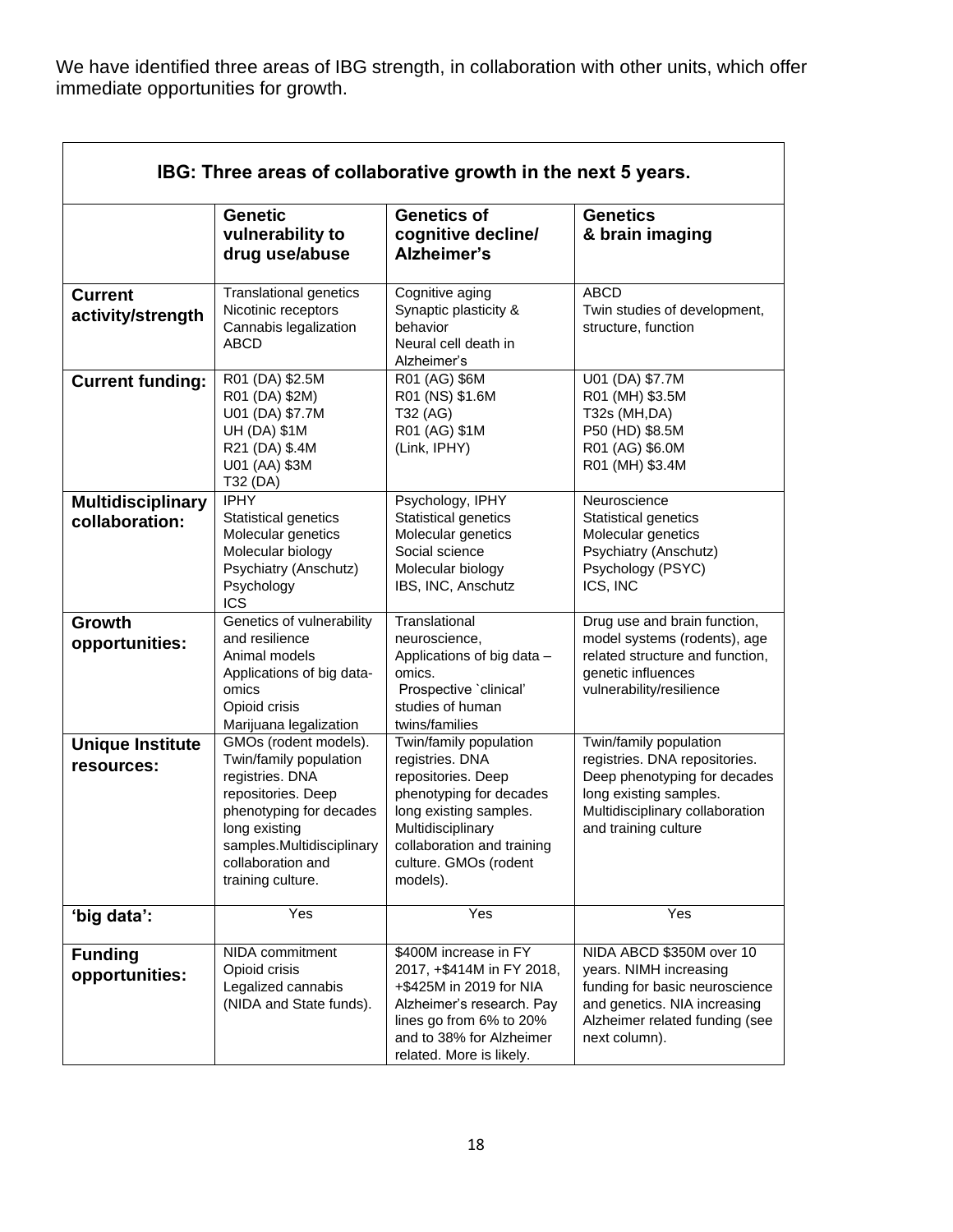#### **2.8 Relationship to the campus mission, vision, and priorities.**

Campus Vision: To be a leader in addressing the humanitarian, social, and technological challenges of the twenty-first century.

IBG addresses issues of major societal importance in the twenty-first century: addiction, aging, mental health, cognitive abilities, and brain development. Each of our current and proposed new faculty addresses one of more of these issues in his or her research. IBG brings to these issues a unique perspective from genetics research. Recognizing this, our graduate and postdoctoral training programs are externally funded by the National Institutes on Drug Abuse, of Mental Health, and on Aging, representing three of only five graduate and postdoctoral training programs funded by the NIH on the Boulder campus.

Who we are: CU Boulder is a leading global comprehensive research university.

IBG is recognized as a world leader in its area of interdisciplinary research and training. For example during the past 26 years IBG has hosted a weeklong methods workshop (funded by the National Institutes of Health) that now attracts about 100 scientists each year from across the globe and has registered over 2000 participants since its inception.

#### Values—the Colorado Creed:

IBG emphasizes collegiality, integrity, and inclusiveness. These are necessary characteristics for successful interdisciplinary collaborative science, and are emphasized as we train the next generation of researchers and scholars.

Student Success, Revenue Diversification, Reputation, and Strategic Imperatives:

1. Shape tomorrow's leaders:

Through nationally and internationally recognized training programs, IBG is providing the next generation of leaders in research and scholarship on the genetics of behavior, an area of science that is increasingly understood to be a foundation for understanding behavioral issues of relevance to modern society.

2. Be the top university for innovation:

IBG is constantly renewing itself, combining strength in methods development (e.g. statistical methods for `big data' genomics), with innovative translational studies (e.g. the biology of addiction in animal models), and use of new technology (e.g. brain imaging). We have systematically replaced retiring senior faculty with junior faculty expert in innovative methods and approaches, and our strategic hiring plan for new faculty is designed to accelerate that process of renewal and innovation.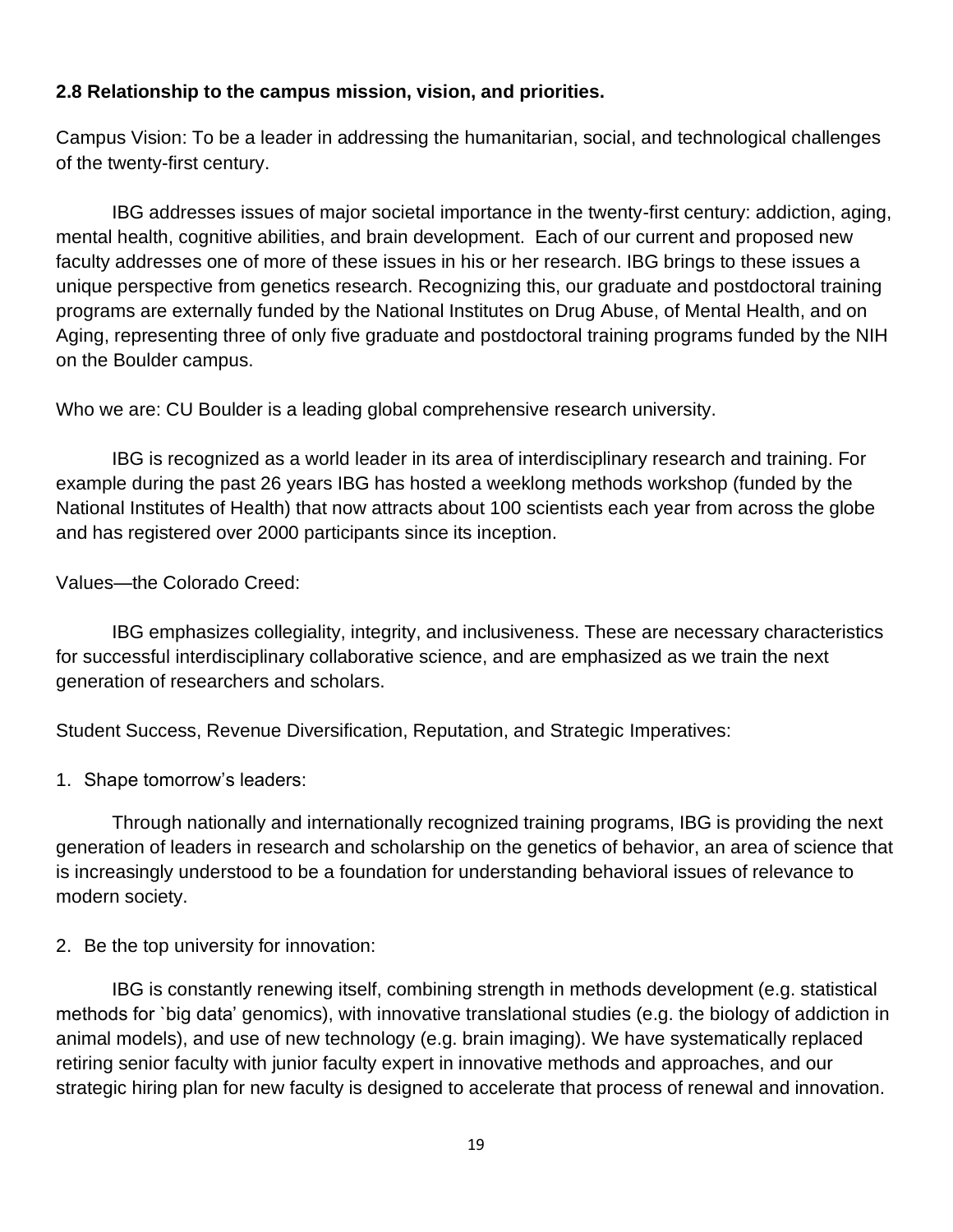## 3. Impact humanity:

The research and scholarship of IBG's students, postdocs, and faculty create new perspectives on health and society. IBG has made major contributions to understanding such things as reading disabilities, vulnerability to addiction, and mental illness as genetically influenced conditions, rather than as the result of laziness, moral failure, or poor parenting. This change in perspective alleviates the distress experienced by individual sufferers and their families, and creates the conditions for development of effective therapies that provide real benefits for humanity.

# **2.9 Addendum on the strategic plan process.**

The current strategic plan results from discussions among the Director and the Faculty Fellows, primarily the `core faculty' who include the Institute rostered faculty along with Drs. Keller and Rhee who have permanent offices located in the Institute, beginning in 2017 when VC Fiez encouraged each Institute to identify its strengths and opportunities for growth. On the basis of this, together with the previous strategic plan which is still being pursued, the Director presented on overview of a plan and issues that was discussed at a dedicated 2 hour meeting open to all Faculty Fellows on October 5<sup>th</sup>, 2018. Specific ideas that were raised at that meeting, and incorporated into the plan were: the need for faculty hiring in the area of animal model research to rebuild this program, the need for additional investment in start-up funds and space to accommodate those hires, an emphasis on the need for a new building, and an emphasis on collaboration with other units. Following this, the Director in consultation with the members of the self-study steering committee (Dr. Stitzel, Mr. Shelby) drafted a written plan that was circulated to the core faculty for comments and revisions on November 20th, and to the self-study committee (including representatives of research staff, research associates, students, and administrative staff) on November 28th. Following this, a special meeting of the core faculty was held on Monday December 3rd to discuss and vote on self-study as a whole (with unanimous approval).

## **3.0 Addendum: brief description of decision making with IBG.**

Decision making at the Institute for Behavioral Genetics ultimately rests with the Director in broad consultation with the Faculty, formalized in Faculty meetings and votes as needed. Faculty recruitment proceeds with the approval of the Faculty for a hiring plan (which areas are being targeted) and a search committee chair. The search committee is convened and conducts the process until a short list can be brought to a Faculty meeting for approval. After the interviews have taken place, the search committee brings its recommendations back to the Faculty for approval. The Director then conducts the negotiations with candidates based on the instructions from the Faculty.

Budgetary issues are the responsibility of the Director. As a general rule, IBG DAICR funds are used to support administrative staff, space and infrastructure, computing, start-up funds for faculty recruitment, matching funds for University initiatives, and some equipment purchases, that will benefit the Institute as a whole; support for individual programs is expected to come from external grant funding. Each year, the Director identifies an amount of DAICR, usually between \$50k and \$100K,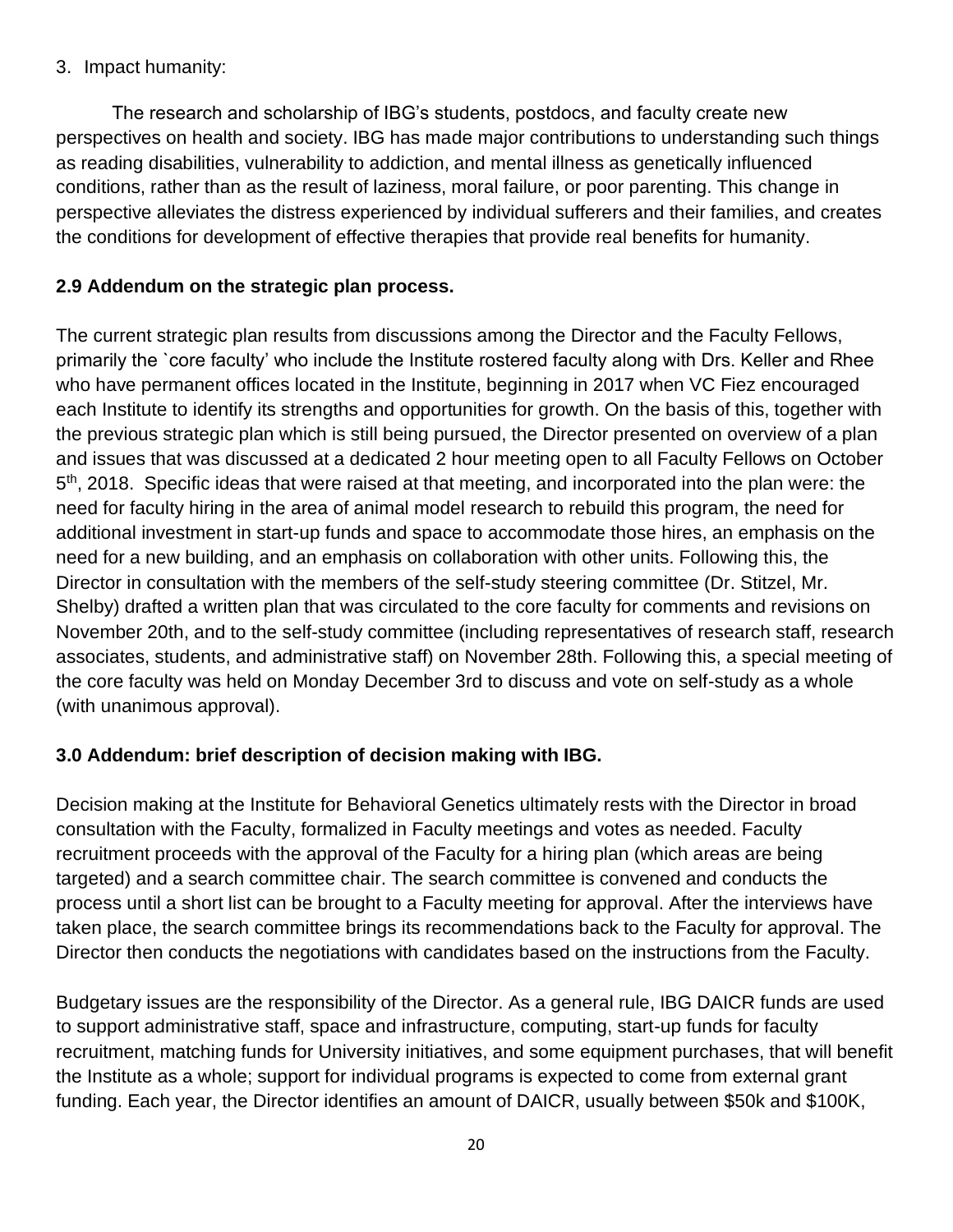that the Institute can afford to distribute to individual PIs. The proportion received by each PI is equal to the proportion of IBG ICR generated by the PI in the most recent grant accounting year for which final figures are available.

Training support decisions are recommended by IBG's standing training program committee, a committee of faculty members, currently Chaired by Dr. Stitzel. The committee reviews progress of all individual trainees and recommends assignment of traineeships based on progress and fit to the specific source of support (NIDA, NIMH). Ultimately, the PI of the T32 grants (Hewitt in both cases at present) has to approve the recommendations, but there has not been any instance when he did not.

# **Question 3: Describe the unit's current and proposed contributions in research and scholarship.**

IBG is one of the top research facilities in the world for genetic research on behavior and training in this interdisciplinary field. Internationally renowned studies of the genetics of human behavior include the Colorado Adoption Project, the Colorado Longitudinal Twin Study, and the Colorado Learning Disabilities Research Center. IBG also is one of 21 research sites for the Adolescent Brain Cognitive Development (ABCD) study, the largest long-term study of brain development and child health in the United States. IBG is also home to a large DNA repository for genetic research on human behavior. IBG's programs of animal model research on the molecular biology of addiction, and the genetics of aging and neurodegenerative disease are internationally acclaimed. Such research utilizes a wide array of behaviorally and genetically defined lines of selected, recombinant inbred, transgenic, and genetically modified mice.

IBG is unique among its peers in its potential for **integrating animal model and human research.** Historically, the major research foci of IBG have been quantitative behavioral genetics (e.g. twin, family, and adoption studies of human behavioral development) and behavioral pharmacogenetics (e.g. animal model studies of components of the addiction process). We have seen real accomplishments in the integration of these research foci by directly applying genetic research with animal models to human clinical problems, and examining the expression of individual human genes in animal models. A conspicuously successful example of this is in the genetics of addiction where animal studies of the molecular biology of nicotinic receptor genes have been directly integrated with research on the role that polymorphisms in these genes play in human addiction and related behaviors. Current efforts include an attempt to obtain funding for a translational Center on the genetics of nicotine dependence to formalize the integration of human and animal research conducted at IBG.

These research successes have been made possible by **our commitment to long-term focused research and training programs in human and animal behavior genetics, and a clear understanding of the importance of developing and maintaining our core scientific resources.**  These resources include long term longitudinal human adoption, twin and family studies, behaviorally and genetically defined mouse strains, extensive data archives and electronic data bases, and computational, biochemical, and molecular genetics facilities. Almost in their entirety, these resources have been maintained through external grant funding and we fully expect that this will continue.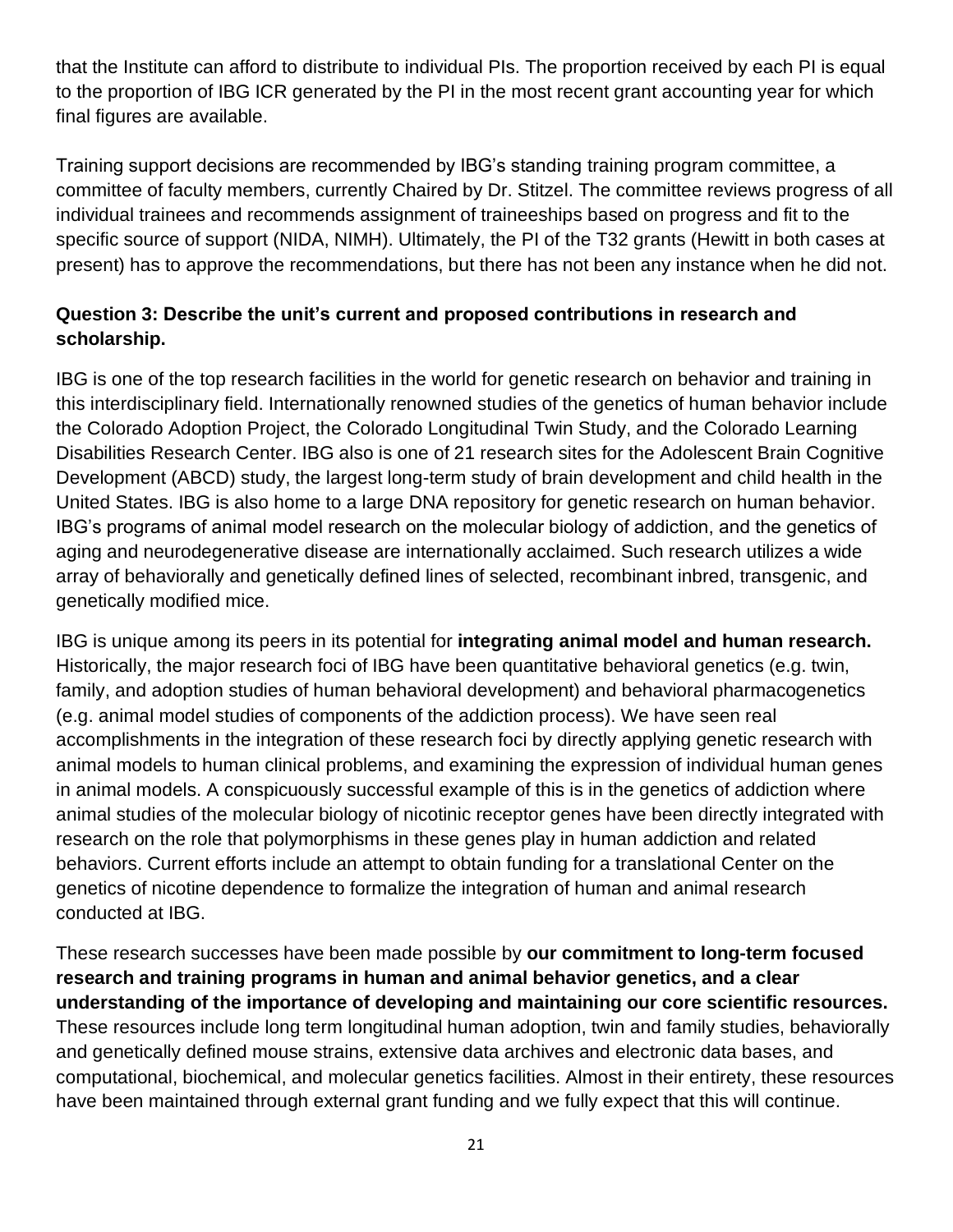Three measures of research effectiveness are grant expenditures, faculty productivity and local economic impact of the research. Based on these measures, the research program at IBG has been very effective. According to the unit profile of IBG compiled by Academic Review and Planning, IBG ranked only 55th out of 66 CU Boulder Departmental and Institute units in terms of number of tenure and tenure track faculty. Yet, IBG ranked 16<sup>th</sup> in grant expenditures for the five year period ending in FY 2017. IBG was  $9<sup>th</sup>$  and 14<sup>th</sup> in 2017 and 2018 in average number of refereed articles and chapters per faculty member, and has consistently been in the top quintile or better over the preceding decade. Finally, it has been estimated that research at IBG has a local economic impact of over \$20 million. (This estimate of the annual economic impact is based on the methodology presented in the report: `The Impact of Public Higher Education on the State of Colorado', prepared for Colorado Department of Higher Education December 2007. lt is available on-line at: http://highered.colorado.gov/Publications/Studies/2007/200712 ImpactofHE.pdf In this report, the economic impact of higher education is estimated by using the Regional Input-Output Modeling System (RIMS II), which applies a multiplier (2.4763) to higher education expenditures to estimate their total economic impact. For IBG, our annual expenditures are approximately \$8.1 million, leading

to an estimated economic impact on the regional economy of  $2.4763 \times $8,100,000 =$  approx

\$20,000,000.)

The past decade has brought us breathtaking advances in human genetics, with methods for the discovery of genes influencing complex traits moving from single candidate gene association studies, to genome-wide association studies with hundreds of thousands of subjects, and now deep sequencing of whole genomes. Datasets of human and animal transcriptomes from multiple cell types and tissues, methylomes and epigenetic signatures are now available and continuously expanding. Along with these advances has come an even greater need for a deep understanding of statistical and population genetics as well as an ever-increasing need for sophistication in computational biology. Accompanying these advances in human genetics has come a new era of neuroscience encompassing everything from single cell neurophysiology to human brain imaging. Exploring the functional implications of variation in individual genes using animal models has become even more tractable with the development of Crispr/cas9 genome editing. In addition, the development of powerful tools such as optogenetics, chemogenetics and two-photon imaging of neurons in awake rodents will allow for translating human statistical associations to real biological knowledge. Our ambition is to harness these emerging technologies and datasets across species for cutting edge translational research that will advance our understanding of the genetics of behavior. This goal is consistent with our culture of translational research and will ensure our continued leadership in research and training in the genetics of behavioral traits.

As indicated in our strategic plan (see Q2), we see opportunities for collaborative growth in:

Statistical/computational/`big data' genetics of addiction and mental health (with Psychology and Neuroscience, EE Biology, Computer Science, Economics, MCD Biology, Integrative Physiology, Institute of Cognitive Science, Institute of Behavioral Science, BioFrontiers, and the Anschutz Medical Campus);

Genetics, brain development, structure and function (with Institute of Cognitive Science, Psychology and Neuroscience, Integrative Physiology, and the Anschutz Medical Campus);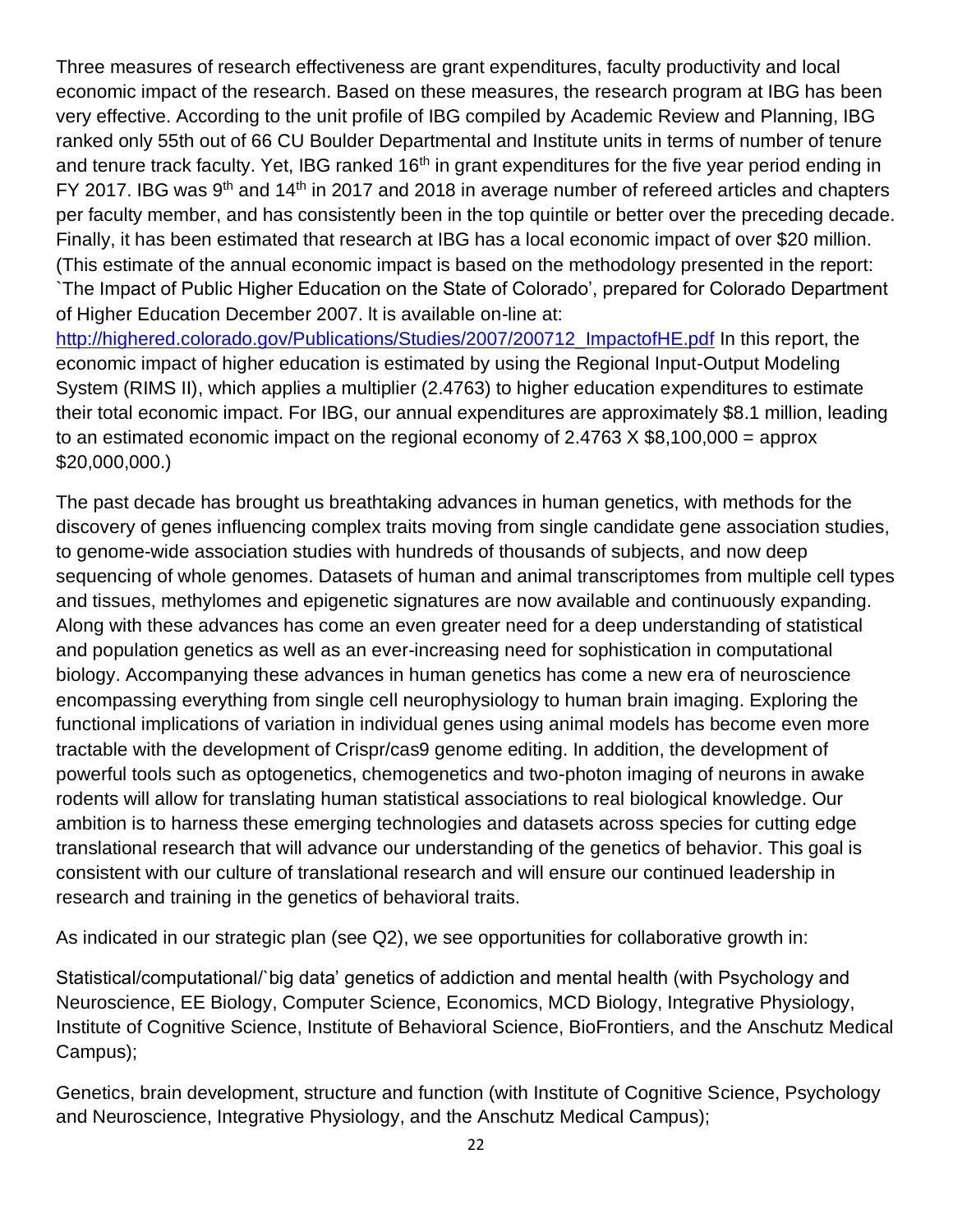Translational/animal model research on addiction (with Integrative Physiology, Psychology and Neuroscience, and the Anschutz Medical Campus);

Learning disabilities and neuroscience (with Integrative Physiology, Psychology and Neuroscience, and Institute of Cognitive Science);

and Genetics of healthy and unhealthy aging (with Institute of Behavioral Science, Integrative Physiology, and Psychology and Neuroscience).

We have identified three areas of IBG strength, in collaboration with other units, which offer immediate opportunities for growth: Genetic vulnerability to drug use/abuse, genetics of cognitive decline and Alzhiemer's and related diseases, and genetics and brain imaging. The details of our current strengths and the immediate opportunities are described in the strategic plan (Q2).

## **Question 4: Interdisciplinary Research and Teaching.**

## **4.1 IBG research is interdisciplinary**

As an interdepartmental research unit, the faculty at IBG has a long history of interdisciplinary research integrating the fields of psychology, cellular and molecular biology, pharmacology, mouse genetics, human genetics, and neuroscience. Our main areas of research include the genetics of drug and alcohol abuse, psychiatric disorders, reading disability, aging, risky behavior, personality, and cognition. IBG also has a long history of developing cutting-edge methods in the field of behavioral and statistical genetics, and this continues in the development of methods for analysis of twin, family, and whole-genome data.

Ongoing efforts are aimed at understanding the genetic and environmental mechanisms that contribute to individual differences in these behaviors, and how underlying biological differences manifest individual and common risks for various disorders. As recent large-scale human genetics studies have begun to reveal convincing evidence for associations between genetic variants and various psychiatric disorders, including addiction, IBG is in a unique position to help elucidate the biology underlying these genetic associations by building on our longstanding combination of expertise in both human and mouse genetics. Several faculty members recently submitted a NIDA P50 Center grant application that proposes to combine these approaches in order to better characterize underlying genetic architecture related to nicotine dependence and to perform functional laboratory studies to understand biological mechanisms. Another example of this kind of interdisciplinary science is the Adolescent Brain and Cognitive Development (ABCD) Project that involves a close collaboration with the Institute of Cognitive Science. This project is a landmark \$350million NIH study of brain development in over 11 thousand children nationwide, studied at 21 different sites, and followed for 10 years into young adulthood. Our site is one of the twin study sites, in collaboration with Washington University St. Louis, Minnesota, and the Virginia Institute for Psychiatric and Behavioral Genetics. Being selected as a site for this study was only possible because we were able to combine expertise in brain imaging (ICS) with expertise and experience in conducting longitudinal twin and family studies of behavior (IBG).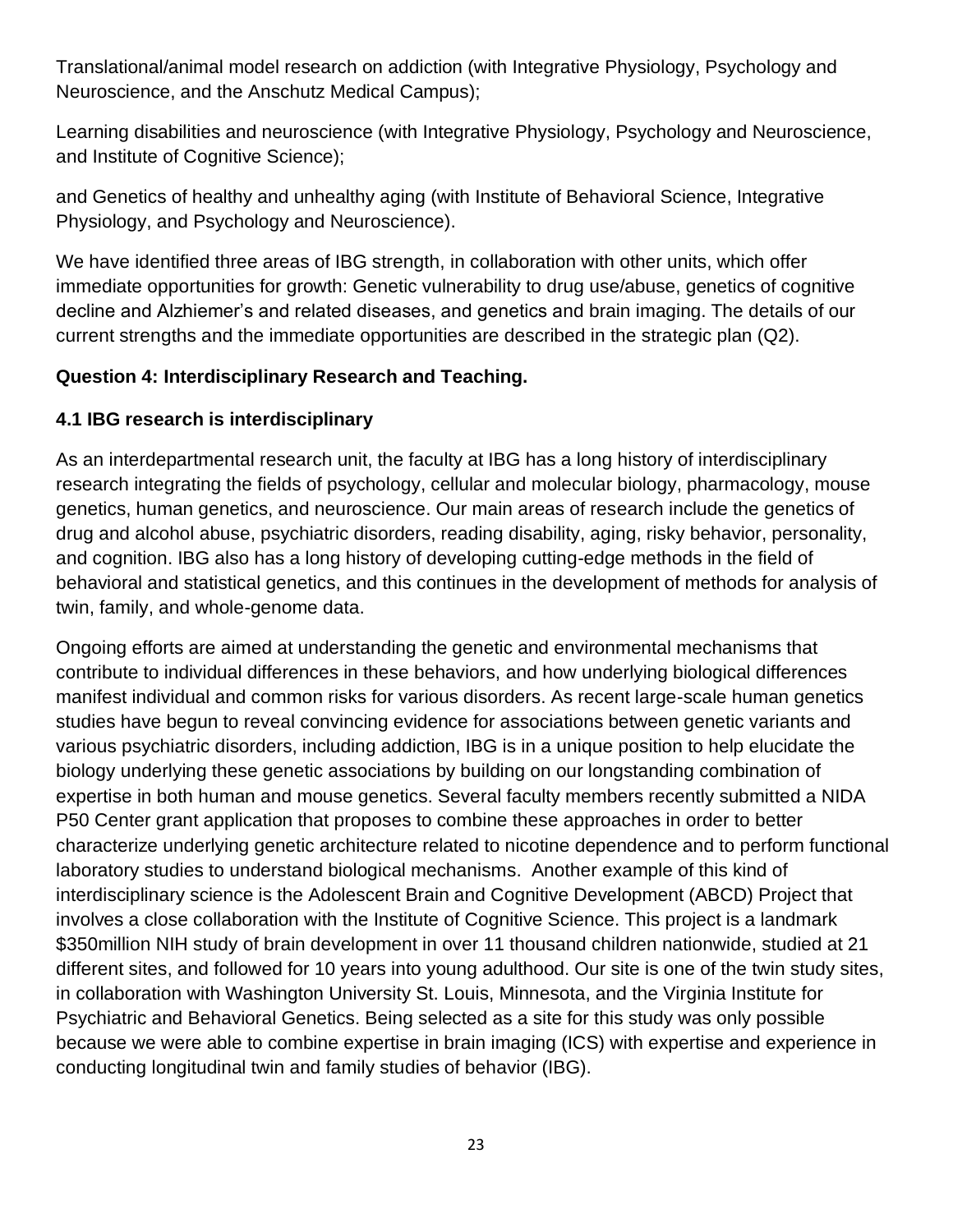# **4.2 IBG Faculty Fellows are drawn from multiple disciplines**

Currently, the 32 IBG faculty fellows represent eight different disciplines (Psychology and Neuroscience, Sociology, Ecology and Environmental Biology, Integrative Physiology, Molecular Cellular and Developmental Biology, and Bioethics and Humanities, Psychiatry, and Pharmaceutical Sciences) spread across the Boulder campus, the University of Colorado Denver Anschutz Medical Campus, and the University of Denver.

# **4.3 IBG training is interdisciplinary**

The IBG faculty seeks to educate a new generation of interdisciplinary researchers in several formal and informal ways. First, as described in more detail elsewhere, we sponsor an interdisciplinary training program for graduate students which provides training through coursework and individual research. Second, we hold a weekly journal club where graduate students and faculty discuss peerreviewed journal articles related to behavioral genetics. Because of the diverse nature of our faculty and students, the topics and tools discussed in these meetings include novel approaches in our field, such as approaches for analyzing whole-genome sequencing data and technologies for studying single-neuron electrophysiology from a genetically engineered mouse. Third, IBG sponsors a monthly colloquium series that hosts internationally recognized experts to present their research and meet with faculty and students. As described above, faculty fellows who conduct human genetics collaborate frequently with those performing lab-based studies using mouse behavioral models. Our graduate and postdoctoral trainees are exposed to and participate in this kind of interdisciplinary research as a normal part of their experience. Interdisciplinary approaches to research questions are the norm, rather than the exception.

## **4.4 How we can do more to contribute to and facilitate the next generation of interdisciplinary research**

IBG has been at the forefront of interdisciplinary research and training in behavioral genetics for 50 years. For IBG to continue to be a leader in this rapidly evolving field, it is necessary that we identify the future directions our field is taking and move aggressively ahead of them. In particular, we have identified three specific goals for the next 10 years.

First, in the area of faculty recruitment, we must take advantage of the new and powerful research platforms available to us: "-omics" including DNA genomics, RNA transcriptomics, proteomics, metabolomics, brain imaging, and supercomputing. The fast-paced developments in genomics dictate commensurately educated personnel who can manage the large scale data generated by new technologies. Since our previous review, we have expanded our "-omics" expertise with the recent recruitment of two new Assistant Professors. We have also strengthened our collaboration with ICS and neuroimaging experts through recently funded projects (e.g., the national ABCD project (Banich, Hewitt, Friedman), and R01 projects on brain and cognitive executive functions (Friedman, Hewitt, Banich), and on brain and genetic predictors of individual differences in pain and placebo analgesia (Wager, Friedman, Keller).

As a unit, IBG needs to foster additional interactions with colleagues from Biofrontiers, Computer Science, Applied Math, and with experts at the Anschutz School of Medicine. "Gene hunting" is not an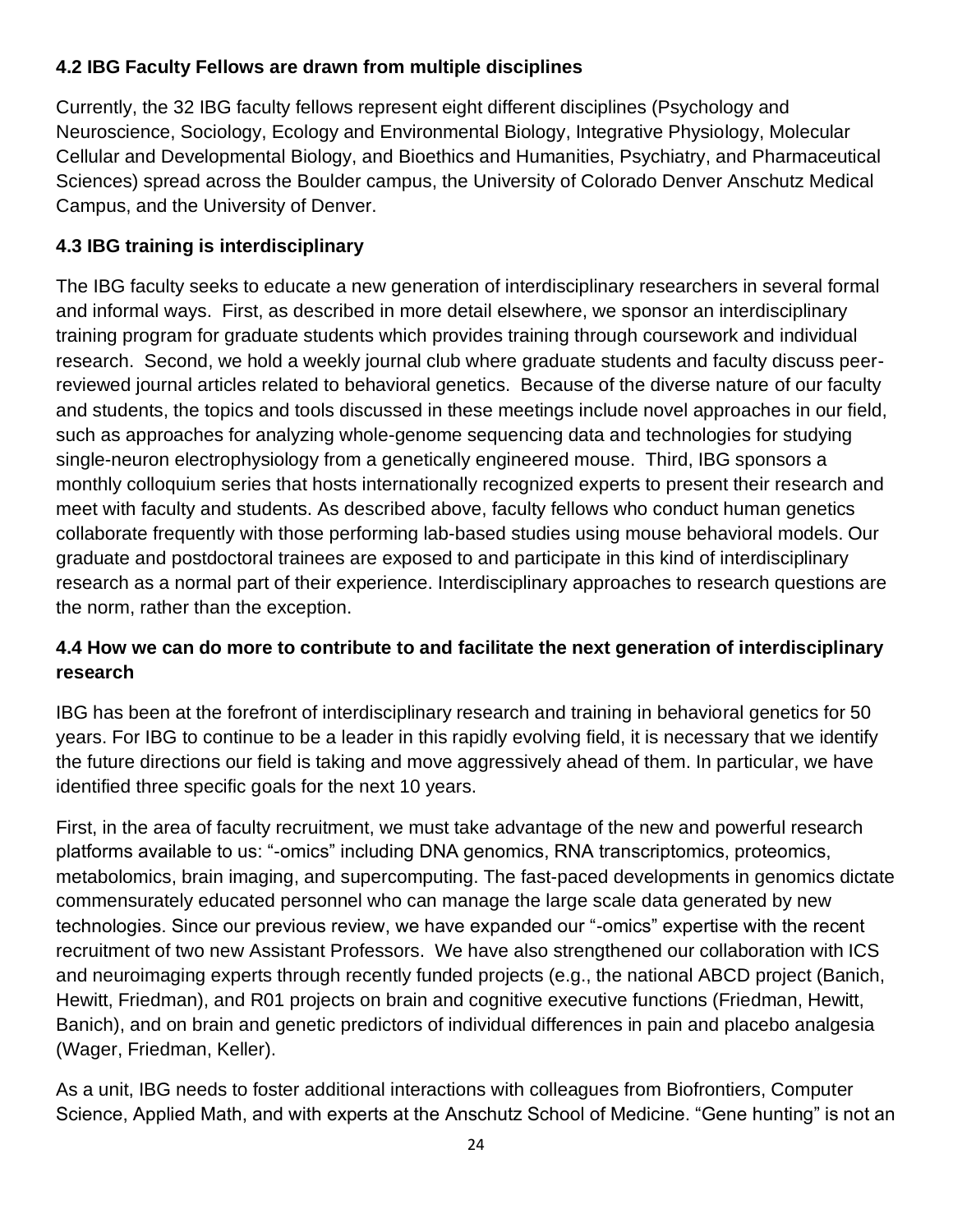end in itself, and recent findings have emphasized the importance of "gene networks" as being critical units of study for complex behaviors. Hence, novel statistical modeling and machine learning approaches will be critical to advance our understanding of biological systems, along with expertise in neuroscience for experiments to test specific hypotheses generated from such approaches. Thus, IBG needs to continue to recruit outstanding new faculty to their ranks who will bring additional interdisciplinary expertise.

Second, in the area of training, we must explore new models for interdisciplinary degrees. There is increasing recognition that interdisciplinary science does not always fit well in the traditional `department centered' doctoral degree. Although IBG trainees complete requirements to obtain an IBG Interdisciplinary Certificate, it might be time to consider an interdisciplinary PhD, perhaps in Biobehavioral Science, or even in Behavior Genetics itself, so that the course and other requirements could be tailored to the needs of the interdisciplinary training rather than meeting the requirements of individual departments. However, there are some logistical constraints associated with negotiating support for students, who often serve as teaching assistants during at least part of their graduate research experience.

Third, as we have expressed in several places in this self-study, we believe that the time is right for the construction of new Life Sciences Research complex on the East Campus, and we are especially interested in the development of a Bio-behavioral Research Cluster, consisting of four separate but interconnected or adjacent buildings housing the research programs of IBG, ICS, Psychology and Neuroscience, and Integrative Physiology. We believe that this is essential to create the conditions for the next generation of interdisciplinary research.

## **Question 5: Undergraduate Education**

Although IBG does not have an undergraduate program *per se*, IBG-rostered faculty have the same undergraduate teaching expectations as Departmental faculty, and participate fully in the undergraduate teaching mission of the University, currently in the Department of Psychology and Neuroscience, the Department of Integrated Physiology, and the Department of Ecology and Evolutionary Biology. They also participate by providing research experiences for undergraduates through such programs as SMART, BURST, SURF and UROP, and through the supervision of honors theses.

In the view of IBG faculty, undergraduate education could be enhanced through greater emphasis on quality over quantity of experience, e.g. through reinstatement of the critical thinking courses that have been cut from the curriculum because of their smaller class sizes and, hence, greater cost, or through crediting faculty who provide research experience opportunities, as distinct from traditional classroom teaching.

#### **Question 6**. **Please describe your unit's contributions to enhancing graduate education and its goals and ambitions for doing so.**

**6.1** IBG is not a degree granting unit. However, one of the major functions of the Institute is to foster the next generation of behavioral geneticists through an interdisciplinary training program. Towards this goal, IBG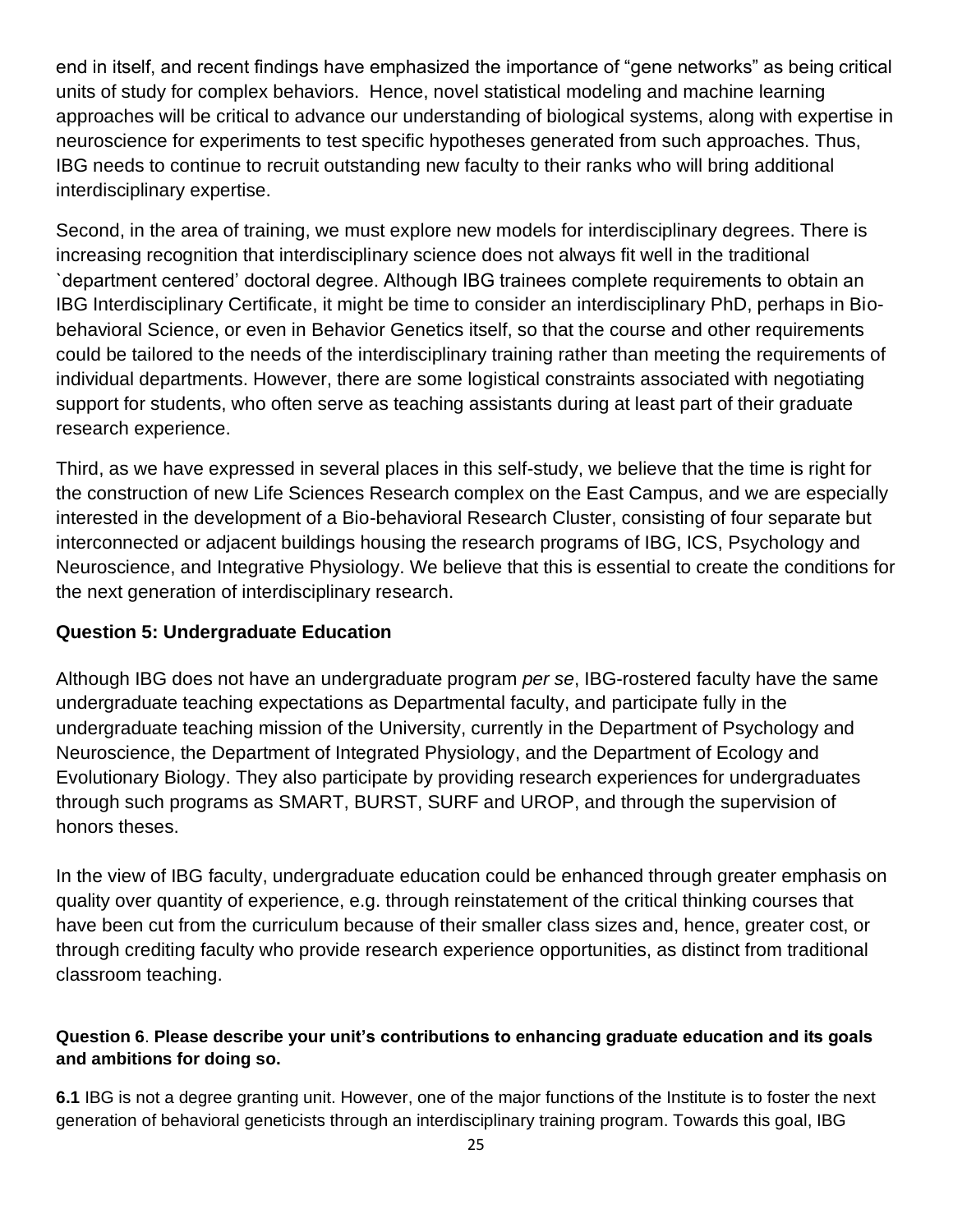faculty administer a structured training program that results in an IBG Interdisciplinary Certificate. This program is specifically designed to provide graduate students across multiple disciplines the opportunity for interdisciplinary training in behavioral genetics. As part of the certificate program, students are exposed to a broad range of research areas in behavioral genetics through coursework, journal club, colloquia and student organized mini conferences.

The training program is currently supported by NIH training grants from the National Institute of Mental Health (NIMH), the National Institute on Drug Abuse (NIDA), and, jointly with the Institute of Behavioral Science, from the National Institute on Aging (NIA). **It is noteworthy that there are currently only five NIH training grants awarded to departments and/or research units at CU Boulder — and IBG holds two of those, and codirects one other.** These training grants support 10 pre-doctoral trainees and five post-doctoral trainees. Students not supported by our NIH training grants are supported via home department teaching assistantships or graduate research assistantships.

The academic homes of recent students include Psychology and Neuroscience (students from the BG, clinical and behavioral neuroscience areas of this department) IPHY, Sociology, MCDB, Pharmacology (UC Denver) and Human Genetics (UC Denver). In addition to completing requirements for their academic department, students complete coursework in topics relevant to behavioral genetics. Although a few of the courses for the certificate are required, a majority of the courses the student take to complete the certificate are flexible in order to meet the individual training interests of the students. A list of requirements (https://www.colorado.edu/ibg/sites/default/files/attached-files/interdisciplinary\_certificate\_2018.pdf) as well as a checklist for completing the requirements (https://www.colorado.edu/ibg/sites/default/files/attachedfiles/ibg\_certificate\_program\_checklist-2018.pdf) for the BG certificate are available on the IBG website. Further, IBG has a meeting with graduate students at the beginning of every academic year to review program requirements.

Former students indicate a high level of satisfaction with the certificate program. Among 21 former students in a recent survey (2017-2018), the average satisfaction with the program was 4.81 out of 5. For current students in the same survey, the level of satisfaction was a bit lower (4.38 out of 5). Another recent student survey also indicated some level of dissatisfaction with the program (3.1 out of 4). Some reasons for the somewhat lower rating by current students and efforts to address some of the student concerns are discussed below.

Overall, the IBG certificate program has been very successful. Over 170 students have graduated from the program and based on our tracking surveys, greater than 90% of graduates have research-related careers in academia, government, or private industry. As highlighted in the most recent program review, "graduates of the program are over-represented among nationally recognized leaders in the field. Thus, the IBG training program continues to be highly competitive, and the quality of the students accepted into and graduating from the program remains very high".

**6.2** What are the main opportunities or challenges facing your current graduate programs?

There are three main challenges to the behavioral genetics certificate program. The first was described in the strategic plan. Namely, since IBG is not a degree granting unit, students must complete the requirements of both their "home" academic department as well as the certificate requirements. Although this has generally worked, it often increases the coursework burden of IBG trainees and in some cases deters them from taking classes they would prefer to take based on their interests so that they can complete their degrees in a timely manner.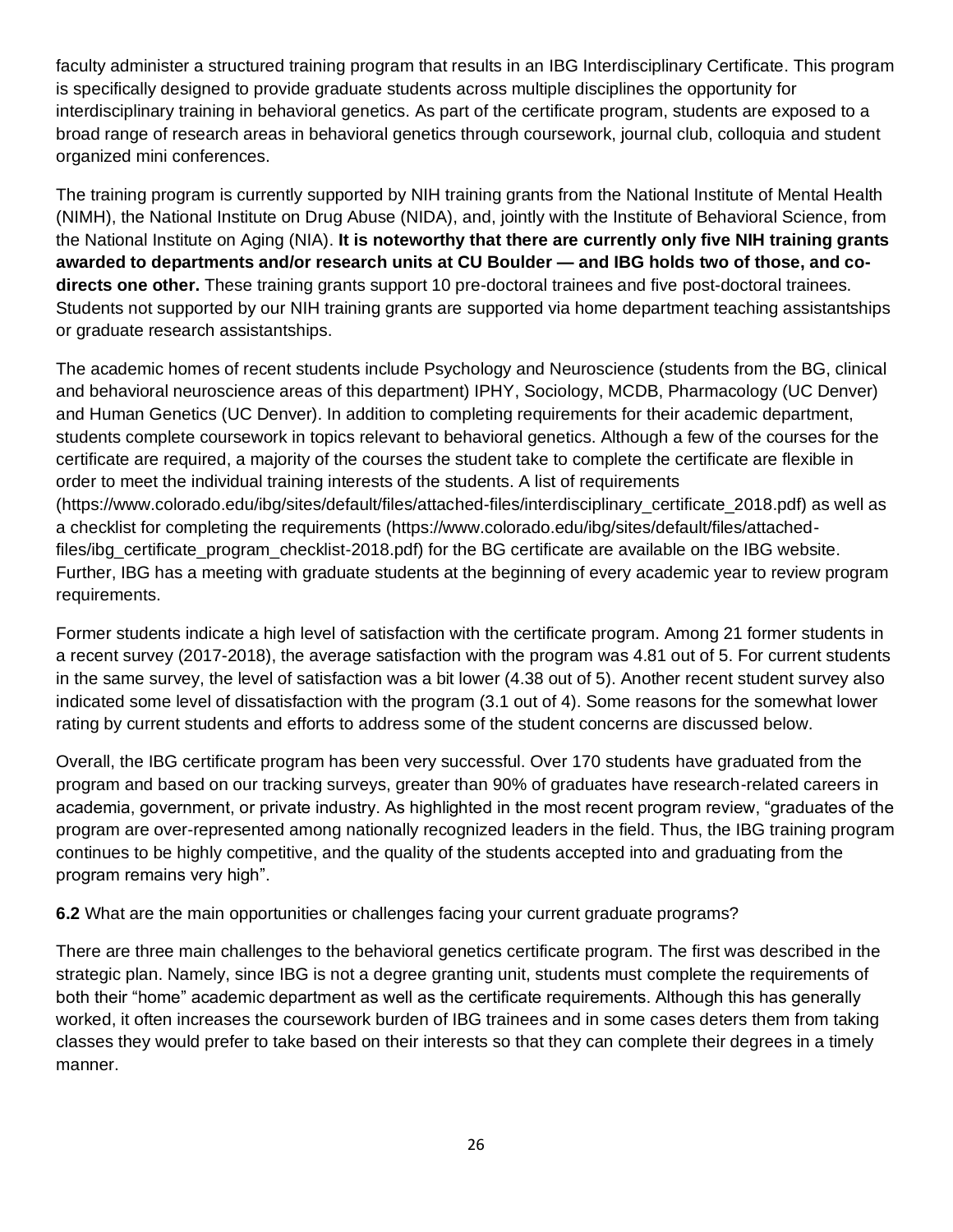Related to this issue, because students come from different departments and areas within departments, the requirements for comprehensive/qualifying exams, dissertation proposals, etc. vary considerably. This is very confusing to students and mentioned in the student survey as an area for improvement in the certificate program. Having an interdisciplinary PhD with flexible coursework requirements and common requirements for comprehensive exams, etc. would be of great benefit to the students.

A second challenge, as raised by current students in two recent surveys and in a town hall meeting for the selfstudy is related to course work. More specifically, students would like a) more shared coursework between human and animal trainees to bridge the knowledge gap b) more frequent offering of IBG certificate classes and c) new classes that teach students how to perform contemporary statistical and experimental methods for their research.

To address items a and c relating to coursework, IBG faculty have met and have devised a plan to develop a new methods course that will include a broad range of methods from statistical to molecular. The course will include introductory lectures on methodologies, tutorials, and hands-on practical application of select methods. The course is designed to be an elective for more advanced PhD students and it is anticipated that students from both human genetics and animal model labs will enroll. The course will be co-directed by two IBG faculty fellows, one with expertise in human genetic/statistical methodology and the other with expertise in animal models/molecular methods. The pilot version of the course has been registered as PSYC7200 and will be taught in the Fall of 2019, initially co-directed by Drs. Matt Keller (statistical geneticist) and Jerry Stitzel (animal model/molecular geneticist).

With respect to the frequency of graduate coursework offerings, we are limited by the small number of IBG faculty fellows as well as undergraduate teaching commitments within academic departments. Also, the minimum class size limitation imposed by the college often prevents us from teaching some graduate courses every year due to the small size of our program. We see the best solution to this problem as recruitment of new faculty. The faculty would not only contribute to teaching BG-relevant courses but also would increase the size of our graduate student population. The increase in student numbers would likely provide sufficient demand for courses so that they could be taught more frequently.

A third challenge relates to the mechanism of student support. As mentioned in the strategic plan, support for graduate students is derived largely from our three NIH training grants (one jointly with IBS), together with IBG general funds. There is no certainty that this funding will continue indefinitely and so we must be prepared for the possibility of needing to rely on teaching assistantships to a greater extent. Currently, such teaching assistants are distributed by the College of Arts and Sciences to the academic departments, and so students affiliated with IBG are dependent on the largesse of the academic departments. If we are to move towards increasingly inter- and cross- disciplinary training, the University should consider ways to have some teaching assistantships distributed through the Institutes or directly to the individual student.

**6.3** Describe ways in which your unit fosters a positive climate for its graduate students

One way that IBG attempts to foster a positive climate for its graduate students is by providing financial support for all students. The support comes from training grants and IBG-funded supplementation of TA stipends and summer financial support for students not on training grants or not supported by research grants. IBG also provides travel funds to help students attend scientific meetings. Across student surveys, IBG financial support is considered a highly valuable aspect of the program.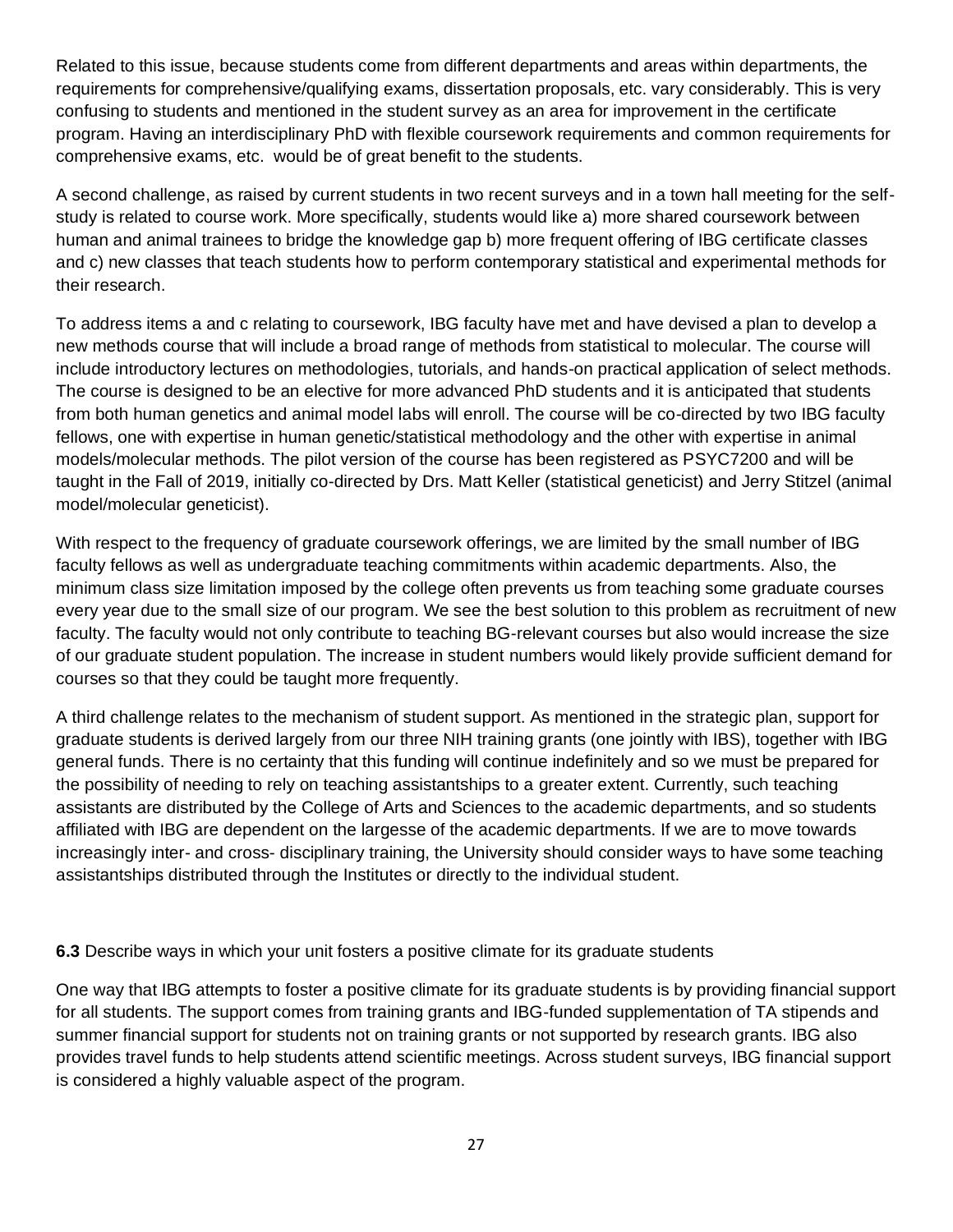IBG also supports student organized and run an annual mini-conference and a bi-annual NIMH symposium. The former is organized and run by a group of student volunteers while the latter is organized and run by students supported by the NIMH training grant. In both instances, students work together to identify speakers, set the schedule and moderate the events. Both of these events are highly attended by IBG faculty, students and staff and often individuals not affiliated with IBG.

IBG also attempts to foster a positive climate for our students is our weekly journal club. The journal club is an informal gathering with beverages and snacks and provides an opportunity for IBG students, post-docs and faculty to get together. Students, post-docs and occasionally faculty present a recent paper or their research. Unfortunately, recent surveys suggest that the journal club is not fostering as positive a climate as desired. Only 2 of 8 current students who responded to the survey rated journal club as valuable. In contrast, in a companion survey of former students, 17 students out of 21 rated the journal club as either valuable or extremely valuable.

To better understand this change in attitude regarding journal club, students were given a short online survey. Results of the survey were discussed during our first journal club of the semester. For the first half of journal club, students and post-docs discussed the survey results and other concerns not raised in the survey. Dr. Andy Reineberg, a Research Associate, moderated this discussion and took notes. Following this discussion, the faculty joined the discussion led by Dr. Reineberg. Although not all concerns were addressed in this initial meeting, some action items were identified and will be implemented immediately. Others will be addressed throughout the semester as we continue discussions on improving journal club while others, such as a potential change in the time of journal club, will not occur until next semester.

**6.4** Given current resources, what efforts could you engage in to further enhance the climate for graduate students in your unit?

As discussed above, one area where we hope to enhance the student climate at IBG is through improving student enjoyment and engagement in journal club.

Based on recent surveys, students also would like a forum for IBG faculty to present their research so that students have a better idea of the breadth of research conducted at IBG. Therefore, efforts to develop and organize such a forum will be discussed amongst IBG faculty.

Also based on recent surveys, students would like more outside speakers for our First Friday talks. We will encourage students, post-docs and faculty to identify and invite more speakers from outside IBG and CU.

**6.5** What collaborations with the Graduate School, the Graduate Teacher Program, CU schools/colleges, or with other units or offices might be helpful to you in improving graduate student climate?

As discussed above and elsewhere in this self-study, the development of an interdisciplinary PhD program that allows students to design their own course of study (with some minimal required courses) would be of significant benefit to IBG trainees. This would require collaboration/cooperation between the Institute and departments within multiple colleges to allow Institute trainees to take departmental coursework necessary to complete the needs of the student. Also, establishing TAships that are administered by the Graduate School and allotted to Institute trainees so that they can TA courses more aligned to their interests would benefit IBG (and other Institute) trainees.

**6.6** Chancellor's strategic plan: 80 percent 6-year graduation rate by the year 2020.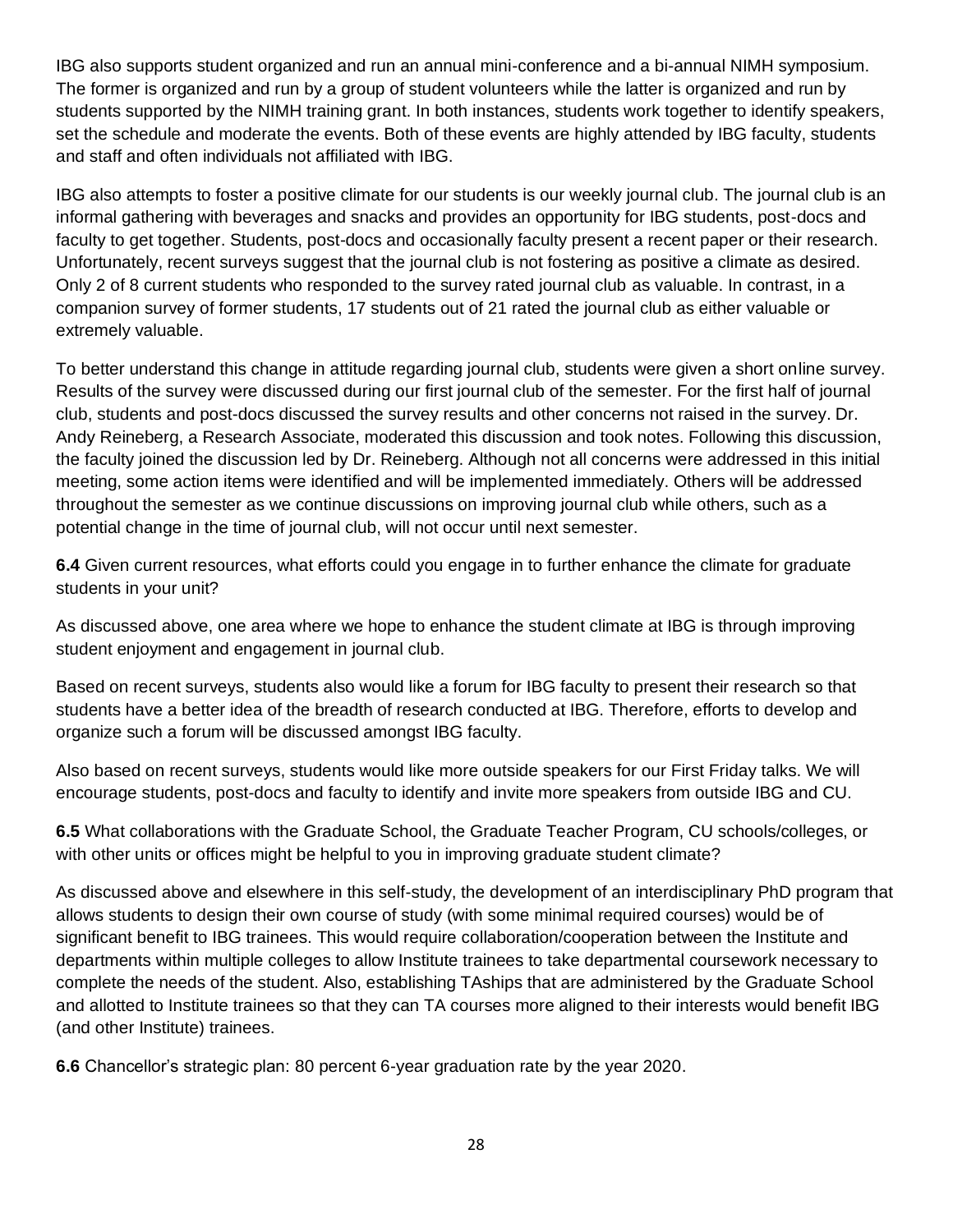The graduation rate among IBG trainees vastly exceeds this goal. Over the past 10 years all but one student completed their degree in six years or less. In Fact, IBG trainees graduate, on average, within 4.9 years of entering the program.

# **Question 7: Enhancing Library Resources**

IBG, indeed CU-Boulder, needs improved online access to journals. Increasingly, journals, and other publications used in science education and research have moved to on-line digital formats for publication and distribution. The CU online library catalog is only marginally effective at providing access to journals that require paid access. As the 'paywall' model is likely to only increase over time, institutions are going to have to increase and maintain access to online scholarly material. Accessing individual articles on a per fee basis is of course very expensive and is not usually included in the budgets of most if not all grant submissions, and is beyond the reach of most individual researchers. Free or reduced cost library exchange services are slow and also only offer a limited remedy to journal access. In summary, online journal access is a barrier to improved scholarship, as it stymies access to good papers in journals with less library access and visibility.

Separate from the issue of access to the scientific literature are questions about the role of the library in data storage, management, curation, and archiving. Increasingly, researchers are expected to make large datasets, protocols, original documents, and supplementary material, available for open access by other researchers. Until now, this obligation has largely fallen to individual researchers and their units, although there are both private and public platforms for some of this archival work. The question for broader discussion is whether and how the CU library might participate in or facilitate this endeavor.

## **Question 8: Non-Departmental Unit Role**

## **8.1 Research Interests of IBG**

Most of the effort of IBG is focused on analysis of behavior using genetically informative designs. This focus involves highly cross-disciplinary research wherein behavioral, molecular genetic, and physiological assessments are combined to understand the basis of behavioral phenotypes. IBG has a focus on phenotypes of societal relevance, including drug abuse, reading and learning disabilities, psychopathology, aging, and cognitive decline. These and other areas of research combine human clinical and population studies with the assessment of molecular markers of multiple types, and the necessity of integrating animal model and human research.

## **8.2 Affiliations of Fellows at the Institute for Behavioral Genetics (IBG).**

IBG is a Research Institute administered under the office of Vice Chancellor for Research and Innovation. The Director of IBG reports to the Vice Chancellor, as do the research and support personnel via the Institute Director. Under the current arrangements, nine IBG TTT faculty lines (with one currently unfilled) are rostered in the Institute and paid by General Fund money allocated to the Vice Chancellor for Research and Innovation. However, also under the current arrangements, IBG TTT faculty must have a tenure home in a degree granting academic department. IBG faculty are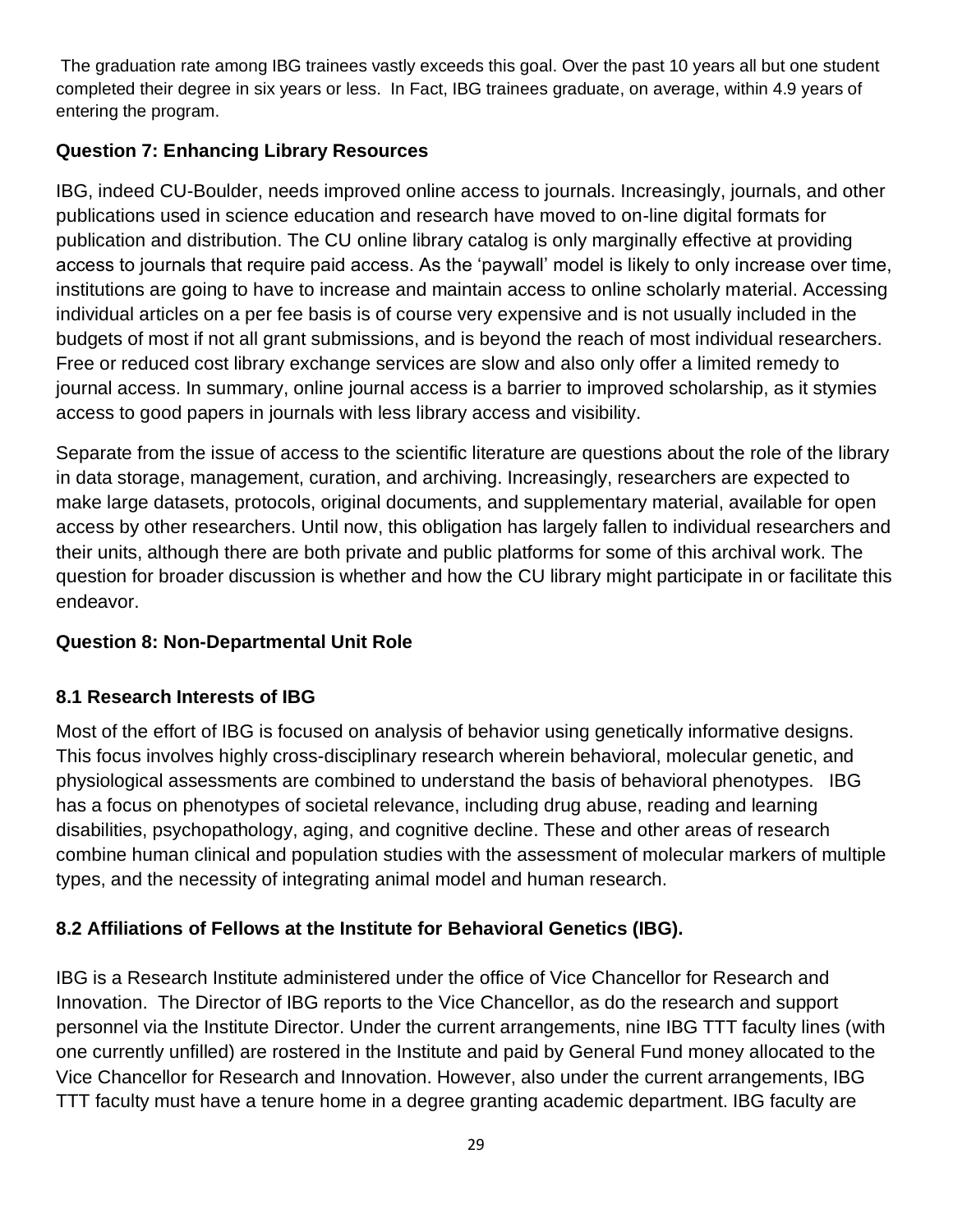currently rostered in three departments: Psychology and Neuroscience (3), Integrative Physiology (4, with an additional hire pending), and Ecology and Evolutionary Biology (1). As a result, these faculty also currently report to the Dean of Arts and Sciences. When recruiting new faculty, it is necessary to have an academic department agree to accept the faculty member, and decisions on tenure and promotion are the responsibility of the academic department. Thus, for Institute-rostered faculty, there is a sense of `serving two masters'.

Outside of these 8 Faculty Fellows paid through the Institute, there are 25 additional Faculty Fellows associated with the Institute through their research and training collaborations. Some are retired, but most are rostered in other units on campus, other campuses of CU, or even, in one case, another University. Five of the Faculty Fellows are rostered at the Anschutz Medical Center in Denver in a variety of Departments (Pharmaceutical Sciences: 2, Biochemistry and Molecular Genetics: 1, Psychiatry: 1, The Center for Bioethics and Humanities: 1). One is at the University of Denver, in the Department of Psychology. The remaining 19 are in Departments at UC Boulder (Psychology and Neurosciences: 5 + 1 adjunct + 5 emeriti, Ecology and Evolutionary Biology: 1 + 1 emerita, Sociology / Institute for Behavioral Science: 1, Molecular, Cellular and Developmental Biology: 1, Integrative Physiology: 2, and two are not affiliated with an academic department). This extraordinary mix of Faculty Fellows gives IBG its resilience and flexibility, but also creates some administrative complexity.

## **8.3 Relationships with Departments**

To be successful in its multidisciplinary enterprise, IBG must forge relationships with a variety of Departments. The success of these relationships depends to some extent on their being good levels of trust and mutual understanding between the Director of the Institute, Chairs of the Academic Departments (e.g. Psychology and Neuroscience, Integrative Physiology), Directors of other Institutes (e.g. IBS, ICS), and the Office of the Dean of Arts and Sciences. Currently, all these relationships are functioning well and IBG has experienced several years of efficient and productive inter-unit relationships. However, since so much depends on these relationships, it is worth noting areas that have led to difficulties in the past and/or could do so in the future.

1. IBG is not a degree granting program and thus needs to coordinate its graduate training mission in relationship to several Departments, both at the University of Colorado at Boulder and at other academic institutions throughout the state. Currently, this does not cause any insurmountable difficulties because nearly all of our students come from two departments (Psychology & Neuroscience and IPHY), but the IBG training committee needs to constantly be aware of differences between our training requirements and those of the departments or programs in which students enroll for their graduate degrees. This may be particularly challenging as we attempt to forge collaborations or hire faculty in departments with very different expectations, such as Computer Science or Applied Math.

2. Before a new faculty member can be hired by IBG, a position in a PhD-granting Department must be arranged. Several individuals have not been hired by IBG over the last three decades, due to a lack of compatibility with a degree-granting Department, and some IBG faculty or faculty recruits have found themselves in what they consider to be inappropriate academic appointments; this can lead to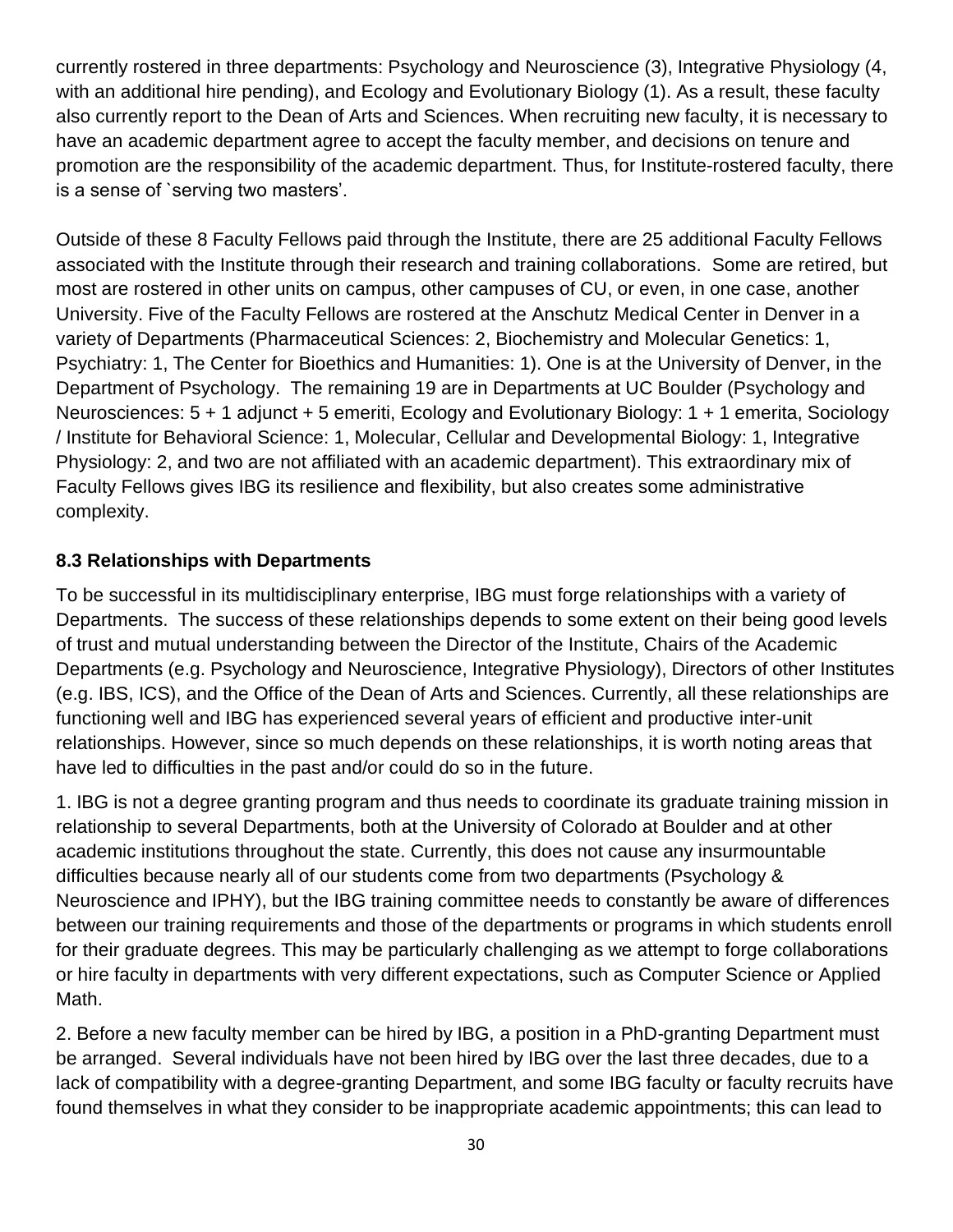loss of potential hires, difficulties with promotion and/or tenure, and difficulty in graduate student recruitment.

3. Related to the above, recruitment of faculty who specialize in development of statistical methods has been challenging because the CU, almost alone among state flagship universities, has neither a statistics or biostatistics department. Applied Math is not a statistics department and, at least when we last approached them, did not appear to be a good tenure home for the types of statistical genetics faculty we wanted to hire.

4. Tenure decisions for faculty rostered in the Institutes are still made by individual Departments and thus place faculty under the burden of proving their merit in both the Department and the Institute. Instances have occurred where faculty in the Institute and in the Department disagree with regard to promotion decisions. Because only affiliates of Departments are able to vote on tenure, there are instances in which faculty rostered through IBG are unable to vote on promotion and tenure of their colleagues whose work they are uniquely qualified to assess. This represents an odd situation in which tenure decisions are made by departmental colleagues less familiar with the field of study than other (institute but non-departmental) colleagues who may be more suitable judges of the research and its impact.

5. Faculty salaries are determined through the `pool' allocated to each Department and Institute. Typically, these pools are the same or very similar. However, there is a narrower range of merit among the Institute-rostered faculty, and so the merit raises awarded cannot differ markedly from the average. In the large academic departments, there is a wider range of merit, and so highly meritorious faculty can accumulate considerably higher than average raises over time. The result is that, from the perspective of salary, Institute-rostered faculty might see themselves as less well rewarded than their academic department peers performing at similar levels of merit. In practice, this issue has not led to large inequities in the long run, as we have found mechanisms to correct imbalances from time to time. But the University might consider alternatives to the current system.

## **Question 9: Space and Staffing.**

## **9.1 Background**.

Growth of IBG is an essential feature of our Strategic Plan. At the present time IBG has 33 faculty fellows. Approximately two-thirds of the IBG faculty fellows reside in their home department on the main Boulder campus, the University of Colorado Denver, or the University of Denver. The remaining 8 TTT faculty fellows, 5 support staff, 17 graduate students, 16 postdoctoral Research Associates, 26 Professional Research Assistants, 7 undergraduate student employees and additional undergraduate volunteers occupy approximately 33,400 sf in three buildings on the East Campus of CU Boulder: the IBG building (17,200sf), RL4 (7,700sf), and ARCE (8,490sf). Because of a move from RL1, the space occupied by IBG has been reduced approximately 13% (38,500 sq. ft. in 2011 vs. 33,400 sq. ft. today) since the last self-study in 2011.

## **9.2 Space needs**.

The housing of IBG in three buildings has made it difficult for faculty, students and staff to interact on a daily basis and, in our view, has impeded our interdisciplinary research mission. IBG also has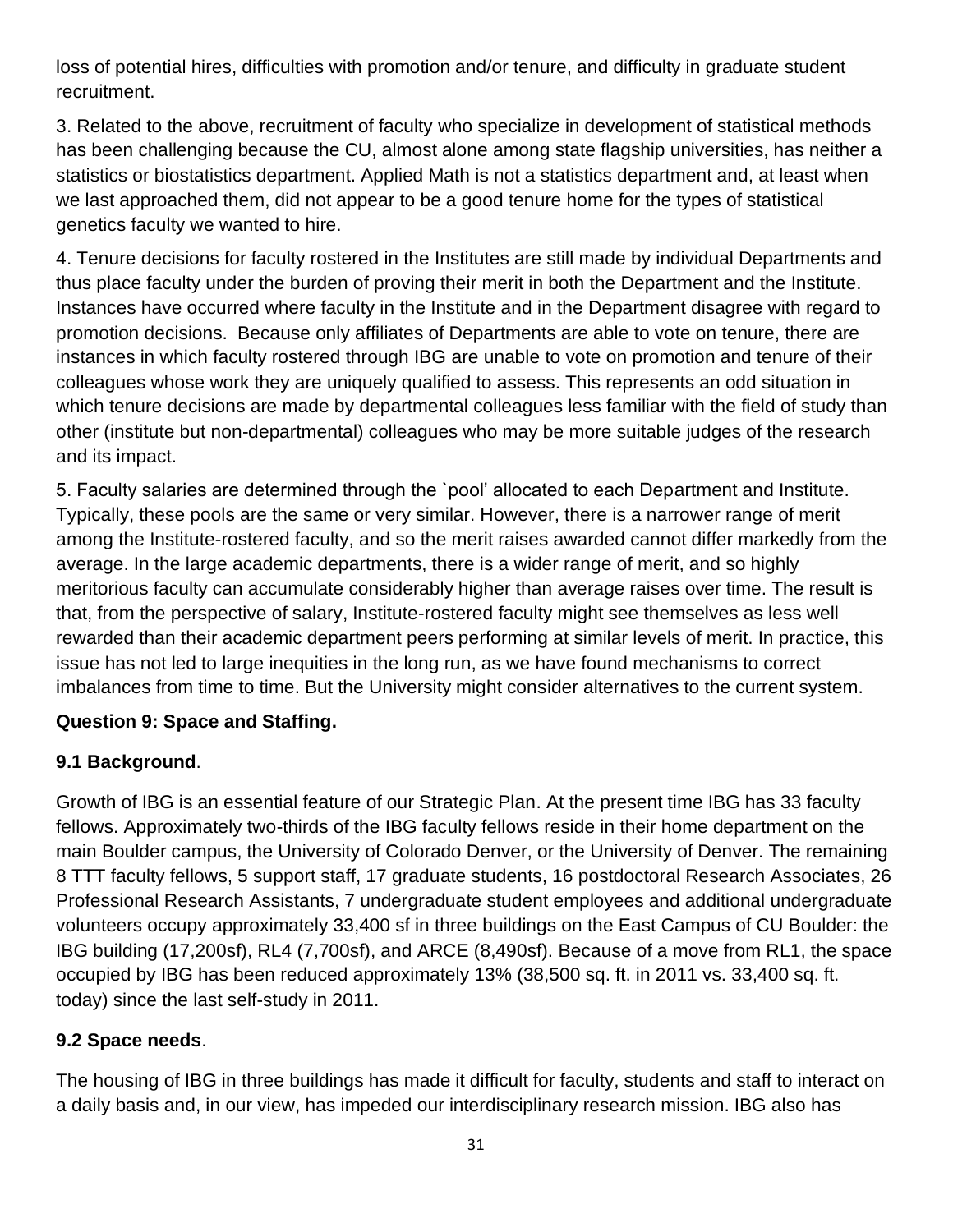invested substantially in self-funded renovations and additions to our current buildings. Although these remodeling efforts have provided some short-term relief, the expansion of the faculty projected in our plan will require additional space, primarily for research laboratories (e.g., molecular genetics, neurophysiology, animal, and human behavioral laboratories) as well as facilities for computational and epidemiological research. Our Strategic Plan envisions an expansion of the IBG faculty by up to five members over the next several years.

Analysis of current space utilization.

Although the Institute has adequate amounts of space for its existing programs, the space is aging and spread over three buildings in the older part of the East Campus. Our goal is not to maintain an excellent steady state, but to expand our externally funded research and training enterprise, building on existing strengths and new technologies and methodologies, attracting world class faculty and researchers in a highly competitive environment, and fostering the interdisciplinary collaboration that underpins our unique contributions to science and our ability to increase our external funding, Achieving this will require, at the very least, realistic plans for a consolidated state-of-the-art building incorporating all aspects of the Institute's activities.

There really is no realistic alternative to this request. Not only has it has become unfeasible to consider further renovation of existing space for laboratories because of restrictive building codes, but the East Campus planning documents show that at least two of the three buildings that are currently occupied by IBG: the IBG building (Bldg #560) and RL4 (Bldg #562) are to be razed. There is no alternative space specified for IBG in the current East Campus planning documents. Although the East Campus redevelopment plan may take many years to implement, our immediate needs are becoming urgent. We currently lack sufficient space to attempt to recruit even a single new faculty member in the area of animal behavior/molecular genetics. As outline in our strategic plan, it is imperative for the translational mission of IBG to recruit additional animal model researchers. Through retirements (and one resignation), the once thriving and highly regarded animal research community at IBG is at a critical stage. New animal model focused faculty are not only necessary to create a critical mass of active animal model researchers to re-invigorate this crucial component of the translational mission of IBG but also are essential for graduate training.

The need for space for wet lab research is due, in part, to the fact that IBG, at the University's behest, vacated a little over 3,700 sq. ft. of assignable space in RL1 (Bldg # 566). This space included over 2300 sq. ft. of assignable laboratory space. Although the former IBG rodent barrier facility was recently renovated to include an approximately equal amount of assignable sq. ft. (3,600 sq. ft.), this renovation only maintains the status quo. Further, only a small portion of this space (364 sq. ft. was renovated for animal procedural space and 521 sq. ft. for an ultra-freezer farm) was specifically renovated to be laboratory space. Nonetheless, the IBG genotyping lab, formerly located in RL1, has set-up in this space due to the lack of sufficient space specifically designed for laboratory use at IBG. In order to recruit new animal model researchers, we cannot maintain the status quo with sub-par facilities.

Another space issue relating to the recruitment of animal model researchers is the loss of the IBG barrier rodent facility. This facility was de-commissioned due to the potential cost of renovating to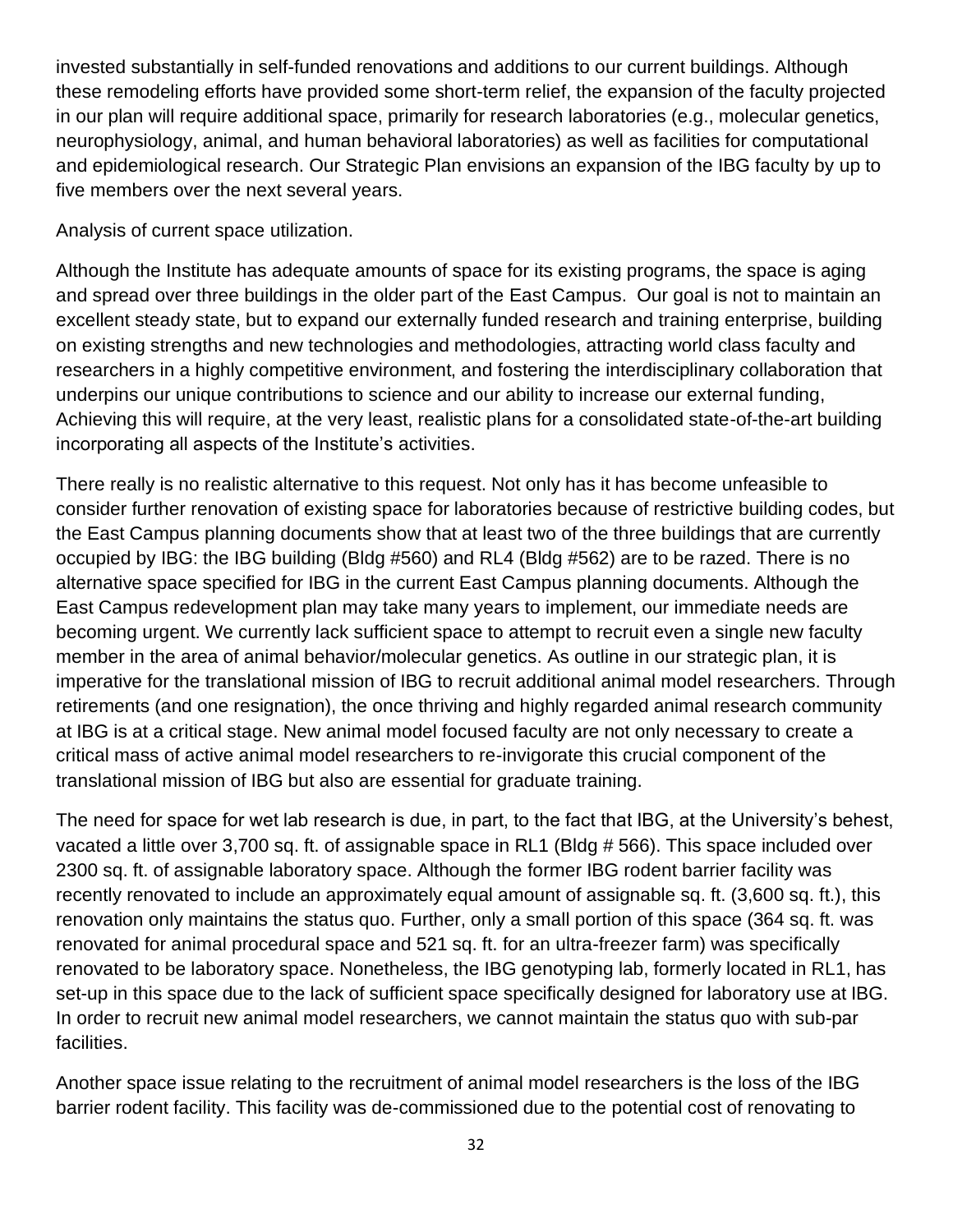bring to AAALAC standards. As a result, IBG faculty currently house most of their animals at either the Biofrontiers (JSCBB) or Gold vivaria. This is not ideal for multiple reasons. First, lab staff have to travel to these facilities on a regular basis to check on animals and, in some cases, to run experiments. Second, there is insufficient testing space in these vivaria so mice need to be transported from these facilities to IBG. Because transport of animals is a factor that is known to impact animal behavior, this is a serious concern for an Institute that focuses on behavior. Having a single animal facility where all research animals are housed and tested that also is in close proximity to the Investigator's laboratories should be a future objective for not only IBG but for any Department or Institute that does animal research.

Currently, there are four Institute rostered TTT faculty that conduct animal and molecular research at IBG. All wet lab space for these investigators is located in RL4 (Bldg #562). This building has sufficient assignable wet lab space (approximately 4,800 sq. ft.) for these investigators although much of the space is in need of renovation and modernization. However, the ability to upgrade and modernize is limited by the electrical capacity of the building which already is at maximum. Again, any renovation of RL4 would simply maintain our current level of space which would severely limit our ability to recruit new faculty that conduct animal and/or molecular research.

Our vision for the future of the Institute is not just as a stand-alone research unit, but also as an Institute that brings its unique strengths to collaborations across the life sciences in general and biobehavioral research in particular. To this end, we advocate the development of a Bio-behavioral Research Cluster as part of the larger Life Sciences complex on the East Campus. The Biobehavioral Research Cluster would provide research laboratories and related accommodation for the Institute of Cognitive Science, Psychology and Neuroscience, and Integrative Physiology, as well as IBG. The idea of a research cluster is shared with the 2011 Campus Master Plan's Task Force Report on the East Campus Vision which states "We envision shared buildings that promote crossdisciplinary interactions, and clusters of academic units that physically represent the academic strengths of the University". One cluster explicitly mentioned in the report is a Life Sciences Cluster which would include CIMB, ChBE, CHEM, MCDB, IPHY, Neuroscience, IBG and IBS and was proposed to occupy 3 buildings totaling 400K assignable sq.ft. Of this group, CIMB, ChBE and the Biochem division of CHEM have moved to JSCBB on the East Campus, Neuroscience (as well as some IPHY labs) has moved to a newly renovated WILD, a new building was constructed for IBS on main campus and a new wing of RMLY is planned for IPHY (although IPHY will still be spread across multiple buildings on main campus as well as East Campus and WILD). Consequently, the fate of the proposed life sciences cluster is unknown. Therefore, how IBG will meet its essential space needs in the near future remains unclear.

## **9.3 Staff needs**

We currently have 4.0 staff positions total (not including the Chief Financial Manager), of which IBG pays for 3.5 from our DA-ICR and the general fund pays for 0.5 position. With the addition of new faculty members over the next several years, we feel we may need at least one new staff member. One strategy that would address this need would be for CU to increase general fund support by two administrative positions: one currently held administrative position and a new position following our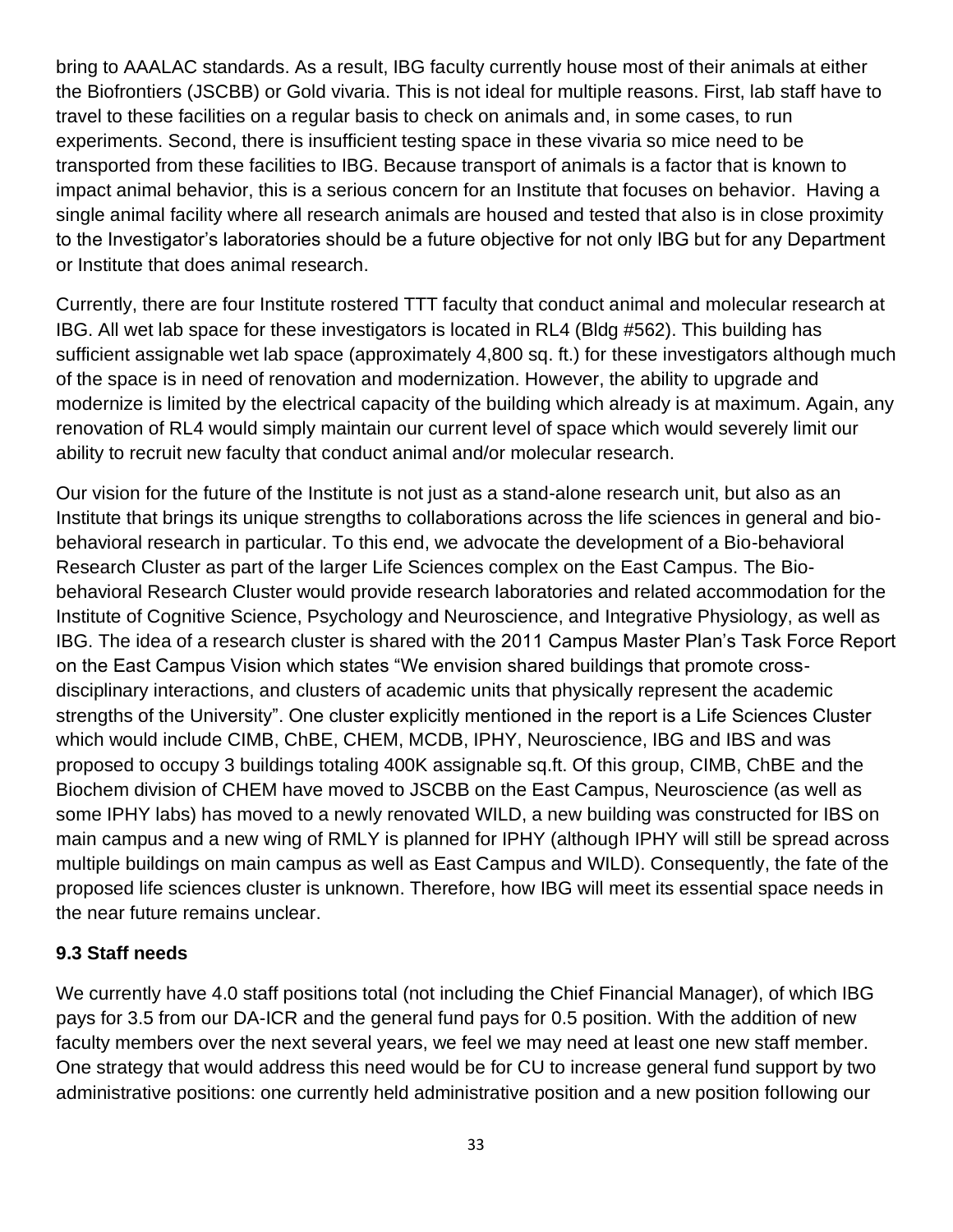next faculty recruitment. That would provide a total of five staff positions: 2.5 general fund positions and 2.5 FTE positions paid by IBG"s DA-ICR.

## **Question 10: Online initiatives**

The Institute does not yet teach any online courses, although many of our offerings make use of online materials and/or materials distributed electronically.

Perhaps the best illustration of this comes from our NIH-supported annual week long workshop on Statistical Genetic Methods for Human Complex Traits. For each workshop, all materials used in the workshop, including all presentations, computer scripts, and example datasets are placed in the public domain via the workshop website at https://www.colorado.edu/ibg/workshop . All analysis software used in the workshop, including widely used genetic analysis software packages such as OpenMx, umx, R, QTDT, PLINK, Metal, MAGMA, FUMA, Haploview, Hail, and many more, are made available free from the appropriate websites. A complete list of software and links is provided after each workshop, for example at<https://ibg.colorado.edu/dokuwiki/doku.php?id=workshop:2018:cdrom>

This does not yet have all the characteristics of an online course, but these materials are the essential building blocks for such a course. Indeed, courses taught in the IBG graduate program, e.g. PSYC5242 Biometrical Genetics, do make use of these materials.

## **Question 11: Outreach initiatives**

In addition to faculty participation in various outreach activities on an ad hoc basis, such as judging high school science competitions, involvement in a Community Liaison board for the Adolescent Brain and Cognitive Development (ABCD) study, and media outreach through news releases and interviews, the Institute's most significant outreach to the general public is through its human research programs that bring several thousand Coloradoans into contact with the University each year, in many cases in face-to-face interviews or in-person testing and often on the CU Boulder campus. Institute researchers are fully aware that they represent the University with each contact, and we are often reminded of this informally when we encounter members of the public who comment that their family has participated in this or that study run by IBG. These research programs are usually longitudinal --- in some studies, like the Longitudinal Twin Study and the Colorado Adoption Project, we have worked with hundreds of Colorado families for as long 30 years or more. Participants receive birthday and/or holiday cards, and newsletters providing information about the research findings. These efforts represent a unique kind of outreach that we hope complements the many other kinds of activities more usually associated with the term.

## **Question 12: Budget**

## **12.0 Overview**

With the exception of AY salaries for TTT faculty rostered in the Institutes, and 1.5 non-faculty positions, IBG is funded from its external grants and a proportion of the indirect costs recovered from those grants (ICR).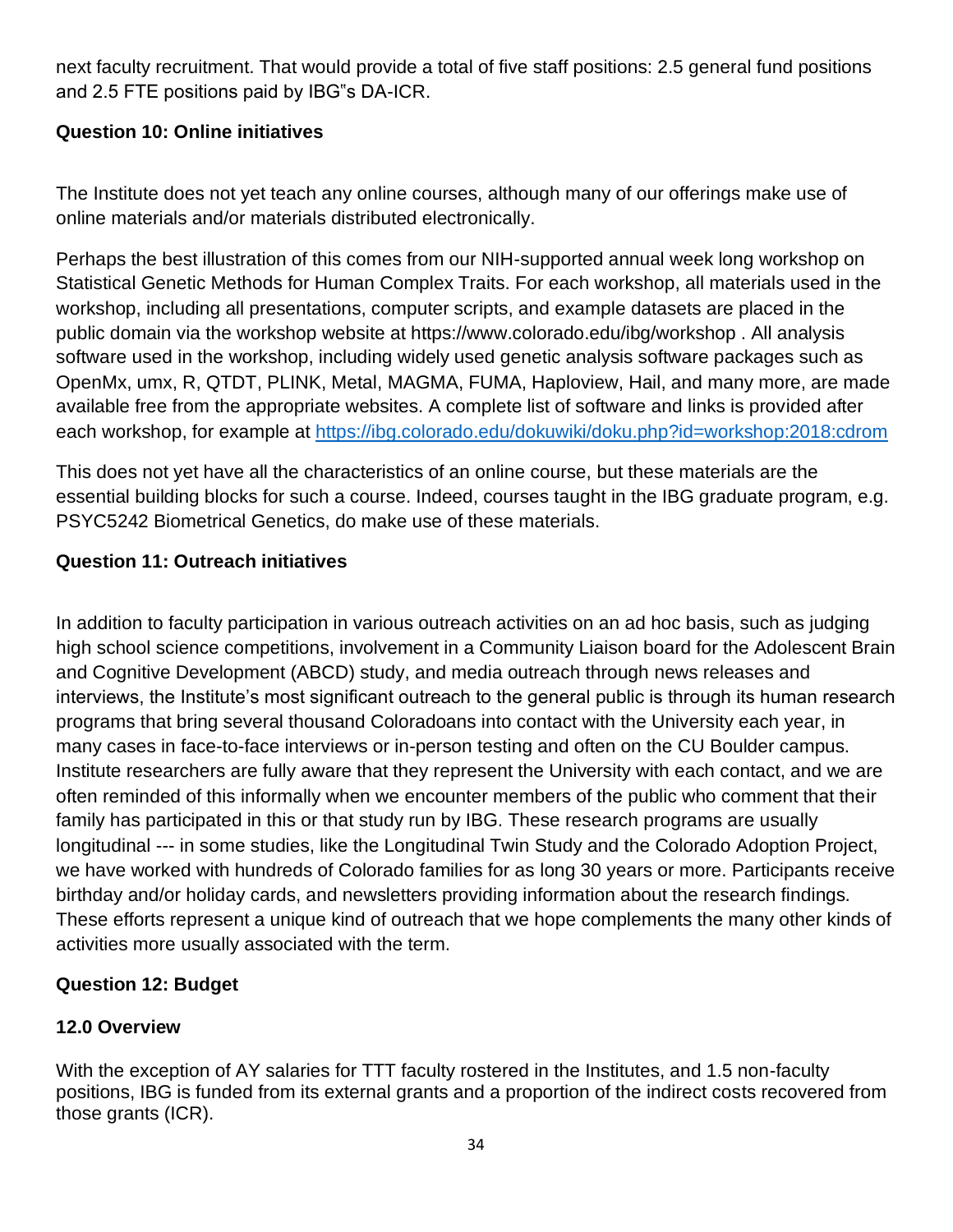## **12.1 IBG's current budget model:**

IBGs general operating expense budget is supported by our departmental allocation of indirect cost recovery (DA-ICR) which is based on actual F&A charges for the 12 month period from April 1-June 30 of the previous fiscal year and July 1-March 31 of the current fiscal year.

Each year IBG has, on average, about 45-50 individual sponsored projects (including individual components of center grants, subcontracts to individual sponsored projects, and training awards) that contribute to our DA-ICR pool. Over the past seven years, the total expenditures for those projects have averaged \$7.0 million and netted an average of \$1.76 million in F&A to the university. Of that amount, approximately 29% is returned to IBG and forms our operating expense budget. This becomes our "continuing budget" that is offset by the next year's DA-ICR, either positively or negatively in years when direct cost expenditures are down.

The DA-ICR is allocated and adjusted up, or down, following the close of the current fiscal year. At that time, the DA-ICR is divided among a number of State General Fund accounts assigned to IBG that support administrative staff, faculty indirect cost recovery accounts, equipment costs, construction projects, and the day-to-day needs of the Institute. The seven-year average across these various accounts is around \$510,000 per year and forms our operating expense budget.

**The strength of this model is that it allows nearly complete flexibility in the use of our operating expense funds**. Furthermore, the university allows IBG to save any funds remaining at the end of the fiscal year for future programmatic needs. We have used these funds in the past to support the construction of several additions onto the IBG building and to renovate laboratory space for current and new faculty use. These funds have also contributed to new faculty start-up funds.

**The major weakness of this budget model is that our continuing budget fluctuates from yearto-year based on the F&A recovered from sponsored projects**, almost exclusively NIH-funded projects. Not only is NIH funding difficult to obtain but funded grants have, in some instances, undergone year-to-year cuts in the subsequent years of the award. That has resulted in projects being seriously short-funded and having to cut back on expenditures. Also, with the uncertainty of future funding, principal investigators are cutting back on spending during the last two years of their projects in order to plan for a one-year no-cost extension. This gives them an extra year to successfully refund their projects but has the effect of stretching their expenditures, and the F&A return, over two to three years instead of one. When that occurs, it has a major impact on our budget and our ability to save funds for future programmatic use.

It is also the case that NIH's budget is regulated by Congress and sponsored project funding is oftentimes delayed by "continuing resolutions" when Congress neglects to pass a budget for the current fiscal year. These continuing resolutions are often extended well into January and February. That can affect sponsored project expenditures and F&A recovery during the last quarter (Jan-March) of the university DA-ICR year. These DA-ICR-funded accounts are the major source of our budget, excluding IBG faculty salaries and the salary of the Director and the Chief Financial Manager of IBG which are paid by the university and dispersed in separate general fund accounts.

By agreement between the Director and the Vice Chancellor for Research and Innovation, if any of the nine IBG faculty members who are rostered in the Institutes can pay a portion of his/her academic year salary on a sponsored project, IBG is allowed to retain the faculty member's salary savings from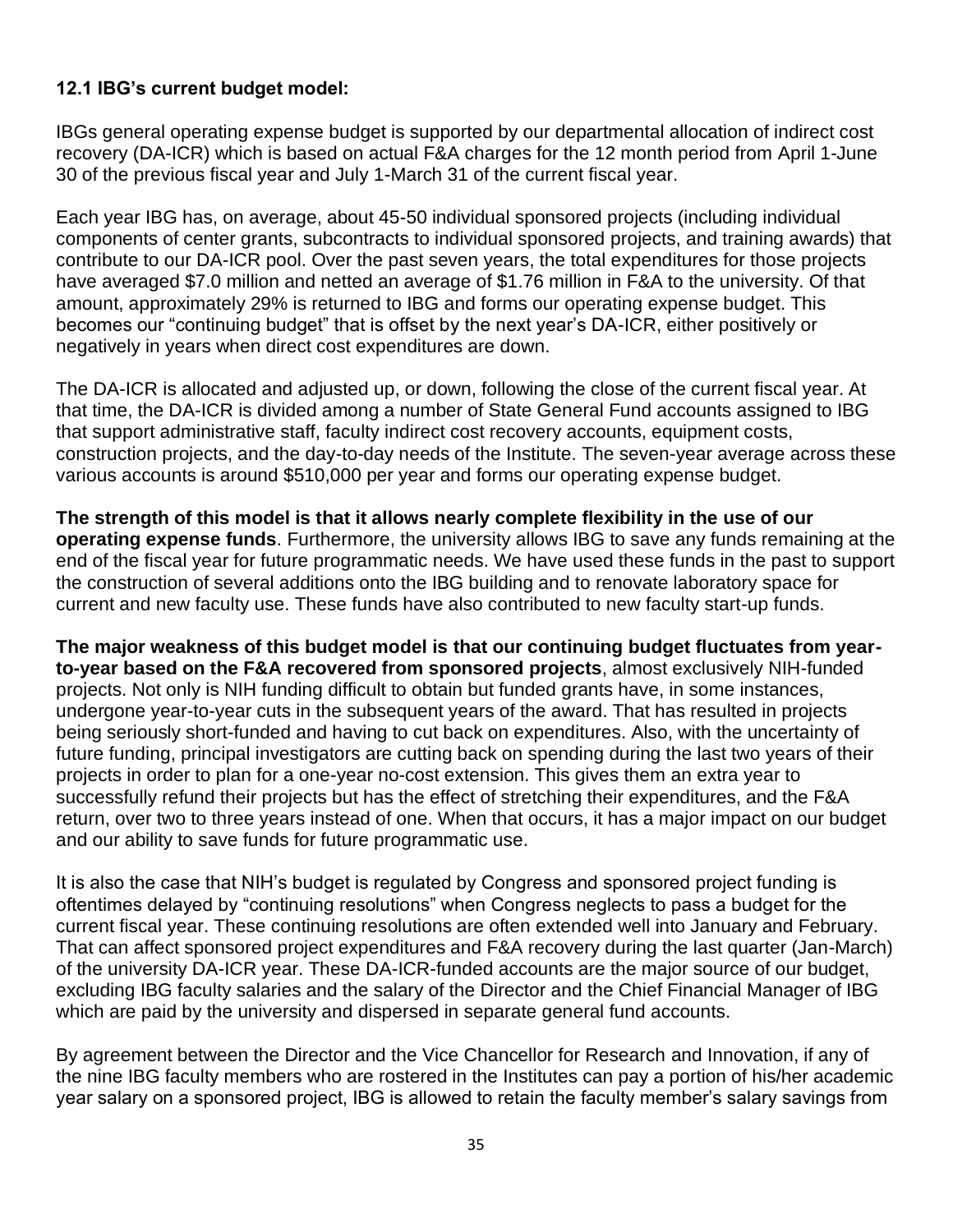the State general fund. This is referred to as "faculty salary savings." These funds are to be used primarily for programmatic purposes within IBG and are not returned to the faculty member in total.

Faculty salary savings have in the past contributed greatly towards paying for major IBG construction projects, new faculty start-up, remodeling of laboratory space and the purchase of major pieces of equipment. However, the amount of salary savings can vary tremendously from year-to-year and cannot be counted on as a major source of support. Due to cuts in sponsored project funding, faculty members often choose to use academic year salary budgeted for them to support their ongoing projects. [It should be noted that their committed effort to the projects does not change, only their use of funds budgeted to pay them for their effort.] While this benefits the projects, it is a loss of funds to IBG and impacts our ability to use salary savings for the benefit of all IBG. Some examples of the future uses of such funds might be for the purchase of upgrades to the IBG computer system; time on the CU supercomputer; or upgrades to the genotyping facility (\$150,000+).

As with faculty salary savings, DA-ICR funds have also contributed towards paying for construction projects, new faculty start-up, and remodeling of laboratory space. A portion of DA-ICR is returned to individual faculty and researchers based on how much of these they generated. During the past year, \$60,000 of DA-ICR was returned to individual faculty or researchers. The proportion received by each PI is equal to the proportion of total IBG ICR generated by the PI in the most recent grant accounting year. Faculty members have been able to use their returned ICR funds to purchase items that are not allowable on sponsored projects, such as memberships, journal subscriptions and books. The faculty have also used the funds to support graduate student travel to scientific meetings, as well as their own travel not supported by their grants.

## **12.2 How are financial resources received and distributed?**

The DA-ICR Report for the next fiscal year is sent to departments and institutes in the spring of the current fiscal year. The university uploads the previous FY budgets into IBG's general fund accounts in July of the new fiscal year; the new fiscal year DA-ICR distribution among IBG programs occurs generally in August, and at that time general fund budgets are adjusted accordingly, depending on whether there has been an increase or decrease in the IBG continuing budget from the previous year. Faculty salary savings are transferred to the general fund accounts at the close of the academic year.

#### **12.3 To what extent are these resources adequate to meet program needs?**

These resources are adequate to meet some program needs, but do not ensure financial stability or allow for sustaining the program at high levels or for growth and development. Additional resources are needed immediately in several areas outlined below.

## **12.3.1 Administrative staff**

**IBG spends over \$165,000 per year on administrative costs** that we feel should be, at least partially, absorbed by the university. Currently, we are using our DA-ICR to pay for our receptionist, our payroll liaison, for personnel engaged in purchasing for IBG, and for faculty administrative support and grant coordination. These are basic needs for every department and institute on campus and should be covered by the University, rather than linked to our DA-ICR, which is highly variable and relies on influences outside our control (i.e. Congress, the NIH budget, and national priorities for funding). It's also the case that with the addition of one new faculty member and one faculty recruitment in process, our administrative staffing may need to increase to accommodate the expected increase in purchasing, payroll, and other administrative needs.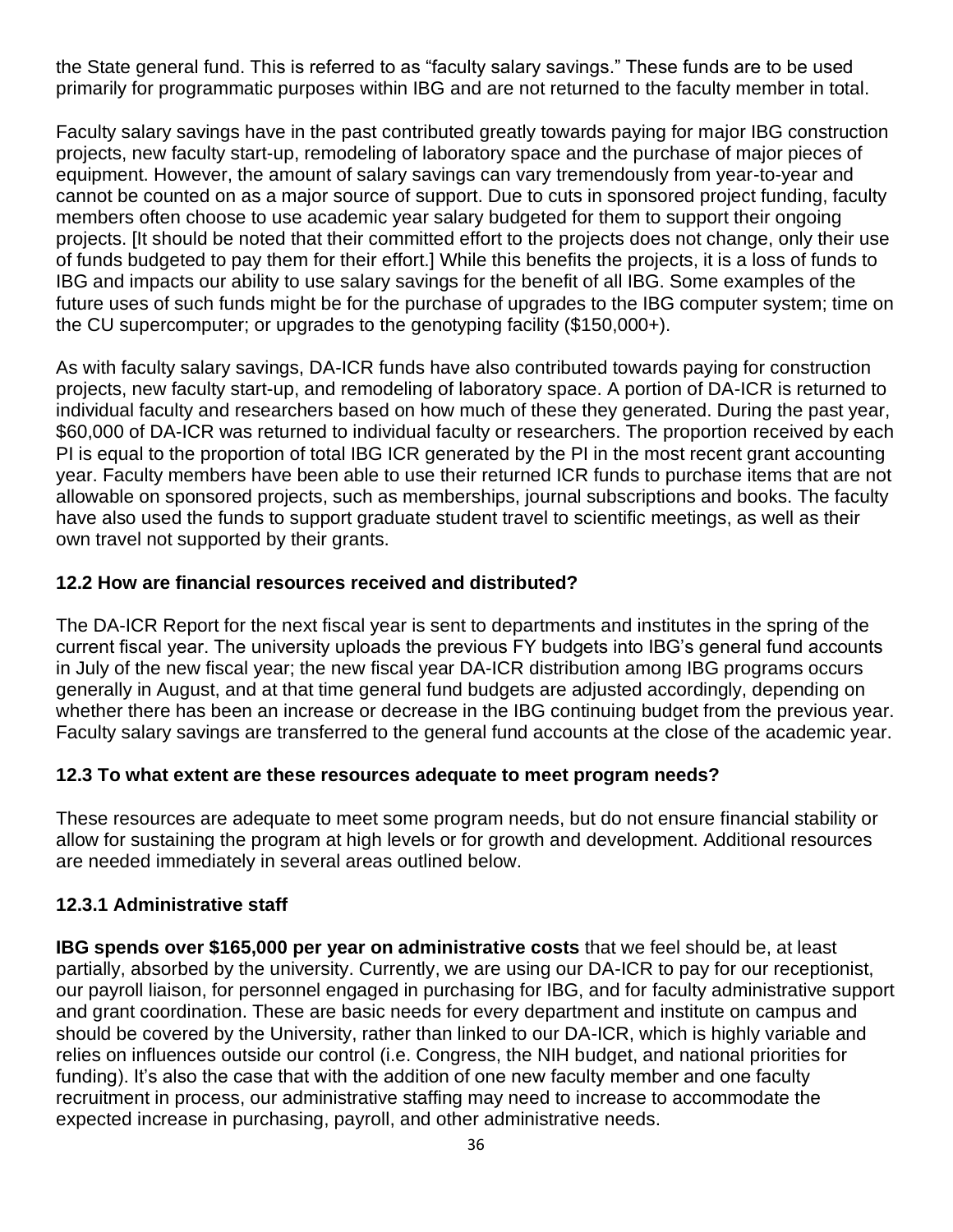Additional support from CU for two permanent administrative staff would alleviate some of this financial burden and allow us to plan for a stable level of staffing.

## **12.3.2 Student support**

The need for additional assistance from CU becomes even more necessary, given the fact that IBG has been required to absorb a major portion of **the costs for students in our Predoctoral Training Program, \$80,000 annually.**

Although IBG has two NIH-funded training grants that fund 8 students in our training program, we spend an additional \$80,000 per year supporting these students. To maintain equity among all students, IBG supplements stipend amounts for students on training grants up to the campus minimum level, and also offers summer support for those students not on training grants. NIH training grants now pay only 60% of tuition and fees, and a flat rate for health insurance that does not cover CU's current health insurance plan for graduate students. In order to enhance our ability to attract outstanding students, IBG is paying the difference between the training award and actual costs.

Unfortunately, IBG can no longer afford to appoint out-of-state graduate students during their first year in graduate school. The out-of-state tuition that is assessed to our training grants is too great and IBG cannot afford to pay the tuition differential. As a result, all of our new students hold teaching assistantships within their home academic departments during their first year in graduate school. They must achieve in-state status prior to their second year in order to be considered for support on an IBG training grant.

While this strategy has saved our training grants, and IBG, some money, we suspect it may also have an unwanted impact on the diversity of our graduate students. A high percentage of the minority students in our program have been recruited from schools outside of Colorado. Most of these students need full financial coverage in order to attend CU. Under our present model, the students must cover a portion of their health insurance and all fees, which amount to several thousands of dollars, during their first year. Many cannot afford that. It is also possible that many of these students, if they come from small, historically black, universities, may not be comfortable with a teaching assistantship at CU right out of their undergraduate programs.

These problems would be mitigated if the University would grant in-state rather than out-of-state tuition to students on training grants, as it does already for students paid on research grants and students supported by teaching assistantships.

## **12.3.3 Start-up costs and faculty recruitment**

Under the current model, the primary source of funding for faculty recruitment and start-up costs is the accrued surplus from our operating budget. On only one occasion in the past 16 years (since the current Director was appointed) have funds external to IBG been used for start-up (although they have been offered on one other occasion). Essentially, our ability to recruit outstanding faculty is limited by our ability to save money on operating costs in advance of such recruitment. Currently, we can afford only \$300,000 per recruitment, when competitors are offering \$600,000 to as high as \$2,000,000. At present, we are unable to recruit in the area of animal model research because of the very high costs associated with their laboratory work.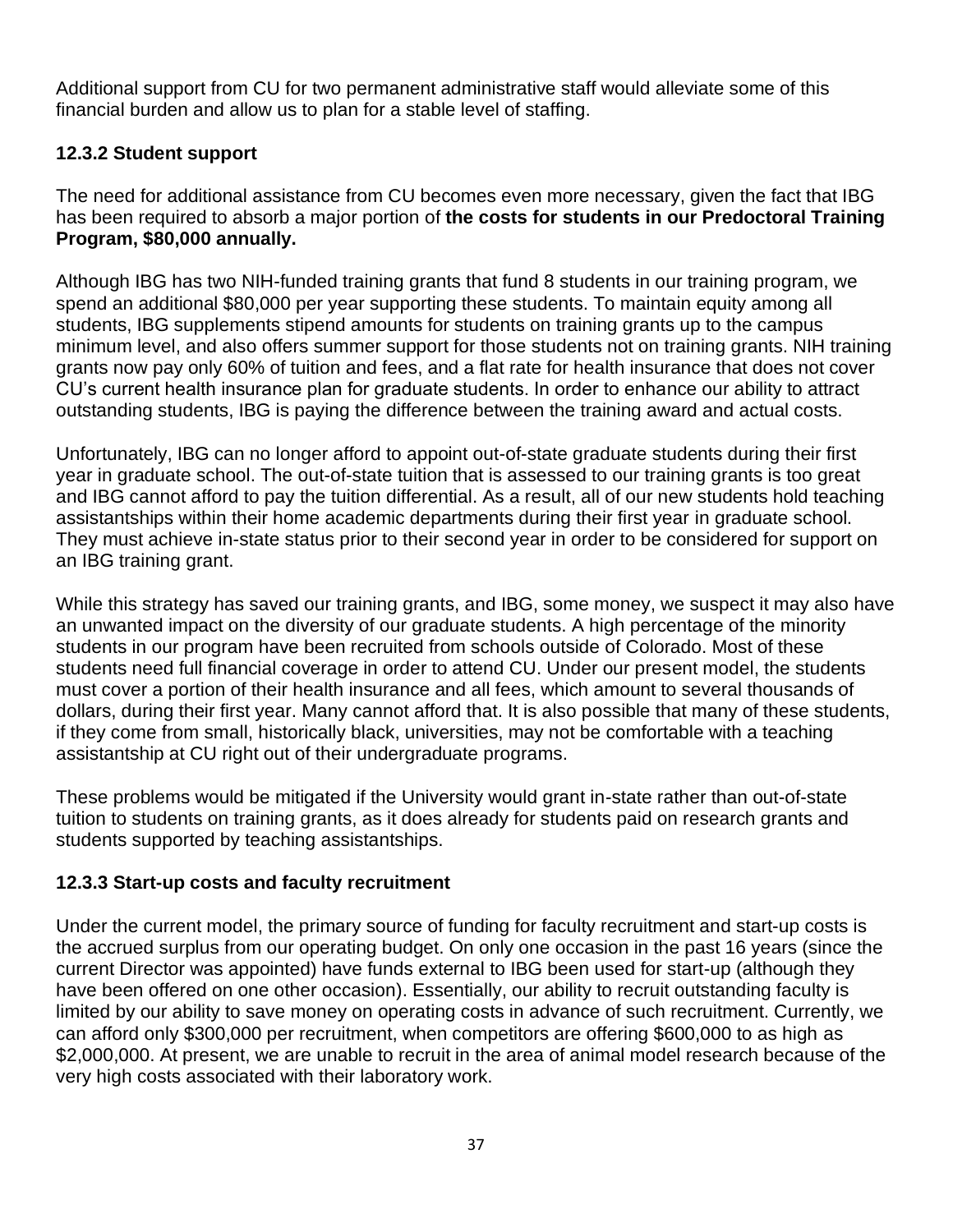**This issue is not unique to IBG and it needs a University-wide solution. The current model for funding faculty start-up costs puts us at a distinct disadvantage in faculty recruitment. Our operating budget model is completely inadequate for this purpose.**

#### **12.4 What strategies can your unit offer to address these budgetary needs?**

We currently have 4.0 staff positions total (not including the Chief Financial Manager), of which IBG pays for 3.5 from our DA-ICR and the general fund pays for .5 positions. With the addition of two new faculty members over the next year (including our newest hire this fall), we feel we may need at least one new staff member. One strategy that would address this need would be for CU to increase general fund support by two administrative positions: one currently held administrative position and a new position within fiscal year 2020, following our next faculty recruitment. That would provide a total of five staff positions: 2.5 general fund positions and 2.5 FTE positions paid by IBG's DA-ICR.

With regard to the increased costs associated with our predoctoral training program, we suggest that CU share the cost of out-of-state students with IBG by assessing the resident tuition rate for those students supported on our NIH-funded training grants. This tuition differential sharing program is already in effect for faculty members supporting GRAs on sponsored projects and for teaching assistants. Sponsored projects are assessed only the in-state rate for tuition. We ask that this program be extended to holders of federally-funded training grants. This would allow us to appoint first year students to our training grants and thereby help to increase student diversity in our program by making our program more attractive to a broader applicant pool.

Finally, we advocate for a University-wide change in the sources of funds to provide start-up packages for faculty recruitment. One proposal might be that from the 71% of ICR that the University retains, some proportion, perhaps 25%, is saved on behalf of each Unit for its future start-up costs.

#### **Question 13: Unit Climate.**

Based on surveys conducted by ARPAC early in 2018, the climate at IBG is overall very positive. The summary data on general `treatment with respect' and positivity of social and professional climate are given below. There are some individual concerns in some categories. We might speculate that further progress in diversifying faculty --- more women and faculty of color --- might help improve this situation. We are currently expecting progress through hiring and appointment of active Faculty Fellows during this academic year.

#### **Summary of survey responses. Percentage of respondents (excluding Don't Know/NA) who Strongly Agreed or Agreed with:**

|                               | <b>Faculty</b><br><b>Fellows</b> | <b>Graduate</b><br><b>Students</b> | Staff,<br>including<br><b>PRAs</b> |
|-------------------------------|----------------------------------|------------------------------------|------------------------------------|
| I am treated with respect by: |                                  |                                    |                                    |
| the Institute Director        | 100                              |                                    | 97                                 |
| My graduate advisor           |                                  | 100                                |                                    |
| My IBG colleagues/IBG faculty | 100                              | 94                                 | 97                                 |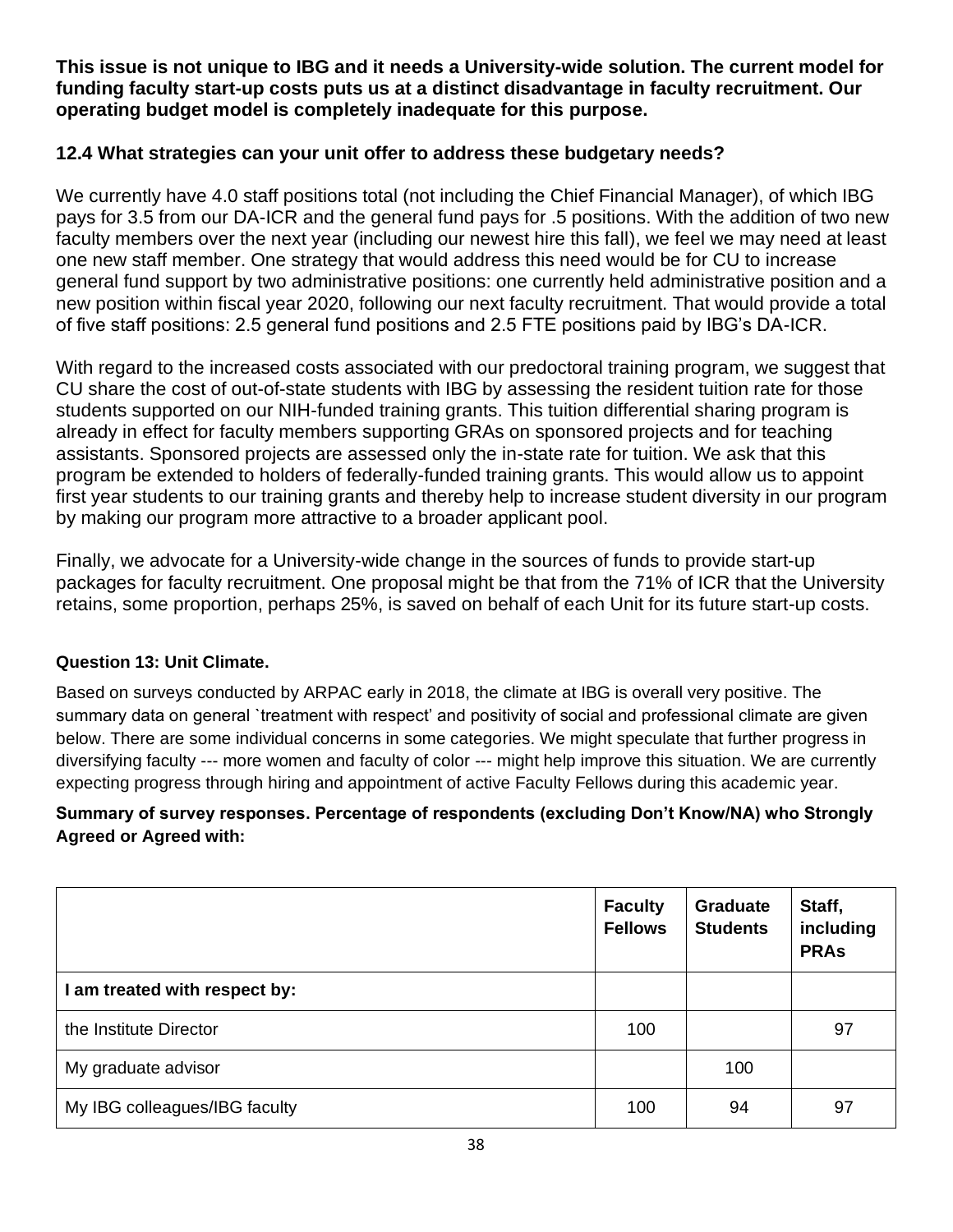| Institute staff                                                                | 100 | 100 | 94  |
|--------------------------------------------------------------------------------|-----|-----|-----|
| <b>Students</b>                                                                | 100 | 94  | 97  |
|                                                                                |     |     |     |
| The social and professional climate is generally positive for:                 |     |     |     |
| Faculty members of all ranks                                                   | 100 |     |     |
| Women faculty members/graduate students/staff                                  | 100 | 83  | 94  |
| Faculty members/graduate students/staff of color                               | 100 | 86  | 96  |
| Faculty members/graduate students/staff of different sexual<br>orientations    | 100 | 100 | 100 |
| Faculty members/graduate students/staff regardless of political<br>affiliation | 100 | 83  | 96  |
| Faculty members/graduate students/staff of different religious views           | 100 | 100 | 96  |
| Graduate students from countries other than the U.S.                           |     | 100 |     |

In response to more detailed questions, all but one (out of 25 Faculty Fellow respondents) did not endorse `one or more faculty members say things or behave in ways that intimidate' other faculty members, staff members, or staff. No faculty endorsed `Faculty incivility is having a disruptive effect on institute functioning', 92% thought IBG faculty were friendly and supportive of one another, and 83% feel like a valuable member of the unit. Three of 25 respondents `feel excluded from informal networks in IBG', but 96% said there is a positive sense of community in IBG.

Among graduate students, two (out of 18 graduate student respondents) endorsed `one or more IBG faculty members say things or behave in ways that intimidate' graduate students, but 6 of them endorsed `one or more IBG graduate students say things or behave in ways that humiliate or intimidate other graduate students'. However, only one respondent and two respondents respectively thought that this faculty or graduate student incivility is having a disruptive effect on institute functioning. All graduate student respondents thought that IBG faculty members were friendly and supportive of one another, all but one felt that they were friendly and supportive of graduate students, and all but one thought that graduate students were friendly and supportive of one another. 78% felt like a valued member of IBG, 86% did not feel excluded from informal networks at IBG, 94% reported a positive sense of community in IBG.

In a similar survey of the graduate students was conducted in January 2019 by the Internal Review committee, They commented: Although a 2018 climate survey indicated 88.3% of graduate students agreed that there was a strong sense of IBG community, this number dropped to 63% in the most recent graduate survey in 2019. IBG should examine the surveys for the possible cause(s) of this disparity and address several graduate student suggestions related to the curriculum and journal club.' We were surprised by this result as we also surveyed our graduate students in October 2018, as part of our self-study. We did not repeat that specific climate question, but logged a high level of satisfaction with program. However, we also noted some specific suggestions about the curriculum and the journal club. We are implementing a new course this Fall (2019) specifically to begin to address the curriculum needs, and are making changes to our journal club format,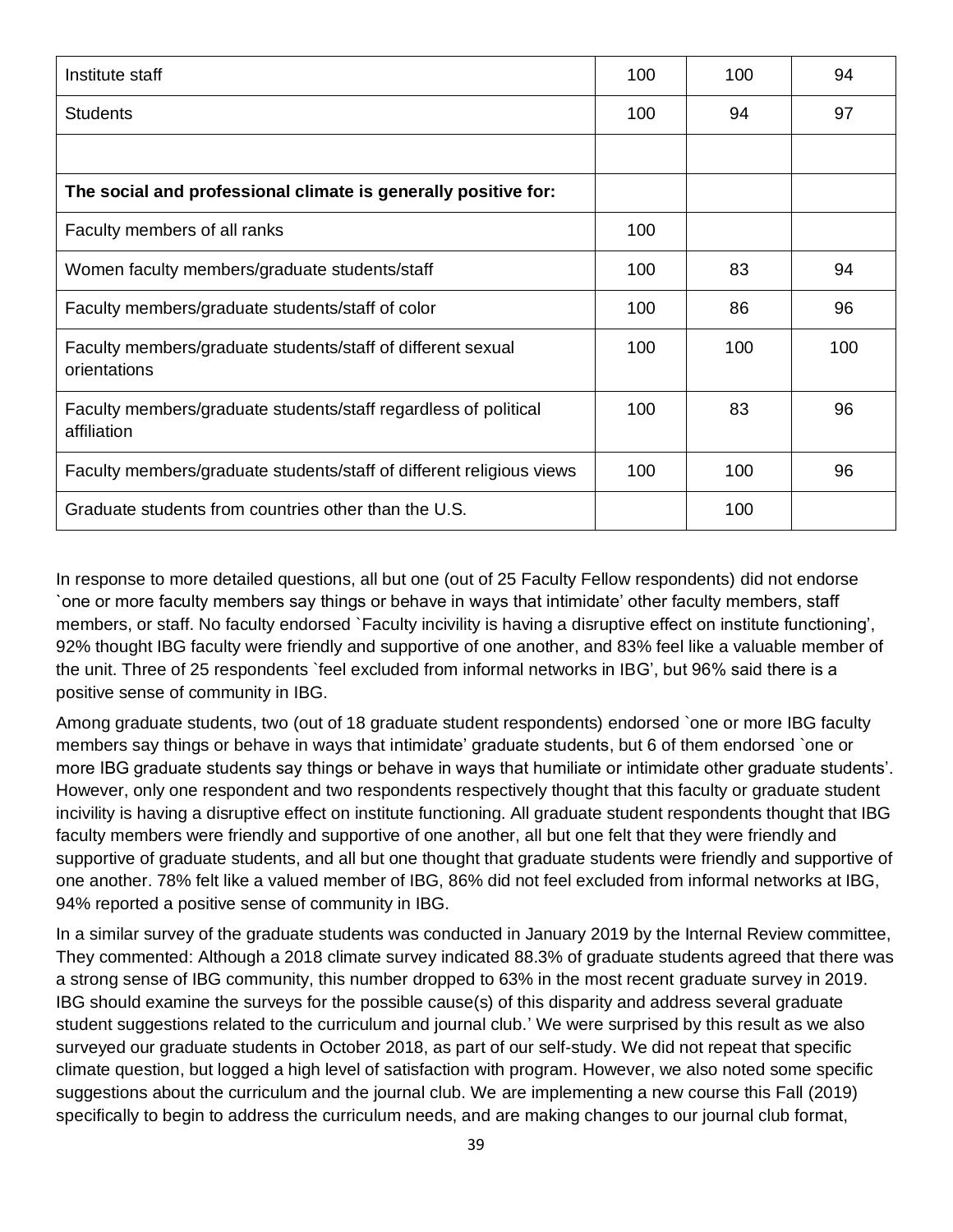following an open forum we held on January 25<sup>th</sup>, 2019, to discuss this. Unfortunately, ARPAC does not share qualitative responses to the internal reviewers' survey, and so we aren't able to get any additional insights from those. We were informed that that concerns were expressed about sexual harassment at the field's national conference. `While this does not appear to be a problem that arises from the behavior of members of the Institute itself, the unit's strong presence in the field suggests that it should take a leadership role in mitigating the problems.' We note that IBG developed its own `Guidelines for positive, inclusive, and responsible conduct' that are posted, since 2017, on our website at

<https://www.colorado.edu/ibg/about-ibg/guidelines-positive-inclusive-and-responsible-conduct>

These mirrored those developed in the context of our annual statistical genetics workshop, e.g. for the 2019 workshop they are at:

<https://www.colorado.edu/ibg/international-workshop/2019-international-behavioral-genetics-workshop/guidelines-positive-inclusive>

For the 2017 workshop and subsequently, this statement is also included in the information packet and the local host (Hewitt) draws attention to it specifically in his introductory remarks to the workshop. He developed the statement in consultation with OIEC in attempt to be proactive, and shared it with BGA ExCom when they were developing their own guidelines that would apply to their national conference.

Additionally, we are now working with OIEC to provide Bystander Intervention Training for faculty and students.

Among staff and PRAs, five (out of 32 respondents) endorsed `one or more IBG faculty members say things or behave in ways that intimidate' staff, and three of them endorsed `one or more unit staff members say things or behave in ways that humiliate or intimidate other staff members'. However, only three respondents and two respondents respectively thought that this faculty or staff member incivility is having a disruptive effect on institute functioning. All but three staff respondents thought that IBG faculty members were friendly and supportive of one another, and all but one felt that staff members were friendly and supportive of one another. 82% felt like a valued member of IBG, 79% did not feel excluded from informal networks at IBG, 89% reported a positive sense of community in IBG.

#### **Summary**

Overall, these anonymous survey responses suggest that IBG Faculty, students, and staff are treated with respect, there is a positive social climate for all groups, civility prevails, and there is a supportive and cordial environment.

However, there are several individuals who do not agree with all aspects of that positive summation, and IBG should address individual concerns as they arise. Trainees should be encouraged to talk about perceived issues or suggestions for improvement with our Training Committee, faculty postdoctoral liaison, or the Diversity and Engagement Committee or the Director. Staff should also be encouraged to talk with their supervisors and/or the Director. There are also concerns about conduct at national meetings, and we are working with OIEC to address these. Faculty have a highly positive view of the climate at IBG. Faculty Fellows who might have suggestions for improvement in specific areas can bring these to faculty meetings or talk to the Director.

#### **Question 14: Inclusiveness**

IBG defines inclusive excellence as the identification of inequities that serve as obstacles to student success and the implementation of educational and institutional practices aimed at rectifying inequities. It is defined at IBG as a commitment to identify, recruit, and promote 'diversity' in its scientific and outreach efforts. Diversity broadly defined is differences between individuals based on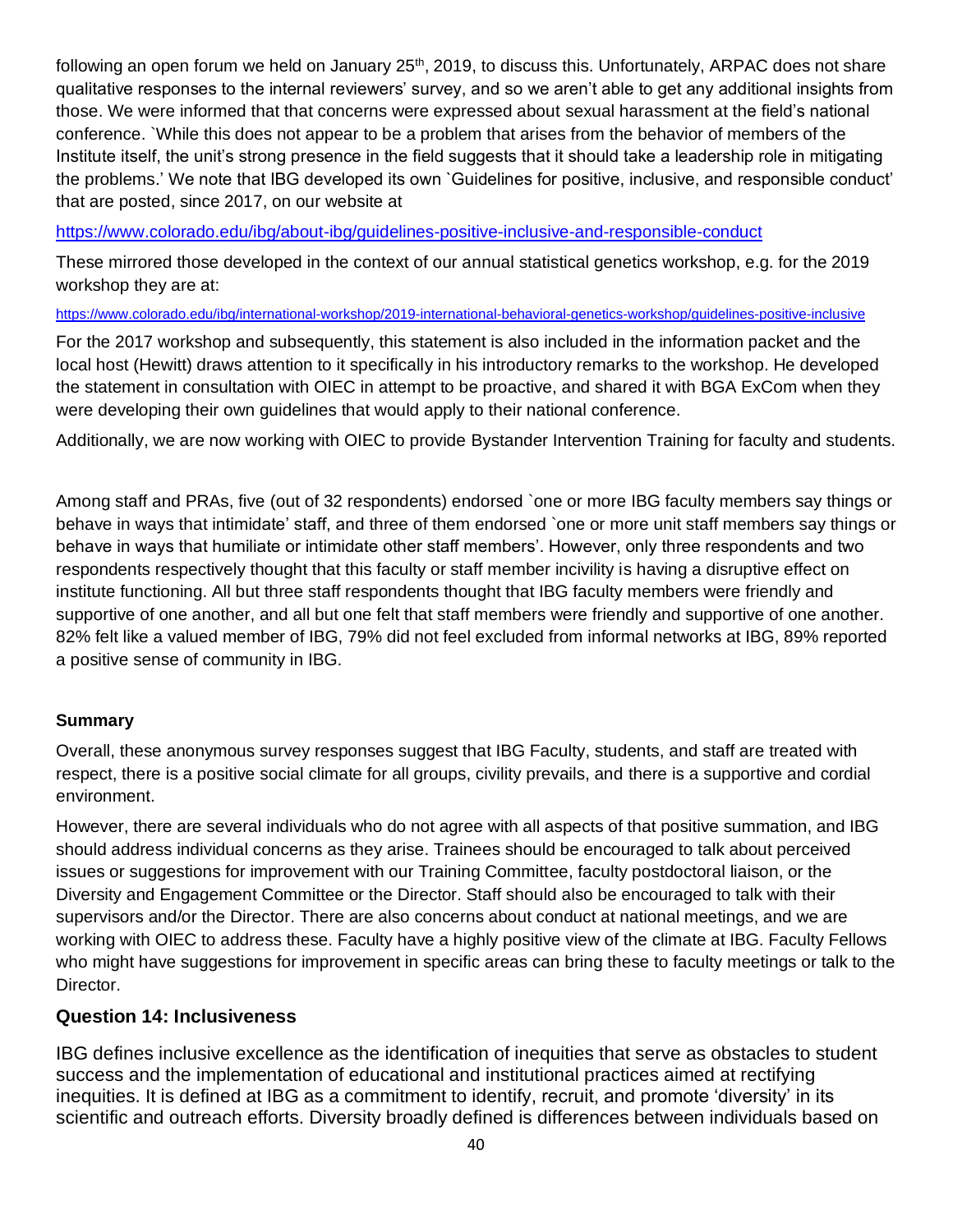ethnicity and nationality, socio-economic background, gender or sexual orientation, as well as cultural, political and religious affiliation.

The Institute's website prominently displays our statement on `Guidelines for positive, inclusive, and responsible conduct' at:

https://www.colorado.edu/ibg/about-ibg/guidelines-positive-inclusive-and-responsible-conduct

`At IBG, we are committed to inclusiveness, non-discrimination, and fostering a positive climate that promotes excellence, respect, and responsible conduct in our teaching, research, and our professional and social interactions.

All of our trainees receive training in the Responsible Conduct of Research covering such topics as protecting human subjects, data sharing, authorship, rigor and reproducibility, and truthful reporting.

We are also committed to creating a positive social climate that is welcoming for everyone and promotes successful learning and professional development. We are therefore intolerant of any form of unfair treatment, abusive or demeaning words or expressions, or intimidating behavior aimed at others on the basis of race, color, national origin, disability, age, sex, pregnancy, disability, creed, religion, sexual orientation, gender identity, gender expression, veteran status, political affiliation, or political philosophy; and we are committed to maintaining a safe and respectful environment for all IBG personnel, free from discrimination and harassment, sexual or otherwise.

We are proud of the diverse and international character of our Institute, and we ask that faculty, staff, and trainees be polite, friendly, and respectful in all of their interactions. Our demonstrated success, over 50 years since our founding in 1967, can be eroded through inconsiderate treatment of others. Valuing individuals and their contributions and working to earn the respect of others underlies the success of our Institute.

If you feel that these guidelines are not being followed, or have concerns about your experience at IBG, please bring them to the attention of the Director, Prof. John Hewitt, or contact the University of Colorado Office of Institutional Equity and Compliance at

#### <http://www.colorado.edu/institutionalequity/contact-us>

Thank you, and we wish everyone success in their endeavors.'

To help ensure that we are doing all we can to promote diversity at all levels of the Institute, in 2011 we established a Committee on Diversity and Engagement. The committee consists of five members including a Faculty Fellow, and representatives from among our post-docs and research associates, professional research assistants, staff members, and graduate students. This committee has a budget to allow members to travel to appropriate meetings or events that promote diversity.

Since 2011, IBG has made some progress to improving diversity in both graduate student and faculty areas. Currently, 59% (10 out of 17) of our graduate students are female. However, only one graduate student identifies as minority, while 43% (3 out of 7) of our postdocs identify as minority. One of this year's graduates identified as LGBTQ. Two of our current faculty members were recruited since 2011, one is female and one is of Hispanic descent. If successful, our pending recruitment will add another female, bringing female representation among the Institute-rostered faculty to 33%. Finally, an ongoing recruitment effort through the College of Arts and Sciences may yield a new faculty member who will be IBG's first African American Faculty Fellow.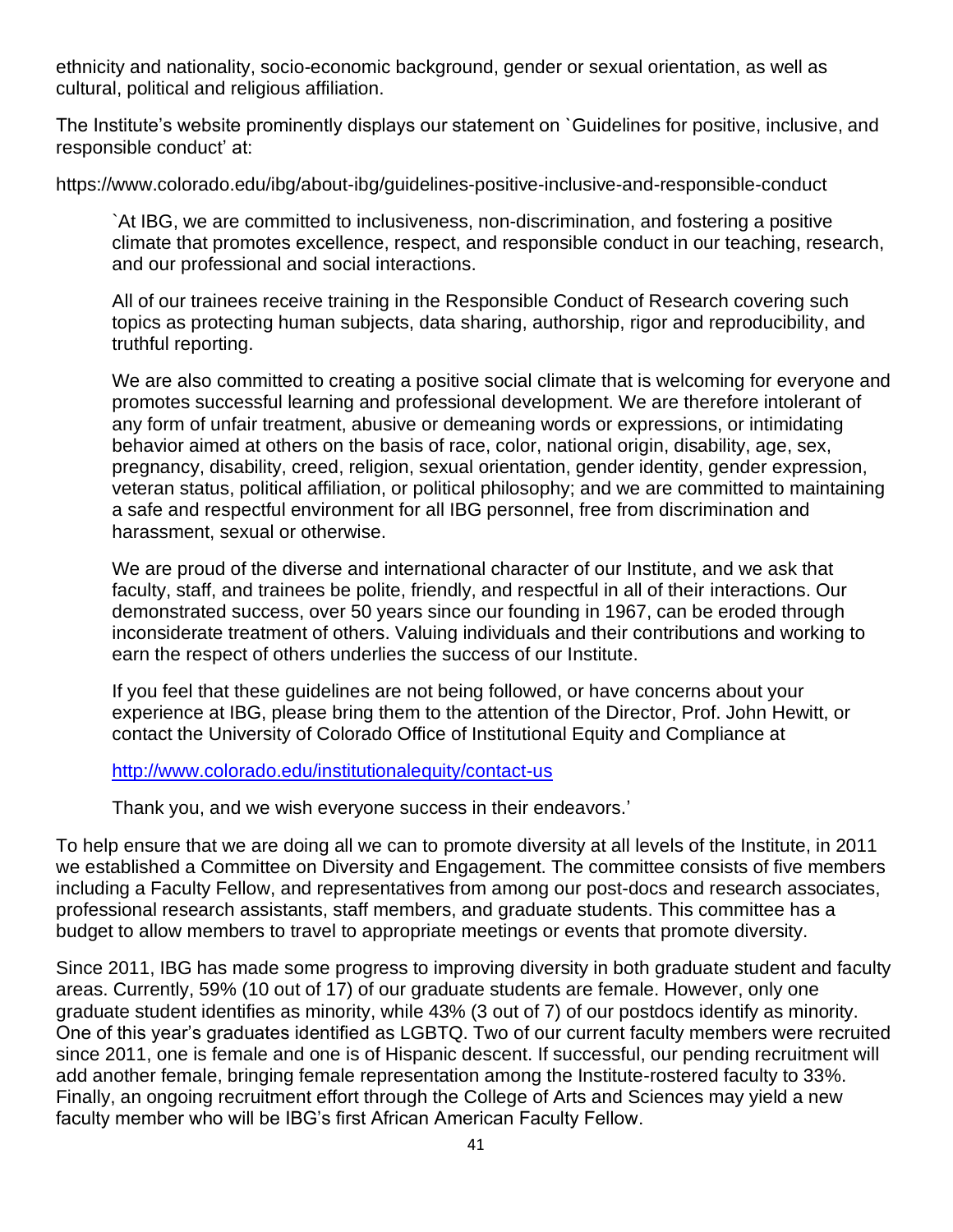We continue to strive to make improvements in our recruitment of diversity and underrepresented minority student candidates. This has taken the form of faculty participation in SACNAS meeting, presentations at minority socials at the annual Society for Neuroscience Meeting, and participation in both the Colorado Advantage initiative and the CU-Boulder Diversity & Inclusion Summit (2018). We have consistently participated in the University's SMART (Summer Minority Access to Research Training) program that brings undergraduate students to CU and has led in the past to successful recruitment of minorities into our graduate program --- one such alumn may well end up as the new faculty recruit alluded to above, a fitting culmination to one of our decades-long efforts to recruit minorities at IBG.

The Table below represents IBG's current Gender and Ethnic Diversity. IBG is very excited to embrace the University's Inclusion, Diversity and Excellence in Academics (IDEA) Plan, and looks forward to participating fully in its implementation.

|                                                             |                                                                         |                                                 |                                                           | <b>Gender Diversity</b>               |                                                                   |                                                    |                                                                                                     |                                                                    |                                      |                                                 |                           |
|-------------------------------------------------------------|-------------------------------------------------------------------------|-------------------------------------------------|-----------------------------------------------------------|---------------------------------------|-------------------------------------------------------------------|----------------------------------------------------|-----------------------------------------------------------------------------------------------------|--------------------------------------------------------------------|--------------------------------------|-------------------------------------------------|---------------------------|
| Category<br>Male<br>Female<br>Total                         | IBG / Grad<br>School<br>Rostered<br>Faculty<br>6<br>$\overline{2}$<br>8 | <b>IBG</b><br>Other<br>Faculty<br>17<br>3<br>20 | <b>IBG</b> Emeriti<br>Faculty<br>3<br>$\overline{2}$<br>5 | Research<br>Associates<br>4<br>5<br>9 | Postdocs<br>&<br>Fellows<br>5<br>$\overline{2}$<br>$\overline{7}$ | Graduate<br>Students<br>$\overline{7}$<br>10<br>17 | Graduate<br>Students<br>(break down)<br>Trainee support<br>Unpaid/TA/T32<br>0/1/6<br>2/6/2<br>2/7/8 | Professional Classified<br>Research<br>Assistants<br>5<br>21<br>26 | /Universi<br>ty Staff<br>1<br>4<br>5 | Student<br>Hourlies<br>0<br>7<br>$\overline{7}$ | Totals<br>48<br>56<br>104 |
| proportion female                                           | 0.25                                                                    | 0.15                                            | 0.4                                                       | 0.56                                  | 0.29                                                              | 0.59                                               | 0.59                                                                                                | 0.81                                                               | 0.8                                  | $\mathbf{1}$                                    | 0.54                      |
|                                                             | IBG / Grad<br>School<br>Rostered                                        | <b>IBG</b><br>Other                             | <b>IBG</b> Emeriti                                        | <b>Ethnic Diversity</b><br>Research   | Postdocs<br>&                                                     | Graduate                                           | Graduate<br>Students<br>Trainee support                                                             | Professional<br>Research                                           | Classified                           | Student                                         |                           |
| Category                                                    | Faculty                                                                 | Faculty                                         | Faculty                                                   | Associates                            | Fellows                                                           | Students                                           | Unpaid/TA/T32                                                                                       | Assistants                                                         | Staff                                | Hourlies                                        | Totals<br>5               |
| Asian/Asian American<br>Pacific Islander<br>Native American |                                                                         | 1                                               |                                                           | 1                                     | 1                                                                 |                                                    |                                                                                                     | 1                                                                  |                                      | 1                                               | $\mathbf 0$<br>0          |
| African American                                            |                                                                         |                                                 |                                                           |                                       | $\mathbf{1}$                                                      |                                                    |                                                                                                     |                                                                    |                                      | $\overline{2}$                                  | 3                         |
| Caucasian                                                   | $\overline{7}$                                                          | 19                                              | 5                                                         | 8                                     | 4                                                                 | 16                                                 | 2/6/8                                                                                               | 23                                                                 | 5                                    | 3                                               | 90                        |
| Hispanic                                                    | $\mathbf{1}$                                                            |                                                 |                                                           |                                       |                                                                   | $\mathbf{1}$                                       | 0/1/0                                                                                               | $\overline{2}$                                                     |                                      | $\mathbf{1}$                                    | 5                         |
| Foreign minority                                            |                                                                         |                                                 |                                                           |                                       | $\mathbf{1}$                                                      |                                                    |                                                                                                     |                                                                    |                                      |                                                 | $\mathbf{1}$              |
| Total                                                       | 8                                                                       | 20                                              | 5                                                         | 9                                     | $\overline{7}$                                                    | 17                                                 | 17                                                                                                  | 26                                                                 | 5                                    | $\overline{7}$                                  | 104                       |
| proportion minority                                         | 0.125                                                                   | 0.05                                            | 0                                                         | 0.11                                  | 0.43                                                              | 0.06                                               | 0.06                                                                                                | 0.12                                                               | $\mathbf{0}$                         | 0.57                                            | 0.13                      |

## **Question 15: Mentoring**

The mentoring and research training of junior researchers and faculty is an integral part of the formal mission of IBG, and to date, all junior institute faculty have been successful in securing tenure in their home departments. This success is due in part to the support that junior faculty receive from the Institute. In particular, IBG supports the development and success of its junior faculty members in the following four ways:

## 1) IBG Environment.

Many of the members of IBG are housed in approximately 33,400 square feet of office and laboratory space on the East Campus of the University of Colorado at Boulder. Although not ideal because the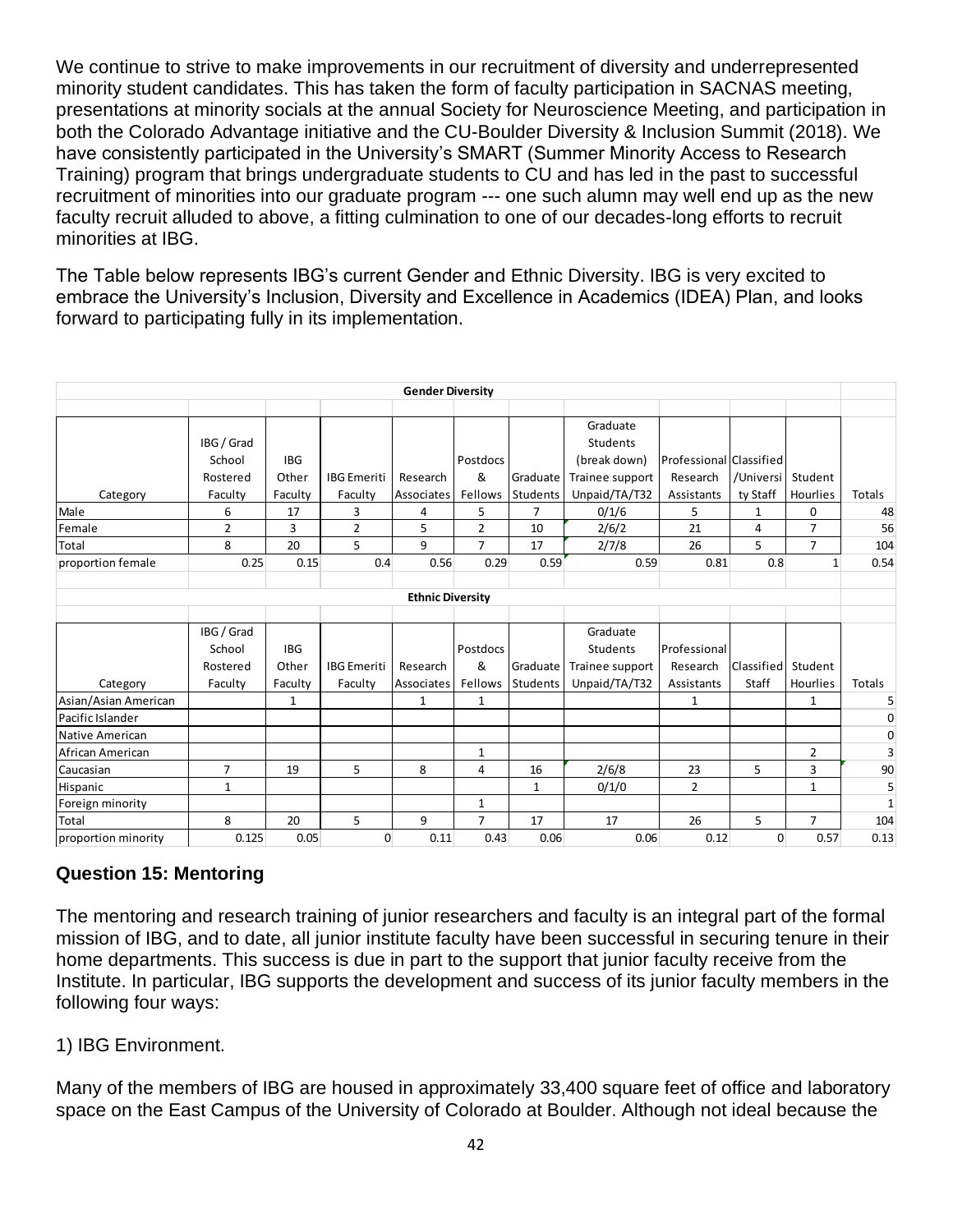Institute is fragmented over three buildings, the IBG main building has space that facilitate a collegial atmosphere, fostering exchanges of ideas and encouraging questions in a non-threatening, informal setting. Furthermore, junior faculty are encouraged to attend the interdisciplinary research group meetings that occur weekly at IBG. At these meetings, individuals raise practical and theoretical issues and seek input on issues related to their research or grant proposals, which can be especially helpful to young investigators. IBG hosts a monthly colloquium series (the "First Friday" talks), and faculty members are encouraged to invite outside colleagues to present. This is an excellent opportunity for junior faculty to host distinguished colleagues and to begin building professional networks that will be integral to their success in academia.

## 2) Mentoring.

IBG currently has a formal mentoring program (see 15.1), and the current junior faculty have their academic tenure homes in Psychology and Neuroscience, Integrative Physiology, and Ecology and Evolutionary Biology. On appointment, new faculty identify one mentor from among the IBG graduate school rostered faculty and one from within their tenure home department. The goal is to provide guidance towards meeting the expectations of both IBG and the tenure home department.

#### 3) Training Grants.

IBG currently has three training grants from the NIH that support funding for graduate students and postdoctoral researchers. IBG also provides additional financial support for graduate students including summer stipends and travel funds for students not on training grants. The training grants and other financial support are a tremendous resource for junior faculty who have not yet obtained external funding, since they allow immediate recruitment of graduate students and postdoctoral researchers.

#### 4) IBG Resources.

Administrative support.

IBG provides "full service" grants coordination support, with two full time staff dedicated to the preparation, organization, and submission of grant applications, as well as similar support for post award progress reporting. This is clearly an important resource for IBG faculty that is not provided in all other units.

#### Technical support

IBG technical facilities include a core genotyping and sequencing laboratory, rooms for human testing and hard copy data archives, use of the mouse breeding facilities in the Biofrontiers Building, pharmacological and neurobiological facilities that include tissue-culture, histological, electrophysiological, behavioral testing, molecular genetic, and biochemical laboratories, and a state of the art computer network all housed on East Campus. Junior faculty are encouraged to utilize these resources as they relate to their research.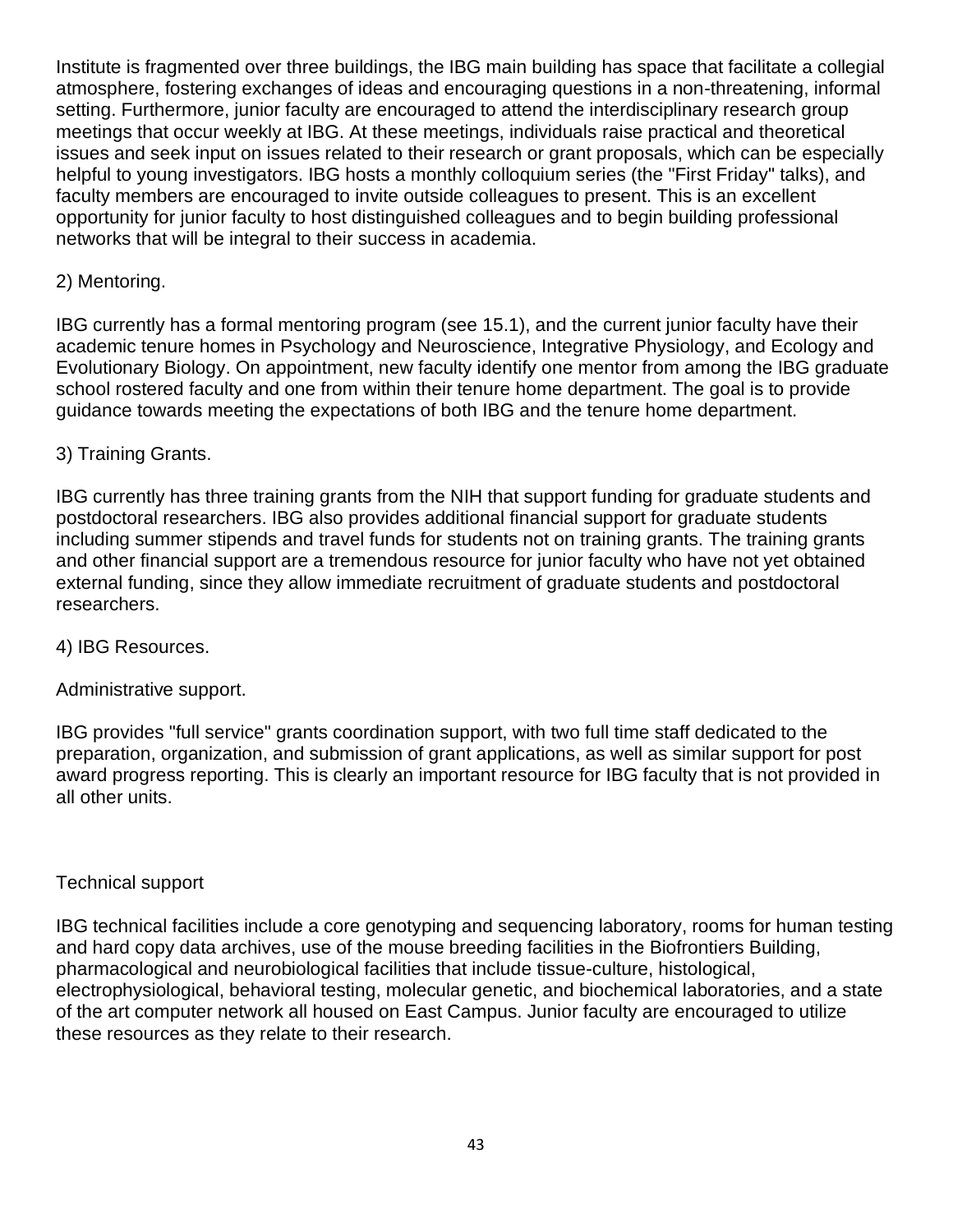## **15.1 IBG policy on mentoring of junior faculty**

The faculty mentor is appointed by the Director of the Institute prior to the new faculty member's arrival on campus. However, at the request of the mentee, a different faculty mentor can be appointed. The duties of the mentor are as follows:

1) Meetings with junior faculty member.

Mentors and junior faculty members will meet regularly to discuss issues pertinent to promotion and tenure, graduate student mentoring, and so forth. Prior to tenure, annual meetings may be sufficient, but more frequent meetings are encouraged as appropriate. The mentor needs to be careful not to infringe on junior faculty autonomy, offering advice only when requested. The junior faculty member should be proactive in managing his or her career (i.e., seeking help and information) and is responsible for ensuring that mentoring takes place.

Topics for discussion should include: a) Criteria for reappointment/promotion (overview of academic advancement process); b) Research expectations: grant applications, publication expectations, junior faculty awards, recruitment of graduate students and other personnel; c) Teaching expectations: provide advice about balancing teaching with other responsibilities; d) Service expectations: emphasize need to limit service in early years in order to build a research program; e) Timelines for personalized career advancement including: dates for starting teaching responsibilities, submission of materials for reappointment and tenure reviews and deadlines for requesting tenure - clock stops (e.g. parental leave).

2) Assistance with grant applications and manuscripts.

If the mentor's area of expertise is relevant, he/she can provide critical comments on grant applications and manuscripts. If research areas differ, the mentor should assist the junior faculty in identifying a senior colleague who can assist with research development.

3) Advice on career advancement.

The junior faculty member needs to be informed that publications should have appeared or be appearing by the time of reappointment. Junior faculty members are expected to attend conferences, give seminars (local and external), contribute service to manuscript and grant reviewing, and so become visible at the national and international level in his or her field.

## **15.2 Additional resources**

The mentor should discuss the resources listed below and encourage junior faculty to take advantage of them.

*Office of Faculty Affairs/LEAP Program (Leadership Education for Advancement and Promotion).* The LEAP program offers Introductory Leadership Workshops for junior tenure-track faculty, which cover topics and skills like time management, negotiation, difficult conversations and the tenure process. Also through the LEAP Program, the Office of Faculty Affairs is available to connect interested junior faculty to a senior faculty member in a mentoring relationship. Contact Faculty Affairs if you are interested in this opportunity.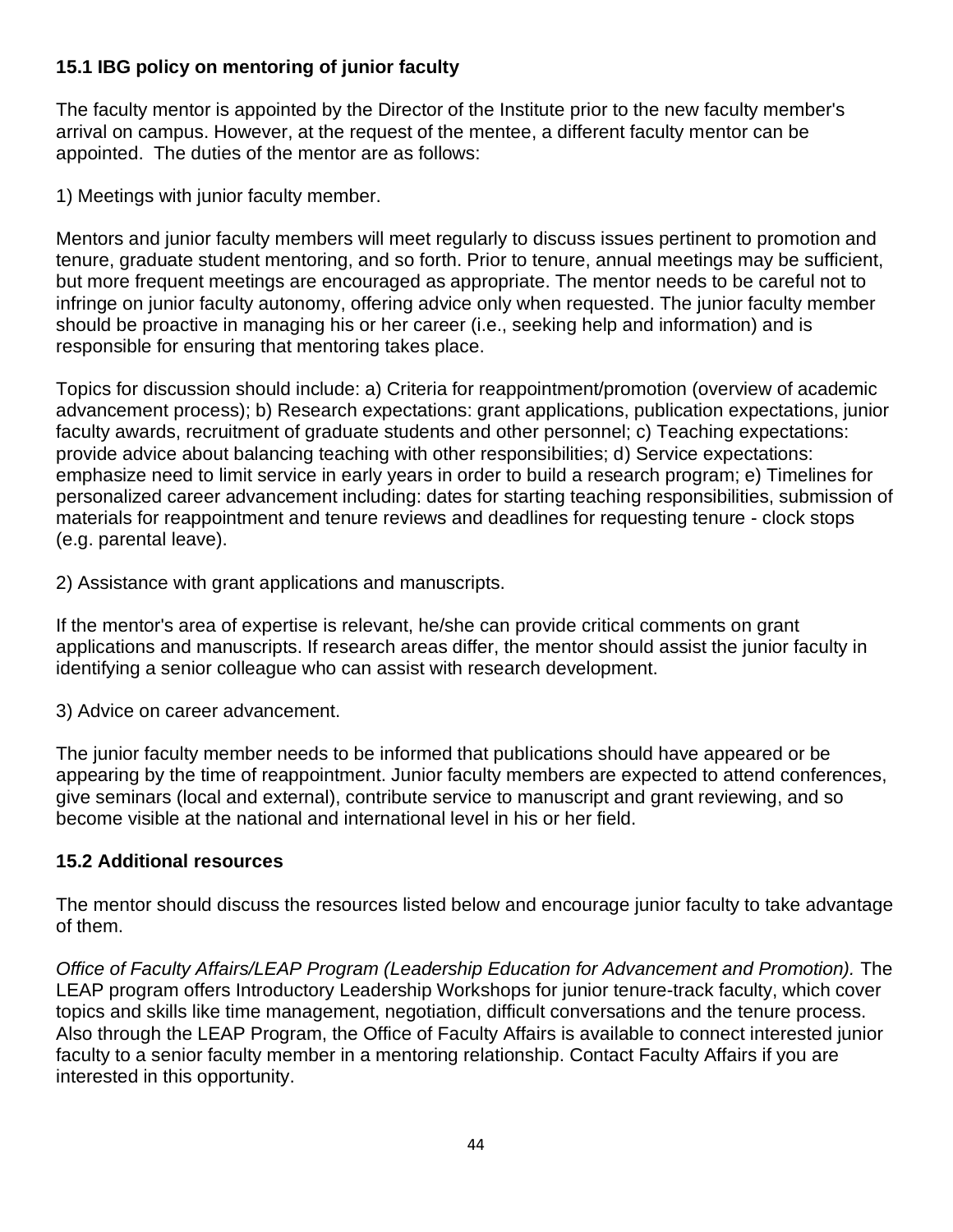*The Ombud's Office.* The Ombud's office offers a faculty Ombud's program designed to assist faculty seeking information on university policies and to serve as a resource for all faculty when they are confronted with conflicts, uncertainties, and disagreements. This is an opportunity to meet directly with retired faculty to discuss issues or concerns in a one-on-one meeting. The Ombud's office provides informal, impartial and confidential dispute resolution services for students, staff and faculty.

*Faculty Teaching Excellence Program (FTEP).* This program through FTEP engages faculty liaisons to provide support to new faculty in fulfilling the numerous responsibilities of academic life. FTEP provides a number of opportunities to faculty, designed to enhance growth in teaching.

*Faculty and Staff Assistance Program (FSAP)*. Being an assistant professor can be both physically and mentally stressful. The FSAP program is a free confidential counseling/consulting/referral service designed to provide assistance to faculty and staff for personal or work-related concerns that may interfere with job performance.

## **15.3 Junior faculty success**

As a matter of record, no Institute-rostered IBG faculty member has failed to achieve tenure in his or her tenure-home department, a record that is far better than that for non-Institute departmental faculty. The reasons for this success are complex and difficult to identify, but likely contributors are: the availability of Institute support and resources, a culture that encourages research collaboration, and one that explicitly places the highest priority on establishing an externally funded research program. We are proud of the mentoring our junior faculty receive, and the success they have achieved.

## **Question 16: Bylaws**

## CONSTITUTION OF THE INSTITUTE FOR BEHAVIORAL GENETICS (IBG)

## I.MISSION

The mission of the Institute for Behavioral Genetics (IBG), established in 1967 by the University of Colorado Board of Regents, is to conduct and facilitate research on the genetic bases of individual differences in behavior and to conduct research training in this interdisciplinary area.

## II.ORGANIZATION

IBG, as a unit of the University of Colorado at Boulder (UCB), is subject to the Rules of the Regents, the po1icies of the University, and the Institute's By-Laws. The Director of IBG is its principal executive officer and is responsible for its overall leadership. A Directorate, composed of the Director and all IBG Faculty Fel1ows, is responsible for planning and performing the research and educational programs of IBG and ensuring stability of these programs. IBG, through its Director, reports to the Vice Chancellor for Research and Innovation. (hereafter referred to as the Vice Chancellor).

III.BY-LAWS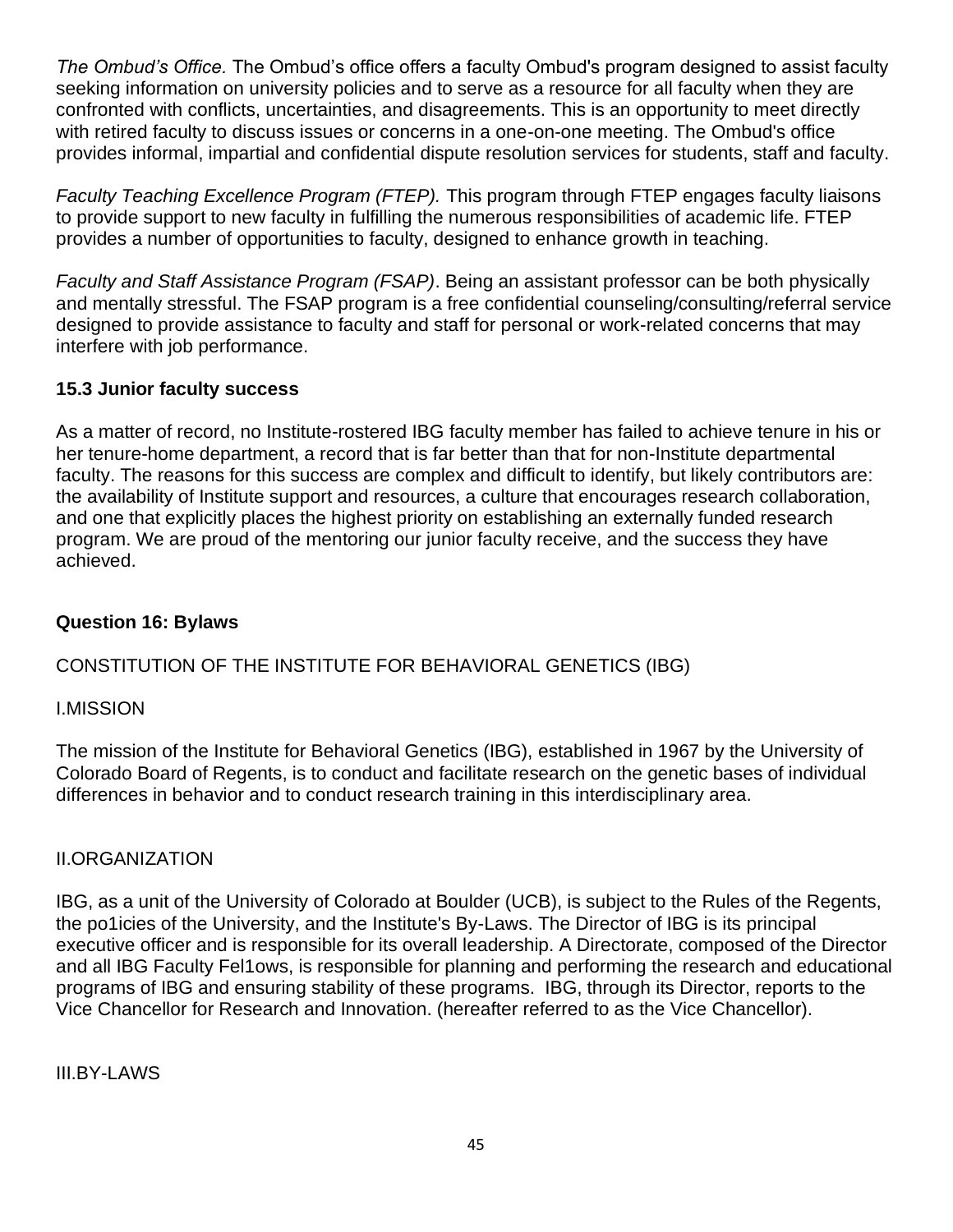Internal regulations and more detailed operational procedures for IBG are specified in the By-Laws adopted by the Directorate and approved by the Vice Chancellor. Changes to the By-Laws require written notice of motion to be submitted and circulated to all Faculty Fellows at least two weeks prior to the meeting of the Directorate at which they are to be considered. An absentee or electronic ballot will be provided for any member who is unable to attend such a meeting. Changes to the By-Laws require approval by a two-thirds majority of the Directorate in a written or electronic, secret ballot, and will not take effect until approved by the Vice Chancellor. If the Vice Chancellor does not approve the recommended changes in the By-Laws, the Directorate may appeal directly to the Provost and Vice Chancellor for Academic Affairs.

The procedures for appointing IBG Faculty Fellows, the Director, and other IBG personnel, are detailed in the By-Laws. Participation in IBG is open to University faculty and other scientists based upon their credentials and on the formal criteria specified in the By-Laws.

BY-LAWS OF THE INSTITUTE FOR BEHAVIORAL GENETICS (IBG)

## I. ADMINISTRATIVE STRUCTURE

## A. Directorate

The Institute is organized in the form of a Directorate composed of the Director and the IBG Faculty Fellows. The Directorate is responsible for designing, initiating, and carrying out the research and educational programs of the Institute, for ensuring continuity in the nature of the scientific tasks and in the resources for conducting them, and for coordinating the work with relevant University of Colorado units and external organizations.

1. The Director is the principal executive officer and appointing authority, responsible for the overall leadership of the Institute within the Rules of the Regents, the policies of the University, and the By-Laws of the Institute. The Director reports to the Vice Chancellor for Research and Innovation (hereafter referred to as the Vice Chancellor) on matters pertaining to the Institute's administrative, management, research, and teaching programs. The Director shall be rostered in the Institute and shall also be a member of an academic unit in which he or she has a professorial appointment. The Director is the official spokesperson and representative of the Institute and may appoint an Acting Director during periods of absence.

2. IBG Faculty Fellows are appointed by the procedures outlined in Section II of the By-Laws. A Faculty Fellow's position (full-time-equivalent: FTE) may be rostered, either wholly or in part, in IBG or in a cognate academic unit.

## B. Other IBG Personnel

## 1. Research Professors

IBG Research Professors are appointed by the procedures outlined in Section II of the By-Laws.

2. Research Associates and Senior Research Associates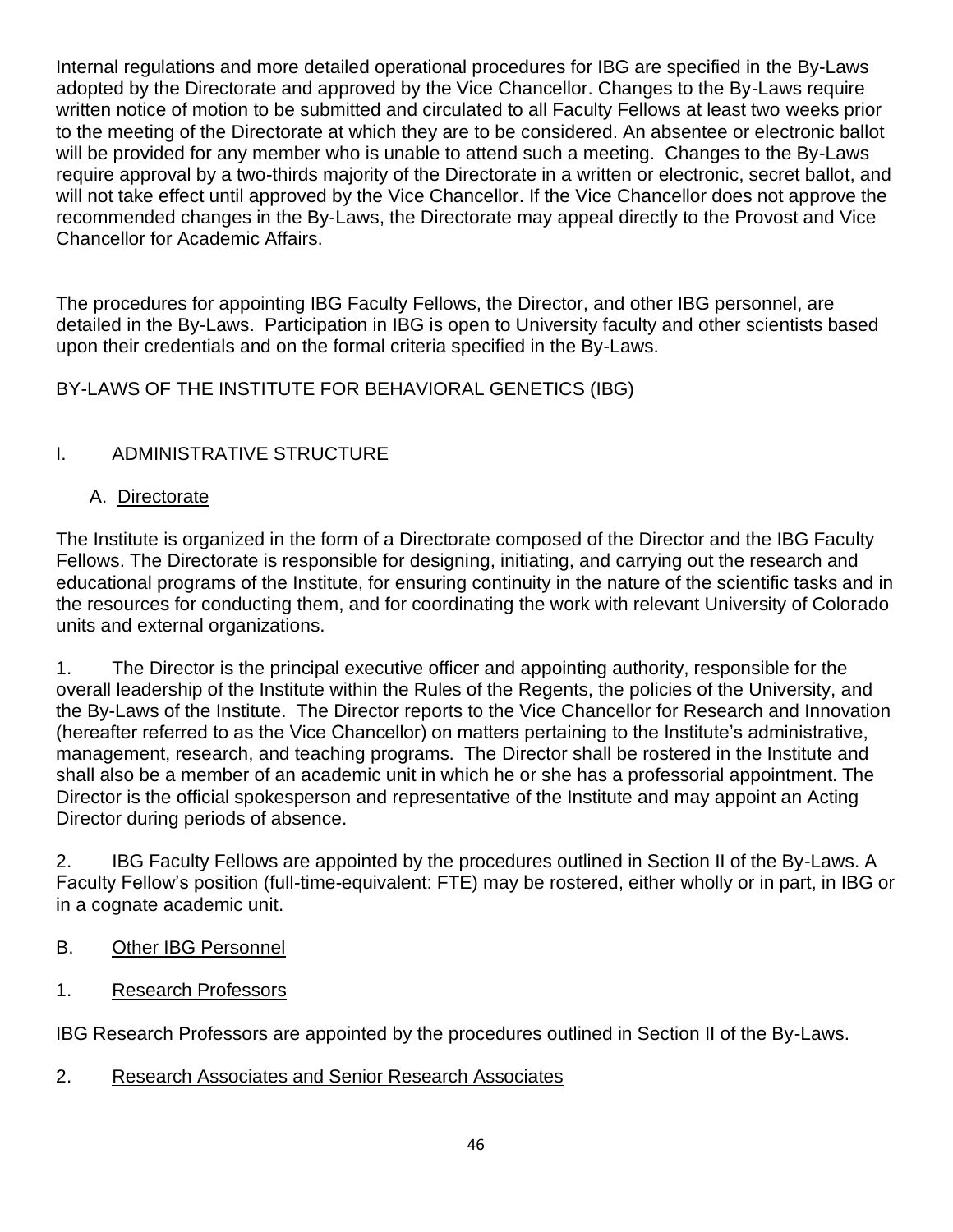Research Associates are appointed by the appropriate Principal Investigator or Faculty Fellow sponsor with the concurrence of the Director. Senior Research Associates are Research Associates who have met the requirements described in Appendix 1 (Criteria for promotion to Senior Research Associate). These are University titles and must be approved by the Vice Chancellor for Research.

# 3. Staff

The IBG staff comprises:

a. State-funded support positions in the State Personnel System and professional exempt class.

b. Grant- or contract-funded positions of an administrative, support, or research nature in either the State Personnel System or the Special Faculty (e.g. Professional Research Assistant or Senior Professional Research Assistant) category.

# 4. Graduate Research Assistants

Research Assistants are appointed by the appropriate Principal Investigator with the concurrence of the Director.

# 5. Graduate Students (not Graduate Research Assistants)

Graduate Students who are not Research Assistants, but who are under the direction of the IBG faculty, may also affiliate with IBG upon the recommendation of the faculty sponsor and with the concurrence of the Director.

# C. Visiting Professors and Visiting Fellows

Visitors to the Institute may, upon the recommendation of the Directorate, be accorded the Title "Visiting Fellow" or designated "Visiting ---" (academic title indicating the visitor's rank at his or her home institution) as specified in Part II, Section 3, of the University of Colorado Faculty Handbook.

- II. APPOINTMENTS
- A. Directorate
- 1. Faculty Fellows

At least once a year the Directorate will meet to discuss applications for membership in the Institute. Membership as a Faculty Fellow is awarded for a term consonant with the need of the Institute and the need of the candidate, but shall in no case be longer than for a five-year term. Members may be considered for additional terms so long as their needs and interests and those of the Institute remain consonant. Accommodations will have to be made between those academic units involved and IBG when a faculty FTE is rostered either wholly or in part in the Institute. It is understood that membership is limited to the number of people that the resources of the Institute can help support. Recommendations for membership are forwarded to the Office of the Vice Chancellor for final approval.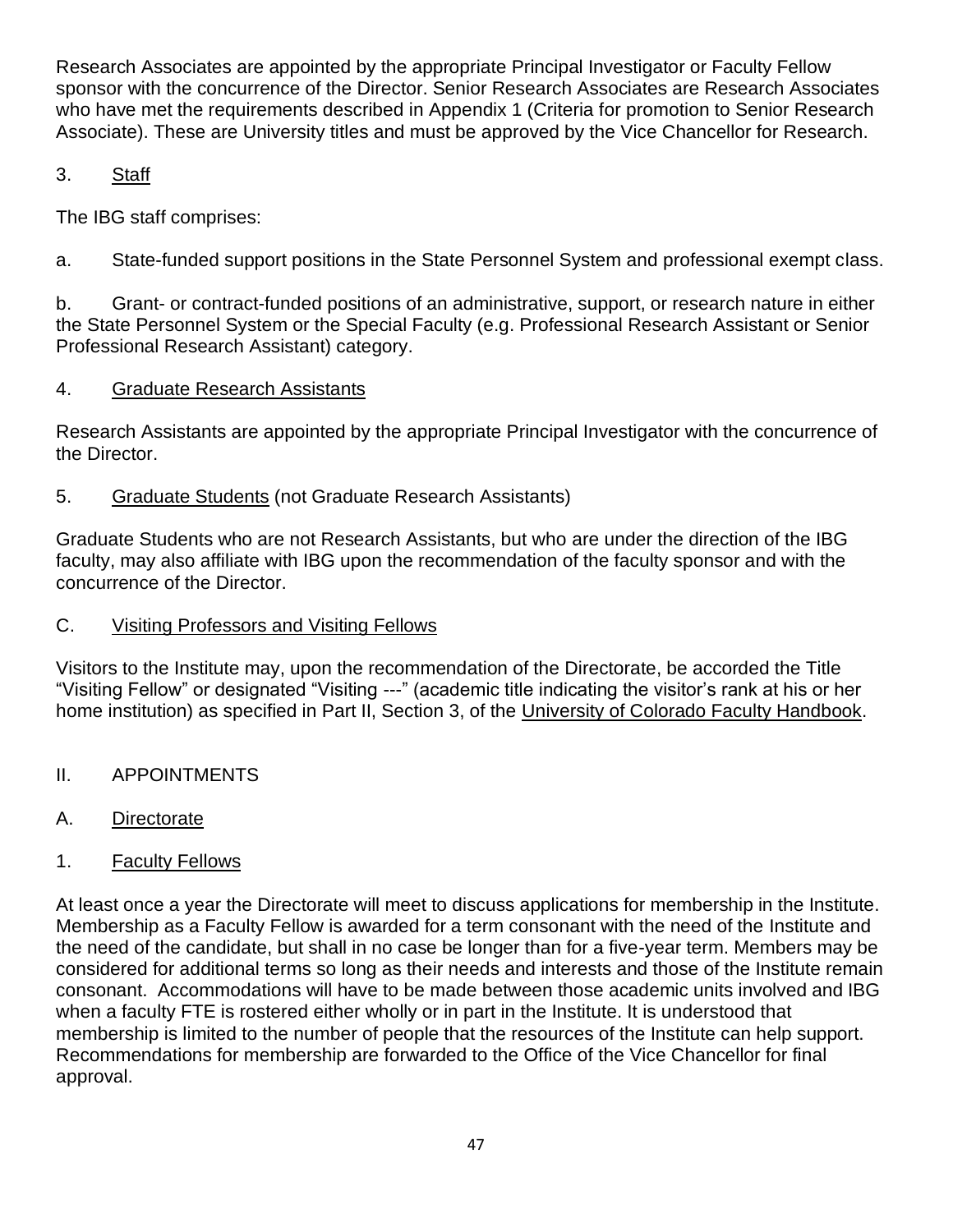IBG Faculty Fellows conduct research in IBG and may be salaried (either wholly or in part) through IBG or through another academic unit. The academic units involved are encouraged to facilitate released-time arrangements for IBG Faculty Fellows.

- B. The procedures for appointment, reappointment, non-reappointment, termination, and dismissal of faculty at UCB are defined in the University of Colorado Faculty Handbook, under Principles & Policies Related to Appointment, Reappointment, Promotion and Tenure.
- 2. Director
- a. Selection and Appointment of a Director

When the selection of a Director is to be made, the IBG Faculty Fellows will establish or constitute themselves as a search committee which will work according to UCB affirmative action procedures. The Fellows shall submit the name of their nominee to the Vice Chancellor, who shall make the final determination.

As the Directorship carries an FTE position with it, accommodations will have to be made between the academic units involved when a new Director replaces a Director from a different unit.

The Director is appointed by the Vice Chancellor for a four-year term, with the concurrence of the Associate Vice Chancellor for Faculty Affairs and subject to approval by the Chancellor of the University of Colorado at Boulder. The Director is eligible for reappointment following the procedures outlined above (Section II, A, 2, a). The Director shall have a professorial appointment in an academic department and shall hold research credentials relevant to the Institute's mission.

b. An Acting Director may be appointed by the Director from among the IBG Faculty Fellows during periods of absence.

c. In the event of incapacity, death, or resignation of the Director, the IBG Faculty Fellows will recommend to the Vice Chancellor the appointment of an Interim Director, pending the appointment of a new Director. Procedures for the selection and appointment of a new Director must be started expeditiously.

- B. Other IBG Personnel
- 1. Research Professors

Criteria and procedures for the appointment of Research Professors are the same as those employed for appointment of IBG Faculty Fellows. This policy is subordinate to that described in the document, "Faculty Research Titles: Boulder Campus Implementation Policy."

## 2. Research Associates and Senior Research Associates

Appointment of Research Associates (subject to the concurrence of the Director) are at the discretion of the Principal Investigator or Faculty Fellow sponsor, who may stipulate the conditions of the award appropriate to a particular grant or contract. Senior Research Associates are Research Associates who have met the requirements described in Appendix 1 (Criteria for promotion to Senior Research Associate). These are University titles and must be approved by the Vice Chancellor.

3. Staff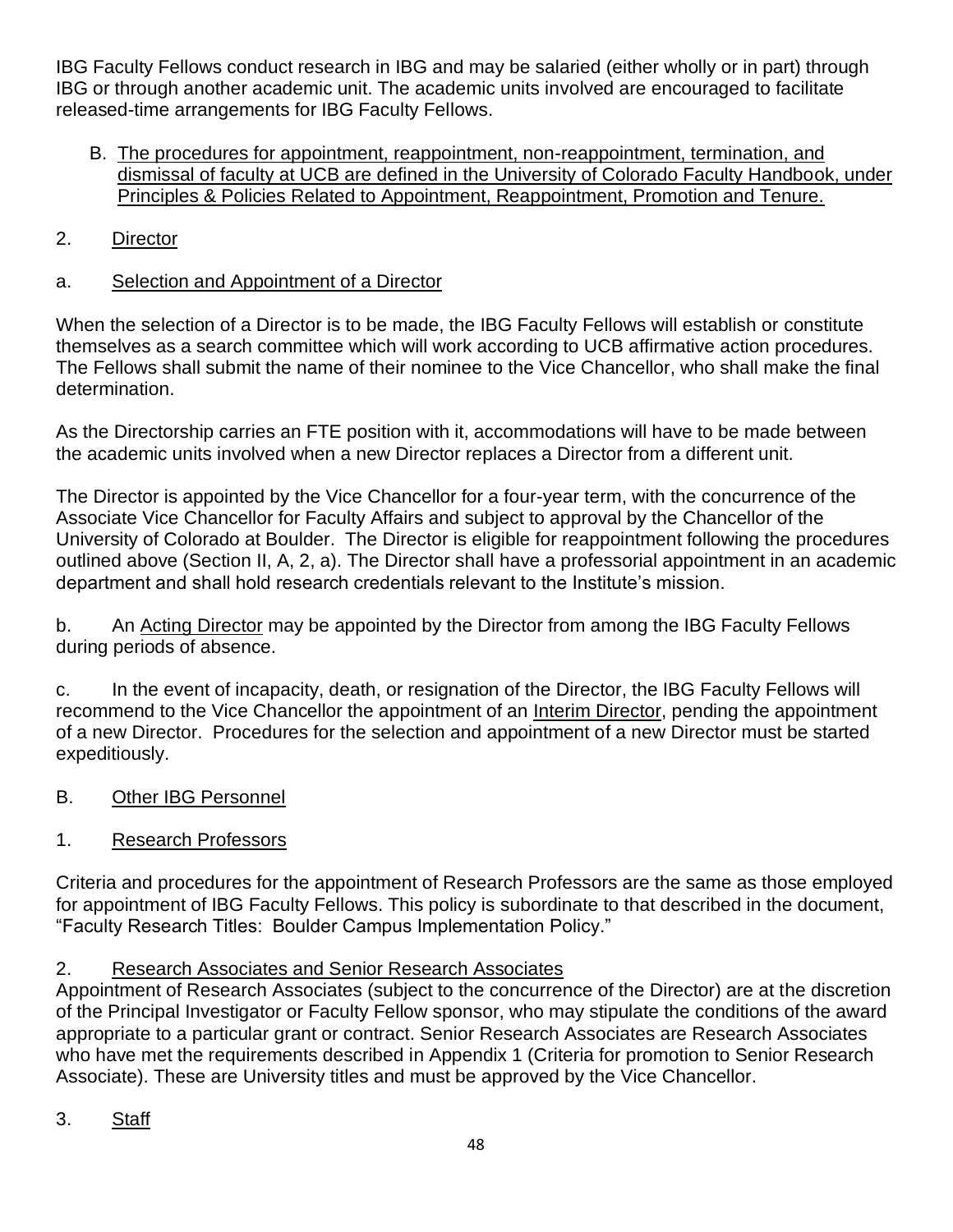Staff appointments are made in accordance with the appropriate State and University regulations, contingent upon availability of funds.

## 4. Graduate Research Assistants

Appointment and reappointment to Graduate Research Assistantships (subject to the concurrence of the Director) are at the discretion of individual Principal Investigators, who may stipulate conditions for the award appropriate to a particular grant or contract. Research support may not be offered prior to acceptance of the student by an academic unit of the University.

## 5. Graduate Students (not Graduate Research Assistants)

Graduate Students affiliated with IBG may hold Fellowships, Traineeships, or Teaching Assistantships. Their appointment to such positions is the responsibility of the relevant awarding body.

## III. ANNUAL EVALUATION

- A. Directorate
- 1. Director

Evaluation of the Director will be made by the Vice Chancellor..

## 2. Faculty Fellows and Research Professors

Each year during the Spring Semester, Faculty Fellows and Research Professors rostered in the Graduate School shall provide the Director with a copy of his or her Faculty Report of Professional Activities). Evaluations by the Director based upon this information, and the recommendations of the IBG Salary Committee, may be provided to the heads of the cognate academic units for their consideration concerning tenure, promotion, or salary adjustment decisions, and will also be provided to the Vice Chancellor.

B. Other IBG Personnel

## 1. Research Associates and Senior Research Associates

Research Associates and Senior Research Associates are evaluated annually in writing by their supervisor or the Principal Investigator of the grant or contract on which they are employed. The annual evaluation forms part of the Research Associate's or Senior Research Associate's personnel file. The renewal of such appointments is conditional upon satisfactory performance and contingent upon availability of funds. In the event that the Research Associate or Senior Research Associate is Principal Investigator, the Faculty Fellow sponsor is responsible for this evaluation.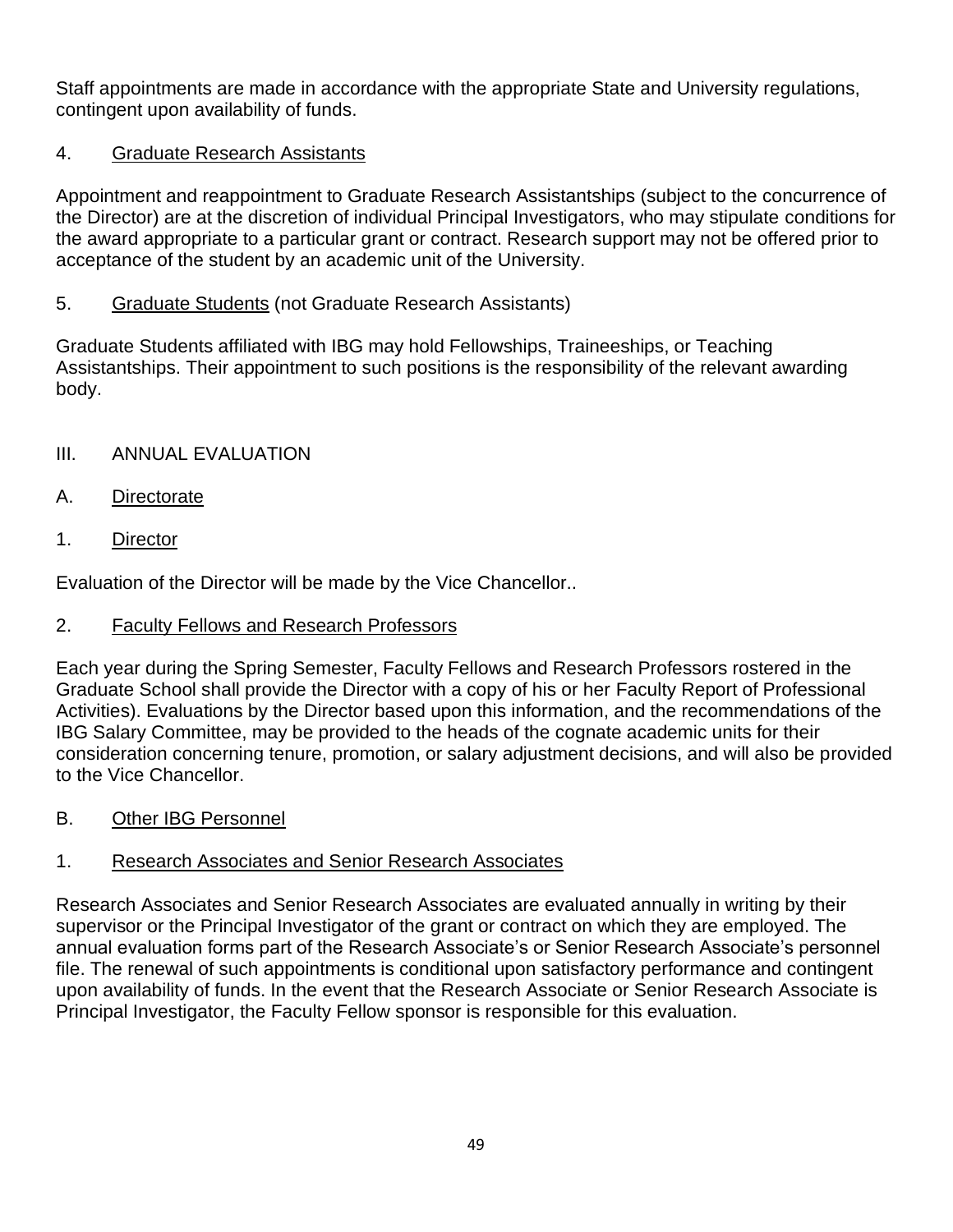## 2. Staff

Staff are evaluated annually in writing by their supervisors. Procedures for evaluation and requirements for notifying staff of the results will follow the most current rules appropriate for their status (professional exempt, classified, professional research assistant).

## 3. Graduate Research Assistants

Graduate Research Assistants are evaluated by the Principal Investigator of the grant or contract on which they are employed. The renewal of such assistantships is conditional upon satisfactory performance and contingent upon the availability of funds.

## 4. Graduate Students (not Graduate Research Assistants)

Graduate Students who are not employed as research assistants are evaluated according to the procedures of the academic unit in which they are registered for an advanced degree.

## IV. PROMOTION AND TENURE

A. Rules for tenure of faculty members rostered in the Graduate School and promotion of Research Professors follow the University of Colorado Faculty Handbook, under Principles & Policies Related to Appointment, Reappointment, Promotion and Tenure. Tenure normally resides in an academic department, and therefore tenure and promotion is the responsibility of the academic department.

 Promotion of Research Associates to Senior Research Associates is at the discretion of the supervising Faculty Fellow, subject to University policy, the criteria set out in Appendix 1, and the concurrence of the Director.

## V. RESEARCH ORGANIZATION

New proposals for research by Faculty Fellows and Research Associates which would use IBG resources are submitted to the Director for initial approval in abstract and outline form, including budget information, prior to their submission to the Office of Contracts and Grants. Particular attention will be paid to their relevance to the Institute's mission. Budgets are to be developed in consultation with the Institute's Administrative Officer (currently the Assistant Director) so as to ensure essential support for Institute facilities, staff positions, and Graduate Students according to any guidelines that may be enacted by the Directorate. The Director is administratively responsible for expenditures on research grants and contracts administered through IBG. The Principal Investigator (PI) on a grant or contract is directly responsible for all expenditures made from grant monies awarded to the Regents in the name of the PI.

Fellows of IBG discharge their special responsibility for graduate education by supervising and guiding Graduate Student research, independently or in group projects, and by teaching formal courses in their respective academic units. As an important teaching responsibility, Faculty Fellows provide a series of courses tailored to the general mission of the Institute. IBG Faculty Fellows contribute to the formal graduate and undergraduate programs of their academic units by teaching courses and serving on thesis, dissertation, and other departmental committees.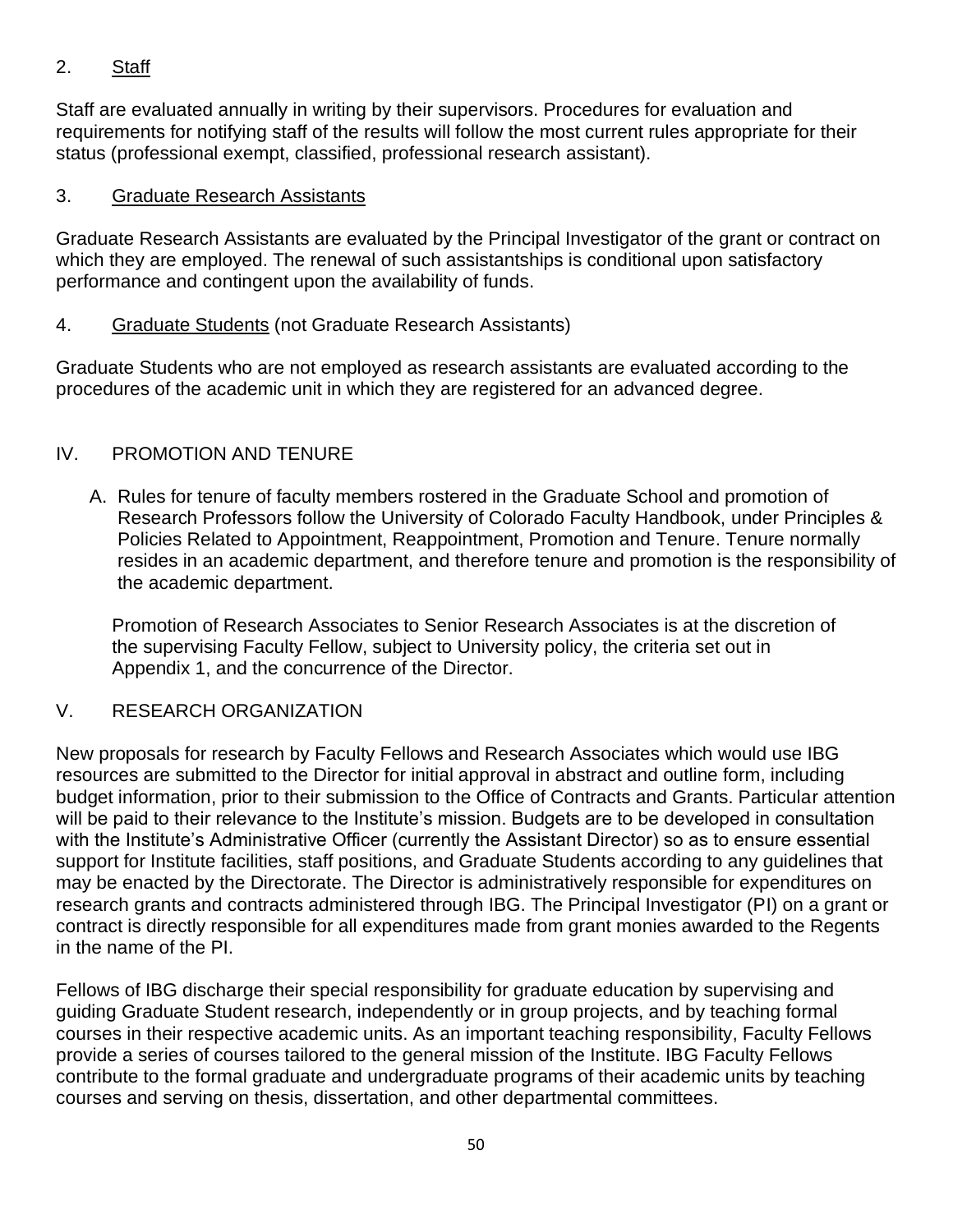All courses taught by IBG Faculty Fellows are evaluated by the standard procedures of the academic units in which they are offered.

## VII. FINANCES

The Director is administratively responsible to the Vice Chancellor for all expenditures within IBG accounts.

General fund budgets and allocations are prepared by the Director.

## VIII. MEETINGS OF THE DIRECTORATE

Meetings of the Directorate are chaired by the Director or his/her designee and will usually be held at least once each semester or more frequently as required.

A quorum for a meeting of the Directorate consists of one quarter of the Directorate , not counting for this purpose Faculty Fellows on leave or retired, although those individuals may attend and vote. Items moved and seconded for consideration in any meeting are voted on and will carry by a simple majority vote of the members of the Directorate present, except as specified below:

## A. Changes to the By-Laws

Changes to the By-Laws require written notice of motion to be submitted and circulated to all Faculty Fellows at least two weeks prior to the meeting of the Directorate at which they are to be considered. An absentee or electronic ballot will be provided for any member who is unable to attend such a meeting.

Changes to the By-Laws require approval by a two-thirds majority of the Directorate in a written, secret ballot and will not take effect until approved by the Vice Chancellor. If the Vice Chancellor does not approve the recommended changes in the By-Laws, the Directorate may appeal directly to the Provost and Vice Chancellor for Academic Affairs.

## B. Requests for Written, Mail, or Electronic Ballots

For items moved and seconded for consideration, a written ballot will be held at the request of any member.

Also, for any item in which a vote by the quorum could be nullified by a vote of the full Directorate, a mail or electronic ballot may be requested by any member present.

## IX. COMMITTEES OF THE DIRECTORATE

Members of IBG standing committees and their chairpersons are appointed by the Director. New committees may be created, or current committees disbanded, by the Directorate.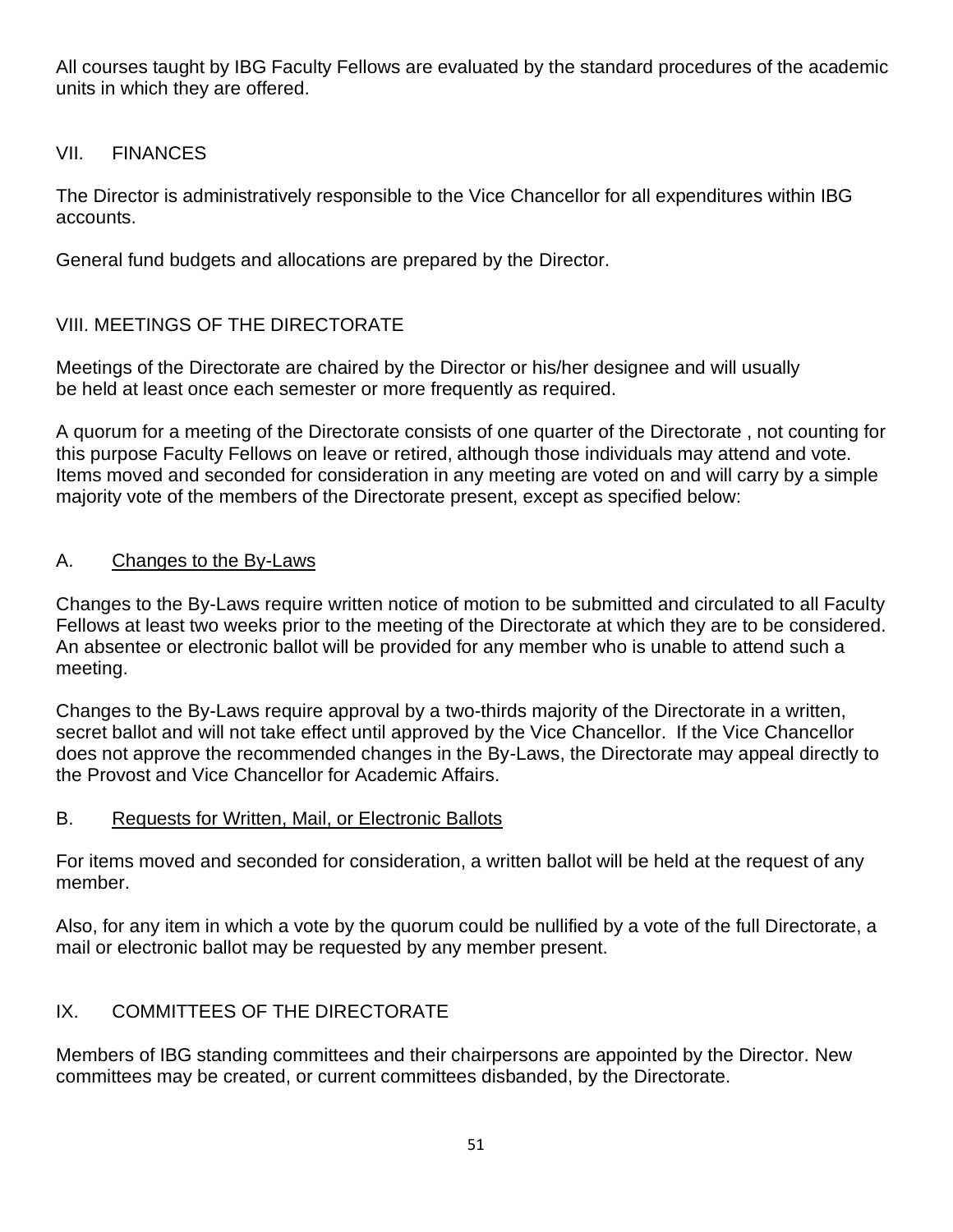A. The IBG Research Program Committee is responsible for advising the Directorate regarding space and facilities allocations, requirements, utilization, and acquisition; fostering collaborative research; and other duties as may be assigned from time to time by the Director.

B. The IBG Training Program Committee is responsible for advising the Directorate regarding changes in training program requirements, selection of trainees, monitoring the progress of IBG trainees, and other duties as may be assigned from time to time by the Director.

C. The IBG Salary Committee is responsible for advising the Director on the evaluation of tenured or tenure-track faculty rostered in the Graduate School, and making recommendations for the distribution of merit raises among those faculty.

D. The IBG Committee on Research Faculty Appointments and Titles is responsible for making recommendations about the promotion of Research Faculty from Research Associate to Senior Research Associate and from Professional Research Assistant I to Professional Research Assistant II to Senior Professional Research Assistant.

E. The IBG Information Technology Committee advises the Directorate on information technology policies, procedures, and infrastructure that supports the common activities of the Institute.

Revised: 06-03-2011, as amended 12-01-2018 (without faculty vote) to update Administrative Titles as needed.

Appendix 1. Criteria for promotion to Senior Research Associate.

The criteria for this title will normally include the following: a minimum of five years employment at IBG, a minimum of five years since award of the PhD, and the competitive acquisition of peer reviewed funding. In addition, note may be made of other accomplishments, including publication record, supervisory capacity, listing as co-investigator, and teaching or

service contributions. The positive recommendation of the supervising Faculty Fellow is required for promotion to the Senior Research Associate title. The final decision on any recommendation rests with the Vice Chancellor, and requires the submission of: current cv, two letters of reference, and a letter from the Director stating the Institute's support of the recommendation, and explaining the Institute's criteria and how the individual has met them.

## **Grievance Procedures of the Institute for Behavioral Genetics**

## **University of Colorado, Boulder, Colorado**

The Institute for Behavioral Genetics (IBG) considers grievance matters for which the University of Colorado, Boulder, CO, does *not* have an established procedure. Those grievance matters for which CU-Boulder *has* established procedures include matters involving student misconduct, which are handled by the Office of Student Conduct and/or the Office of Judicial Affairs; research misconduct, handled by the Office of Research Integrity; staff grievances or misconduct, administered by the Department of Human Resources, Office of Labor Relations; and discrimination and harassment based on membership of a protected class, and sexual harassment, which are handled by the Office of Discrimination and Harassment.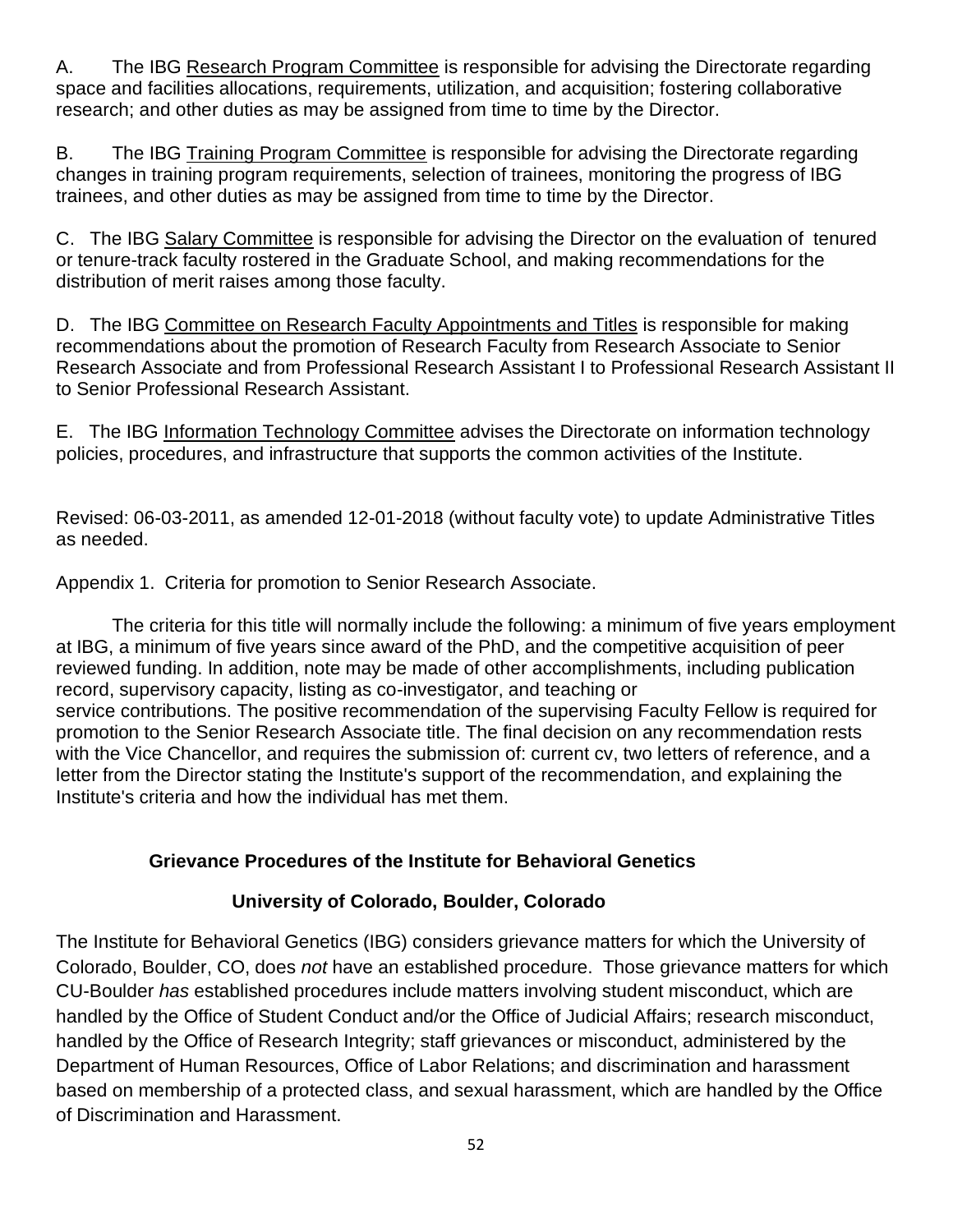For those matters without an established procedure, IBG faculty address and attempt to resolve all disputes or grievances at the lowest possible administrative level. For example, if one faculty member has a grievance against another, the faculty members should first meet with one another and attempt to resolve their differences. If that fails, one or both of the faculty members may request that the Director of IBG meet with both parties, either individually or together, and attempt to resolve the grievance. If the Director cannot resolve the grievance, the matter shall be referred to an ad hoc IBG Grievance Committee comprised of the Director and one member from each of the standing IBG Training Program and Research Program Committees appointed by the Director. If the grievance involves a member of either of the IBG Training Program or Research Program Committees, that member shall not be appointed to the ad hoc Grievance Committee.

The decision of the Grievance Committee will represent the final level of IBG administrative review. The Committee shall meet with all parties involved in an attempt to resolve the grievance. If the Committee cannot resolve the issue to the satisfaction of all parties involved, the Director shall refer the matter to the Dean of the Graduate School who may seek the advice of an appropriate committee of the College. The decision of the Graduate Dean will represent the final level of College administrative review.

If the grievance is by a student, postdoctoral fellow/trainee, or a member of the research faculty (PRA, SPRA, RA or SRA) against a faculty member or supervisor, IBG will follow a procedure parallel to that involving two faculty members.

If the grievance involves the Director, then an impartial mediator will be identified in consultation with the Dean of the Graduate School. [Adapted from the By-Laws of the Department of Integrative Physiology, University of Colorado at Boulder, September 6, 2011.]

## **Question 17: Assessment**

## **17.1 Undergraduate**.

IBG does not administer an undergraduate program. However, IBG rostered faculty members contribute to the undergraduate teaching missions of the Department of Psychology and Neuroscience, Integrative Physiology, and Ecology and Evolutionary Biology. In the Department of Psychology and Neuroscience, IBG faculty members offer an introductory course in behavioral genetics. Typically, three sections of this course (with 40 students per classroom) are taught each semester. In both Psychology and Neuroscience, and Integrative Physiology, IBG faculty members teach undergraduate statistics (~100 to 120 students per classroom). In Integrative Physiology we teach a unique course in Physiological Genetics and Genomics and a course in Immunology. In Ecology and Evolutionary Biology, our most recent faculty member will teach a course in Quantitative Biology. Graduate-rostered IBG faculty also contribute to undergraduate education by providing research experience. At any given time, there are approximately 25-30 undergraduates gaining research experience at IBG. The majority of undergraduates that participate in research at IBG do so as volunteers while some conduct research for Independent Study credit or are paid either through an internship (BURST, HHMI, UROP, etc.) or by grant funds. Several of these students have completed Honor's thesis based on their research in an IBG lab.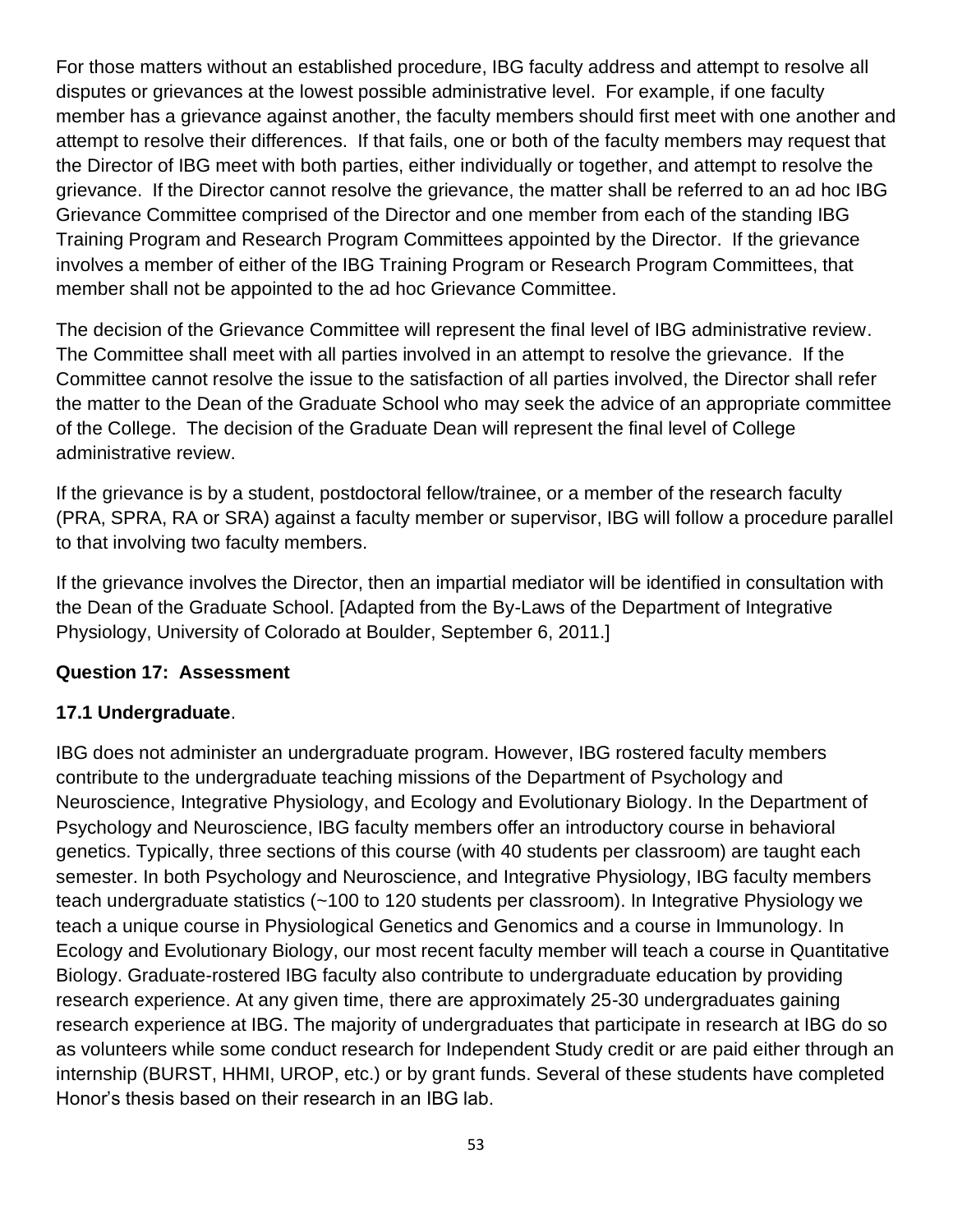## **17.2 Graduate**.

IBG is not a degree-granting unit. Therefore, graduate students that work with IBG faculty must complete the requirement of their respective home academic departments. Learning outcomes assessment within the departments is through comprehensive/preliminary exams, dissertation defense and other items that are specific to departments and even areas of specialty within departments.

Although not a degree-granting unit, IBG does offer a formal Graduate Interdisciplinary Certificate Program In Behavioral Genetics. As indicated on the prospective student tab of the IBG website (https://www.colorado.edu/ibg/prospective-students), "IBG trains graduate students in research on the nature and origins of individual differences in behavior". For assessment relating to the certificate program, students meet annually with an advisory committee that consists of their advisor and two additional IBG faculty chosen by the student in consultation with their advisor. During this advisory meeting, the student and committee discuss progress towards completion of the certificate as well as PhD program. This not only includes discussion of completed requirements, but also development of plans for future coursework, research, etc. These meetings are aided by a check-list that the student must complete prior to the meeting. The checklist can be downloaded from the IBG website [\(https://www.colorado.edu/ibg/sites/default/files/attached-files/ibg\\_certificate\\_program\\_checklist-](https://www.colorado.edu/ibg/sites/default/files/attached-files/ibg_certificate_program_checklist-2016.pdf)[2016.pdf\)](https://www.colorado.edu/ibg/sites/default/files/attached-files/ibg_certificate_program_checklist-2016.pdf) and includes all requirement for the certificate.

Although students have been asked to prepare individual development plans (IDPs) for the past several years, there was no formal IDP so each student's IDP differed significantly in form and content. Beginning this fall, IBG is implementing a standard individual development plan (IDP) for all students. The IDP will initially be completed as students enter the program and will be discussed annually during advisory committee meetings. The IDP will supplement the checklist and will be used to assess progress towards broader goals than specific coursework, etc. For example, the IDP will address goals such as has the coursework taken by a student helped them achieve a particular learning goal or has their training helped in other aspects of their goals (writing competitive grant proposals, teaching, etc.).

Every year students also submit annual progress reports to the IBG graduate training committee in early January. In addition, IBG recently instituted the requirement that all IBG trainees submit advisorapproved summer training plans to the graduate training committee in April. In the fall, the summer training plans are updated to indicate actual accomplishments. Based largely on the annual progress report, the committee evaluates each student's progress based on completed coursework, publications, presentations, awards and participation in the program (attending journal clubs, seminars, etc.). This evaluation process not only helps recognize top students for training grant positions but also helps identify any potential concerns for individual student progress.

The primary success indicators of our graduate program are the continuing demand for our training program, and the high success rate of our graduates in securing post-graduate academic and related positions. Over 170 students have graduated from the program and based on our tracking surveys, greater than 90% of graduates have research-related careers in academia, government, or private industry.